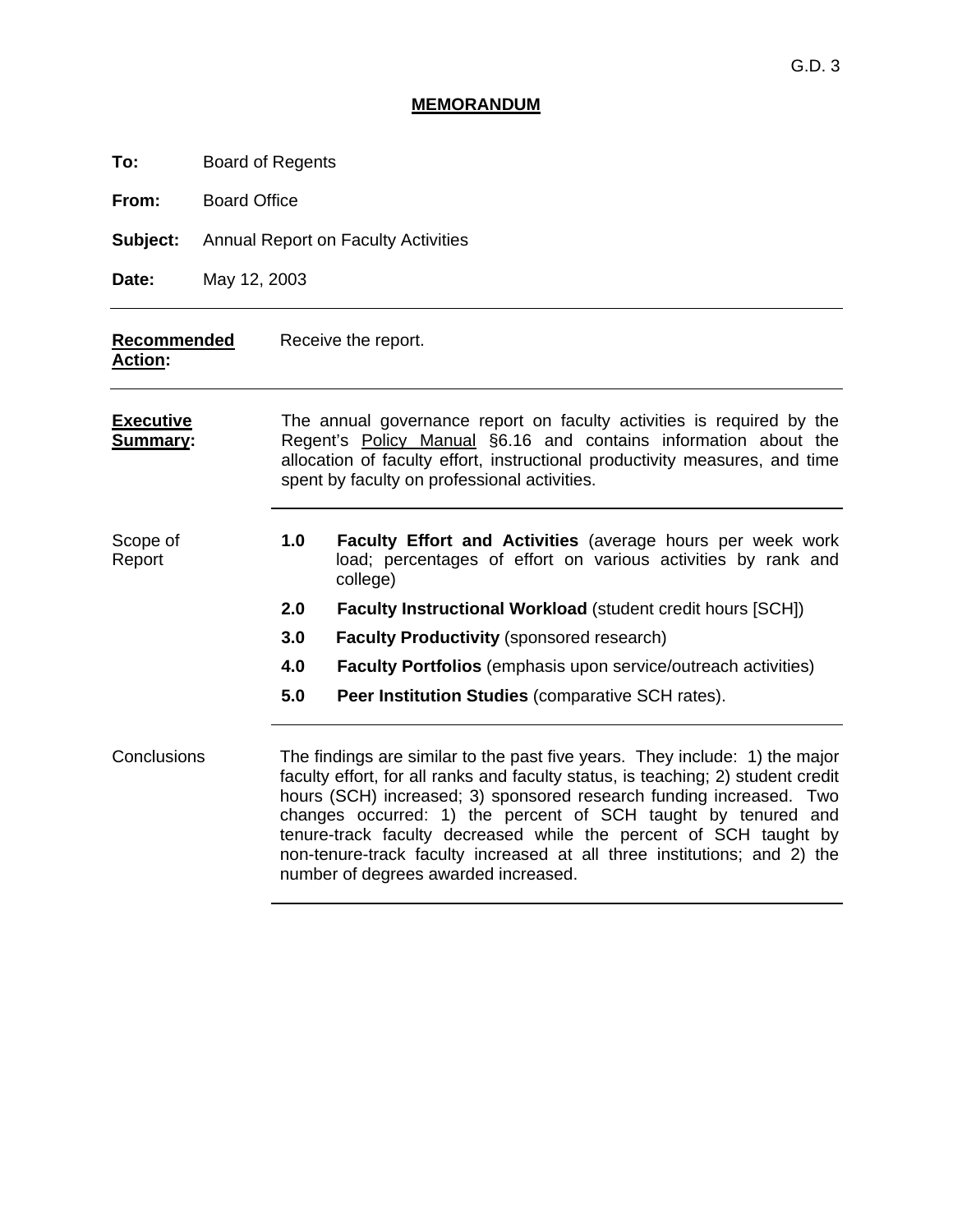## **1.0 Faculty Effort and Activities**

| Hours Worked | • The data for 2002-03 show average faculty workweeks of 57.3 hours |
|--------------|---------------------------------------------------------------------|
| Per Week by  | at SUI (a decrease from 58.2 hours in 2001-02); 58.1 hours at ISU   |
| Faculty      | (an increase from 56.7 hours in 2001-02); and 55.3 hours at UNI (an |
|              | increase from 55.0 hours in 2001-02).                               |

- The averages are consistent with those reported since 1984-85, as seen in Table 2 on page 31.
- The weighted average of the three institutional averages (57.3 hours) exceeds the number of hours per week worked by faculty as reported in a national survey (55.8 hours).

Data

- Faculty Activities The six activities surveyed include: teaching, sponsored research, non-sponsored research, other sponsored research, administrative activities, and other university public and professional service.
	- Faculty members spend the largest portion of their time teaching tenured (49.6%), tenure-track (49.3%), and non-tenure-track faculty (80.7%).
	- Faculty at UNI report the highest allocation of their effort to teaching activities. Faculty at SUI and ISU devote more effort (percentage-wise) than UNI to sponsored and non-sponsored research.
- Methods Used to Compile • A variety of quantitative and qualitative measures are used for this report. Specific details on the statistically representative faculty effort surveys are included on pages 7-8.
	- Additional data come from institutional research offices (e.g., student credit hours), and national surveys (done by the Joint Commission on Accountability Reporting, and, especially, the "Delaware Study.")
	- Some data in this memorandum are based on fall semester data while other data, e.g., performance indicators, reflect the entire academic year.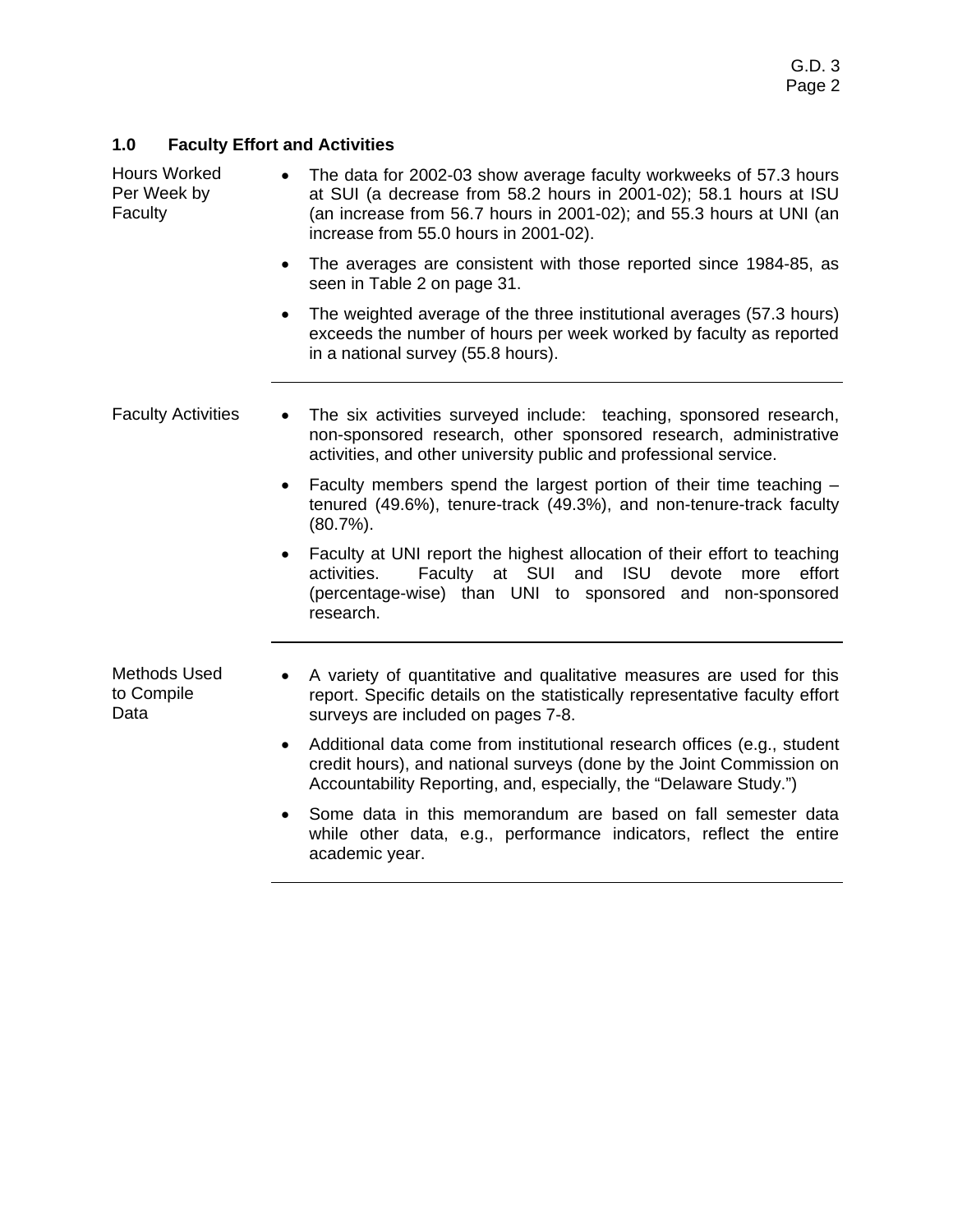G.D. 3 Page 3

## **2.0 Faculty Instructional Workload**

| <b>Student Credit</b><br>Hours (SCH)<br>Taught by<br>Faculty         | Student credit hours (SCH) are the number of course credit hours<br>$\bullet$<br>multiplied by the number of students in that course.<br>The combined total SCH at the three Regent universities has<br>$\bullet$<br>increased each of the past five years:                                                                                                                                                                                                                    |  |  |
|----------------------------------------------------------------------|--------------------------------------------------------------------------------------------------------------------------------------------------------------------------------------------------------------------------------------------------------------------------------------------------------------------------------------------------------------------------------------------------------------------------------------------------------------------------------|--|--|
|                                                                      | ▣<br>Fall 1998 - 800,009                                                                                                                                                                                                                                                                                                                                                                                                                                                       |  |  |
|                                                                      | Fall 1999 - 806,500<br>о                                                                                                                                                                                                                                                                                                                                                                                                                                                       |  |  |
|                                                                      | Fall 2000 - 821,885<br>о<br>Fall 2001 - 839,276<br>▣                                                                                                                                                                                                                                                                                                                                                                                                                           |  |  |
|                                                                      | Fall 2002 - 852,969<br>回                                                                                                                                                                                                                                                                                                                                                                                                                                                       |  |  |
|                                                                      | The tenured and tenure-track faculty at each university continue to<br>teach at least 60% of the student credit hours (SCH).                                                                                                                                                                                                                                                                                                                                                   |  |  |
|                                                                      | In Fall 2002, the proportion of student credit hours generated by<br>$\bullet$<br>non-tenure-track faculty increased at all Regent universities.                                                                                                                                                                                                                                                                                                                               |  |  |
| Relationship of<br>SCH to<br>Instructional                           | The credit hours generated by each instructional full-time equivalent<br>(IFTE) instructional position is another measure of instructional<br>productivity.                                                                                                                                                                                                                                                                                                                    |  |  |
| Full-Time<br>Equivalent<br>(IFTE) Faculty                            | In Fall 2002, faculty workloads increased at SUI from 217 SCH/IFTE<br>to 220 SCH/IFTE and at ISU from 216 SCH/IFTE to 219 SCH/IFTE.<br>Faculty workloads decreased at UNI from 280 SCH/IFTE to 273<br>SCH/IFTE.                                                                                                                                                                                                                                                                |  |  |
|                                                                      | SCH per IFTE rates differ significantly by college.                                                                                                                                                                                                                                                                                                                                                                                                                            |  |  |
|                                                                      | Non-tenure-track faculty who do not have research and service<br>obligations generally carry heavier teaching workloads than their<br>tenured and tenure-track colleagues.                                                                                                                                                                                                                                                                                                     |  |  |
| Changes in the<br>Ratios of<br>Full-Time<br>and Part-Time<br>Faculty | This is the second year for compiling data on the ratios of full-time and<br>part-time faculty. Incorporating data from the Faculty Tenure governance<br>report (Fall 2002), the following table indicates that the proportions of<br>full-time to total faculty at ISU and UNI are well above the national rate.<br>Conversely, SUI is below the national average for the ratio of full-time to<br>total faculty and above the national overage for the ratio of part time to |  |  |

total faculty and above the national average for the ratio of part-time to total faculty.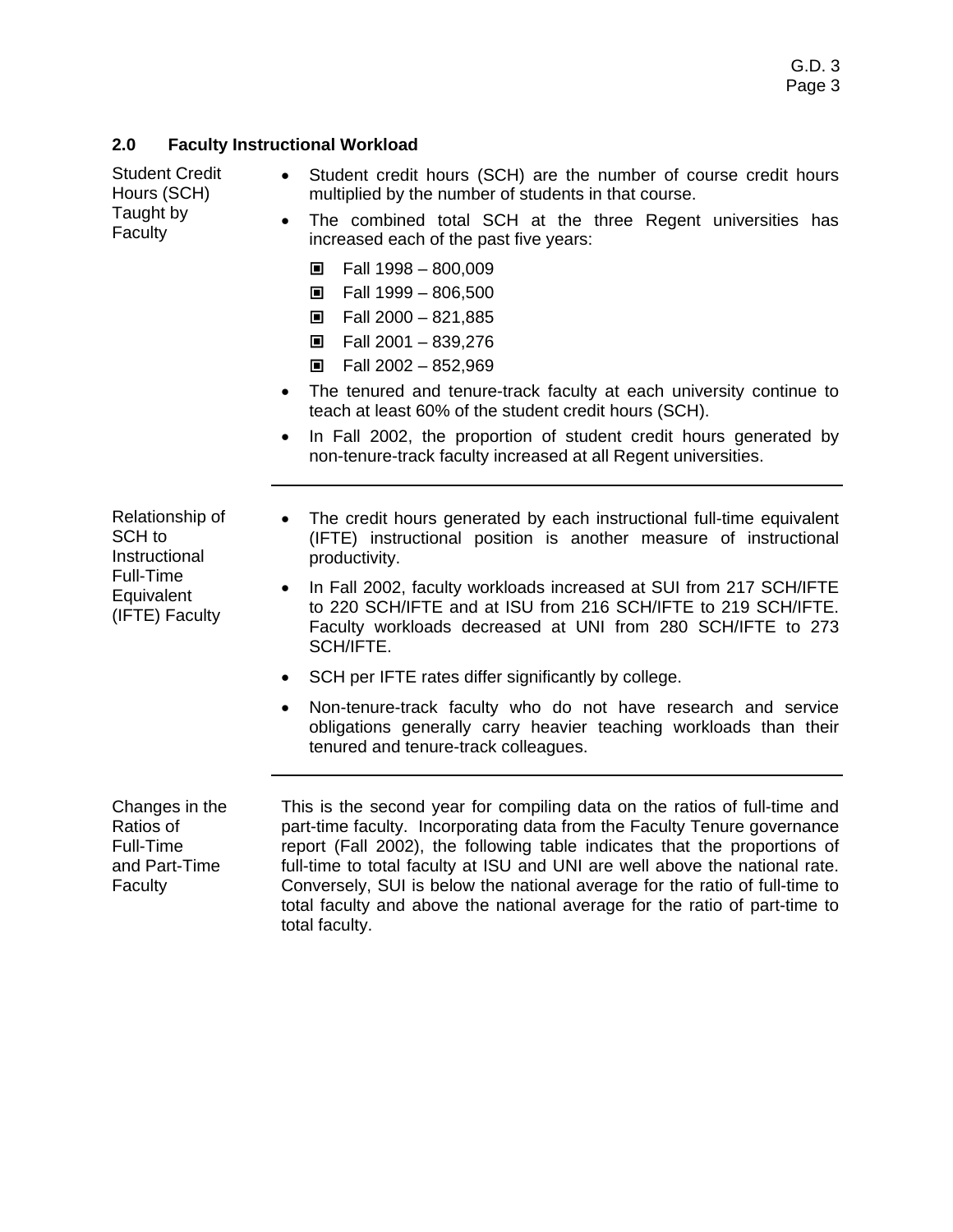|                        | SUI           | ISU          | UNI         | <b>National</b> |
|------------------------|---------------|--------------|-------------|-----------------|
| <b>Total # Faculty</b> | $2.374*$      | .720         | 842         |                 |
| <b>Full-time</b>       | 1.705 (71.8%) | ,487 (86.5%) | 678 (80.5%) | 79%             |
| <b>Part-time</b>       | 669 (28.2%)   | 233 (13.5%)  | 164 (19.5%) | 21%             |

### **Ratios of Full-Time and Part-Time Faculty**

 \*Total faculty includes tenured, tenure-track, non-tenure-track, adjuncts, and clinical faculty (at SUI). Excluded are 1,658 non-tenure-track faculty in health disciplines at SUI.

Sources: Faculty Tenure Report January 2002; Michael Middaugh, *Understanding Faculty Productivity*: *Standards and Benchmarks for Colleges and Universities* (San Francisco: Jossey-Bass, 2001).

#### **3.0 Faculty Productivity**

Other Measures The Board Office regularly collects data on other measures related to faculty productivity and effectiveness, some of which are listed below.

Sponsored Funding Generated by Faculty in FY 2001-02 Sponsored funding supports faculty activities and institutional goals in research, outreach, and teaching. Tenured faculty members are responsible for a significant amount of sponsored funding. The following amounts of sponsored funding were generated by the Regent universities in 2001-02:

- University of Iowa \$341.0 million compared to \$277.9 million the prior year.
- Iowa State University \$225.4 million compared to \$217.7 million the prior year.
- University of Northern Iowa \$20.7 million compared to \$19.4 million the prior year.
- Total \$587.1 million compared to \$515.0 million the prior year.

**Faculty Contributions** to Research Individual institutional indicators, describing such measures as number of scholarly articles, awards, and acceptance into national and international professional societies, are described on page 29.

#### **4.0 Faculty Portfolios**

Faculty Portfolio System Each university has a faculty portfolio system in place; how departments and colleges use such a system varies widely. Post-tenure reviews are linked to the portfolios for tenured faculty.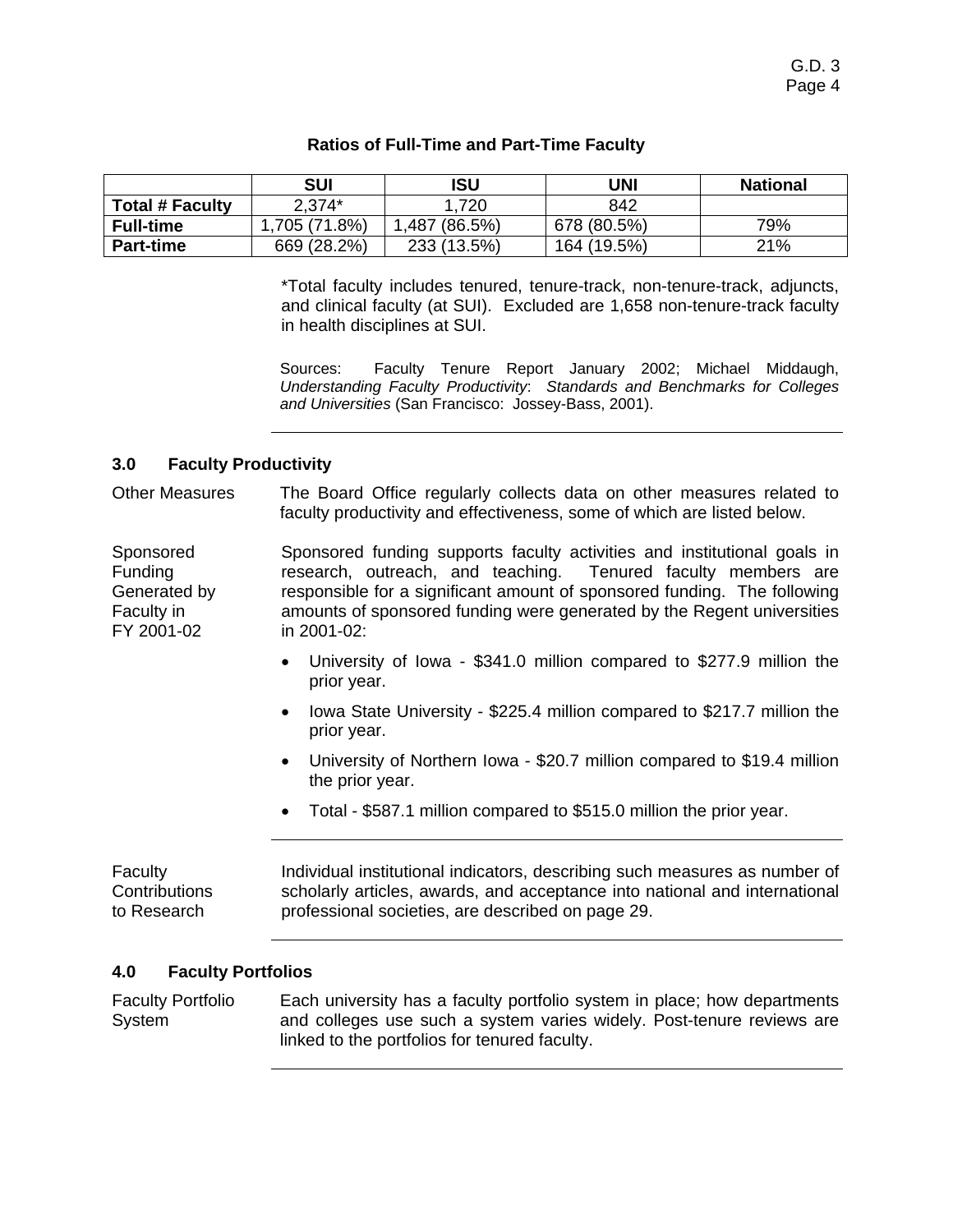## **5.0 Peer Institution Studies**

| Comparative<br>Data                  | In 1997, the Board requested the use of comparative collegiate and/or<br>departmental faculty workload information, where available, from each<br>university's established group of peer institutions.<br>Based on such<br>national studies, Regent university faculty members meet or exceed the<br>norms for hours spent on instruction. |                                                                                                                                                          |  |  |  |
|--------------------------------------|--------------------------------------------------------------------------------------------------------------------------------------------------------------------------------------------------------------------------------------------------------------------------------------------------------------------------------------------|----------------------------------------------------------------------------------------------------------------------------------------------------------|--|--|--|
| <b>Regent Exhibit</b><br><b>Book</b> | The institutional reports are contained in the Regent Exhibit Book.                                                                                                                                                                                                                                                                        |                                                                                                                                                          |  |  |  |
| Link to<br><b>Strategic</b><br>Plan: | This report addresses the following Key Result Areas (KRAs) in the<br>Board's Strategic Plan:                                                                                                                                                                                                                                              |                                                                                                                                                          |  |  |  |
|                                      | KRA 1.0.0.0                                                                                                                                                                                                                                                                                                                                | Become the best public education enterprise in the<br><b>United States.</b>                                                                              |  |  |  |
|                                      | Objective 1.1.0.0                                                                                                                                                                                                                                                                                                                          | Improve the quality of existing and newly created<br>educational programs.                                                                               |  |  |  |
|                                      | Action Step 1.1.2.3                                                                                                                                                                                                                                                                                                                        | Recruit an outstanding, strong faculty to foster<br>intellectual vitality for graduate programs.                                                         |  |  |  |
|                                      | Action Step 1.1.3.1                                                                                                                                                                                                                                                                                                                        | Implement and maintain faculty portfolios at Regent<br>universities.                                                                                     |  |  |  |
|                                      | Action Step 1.1.4.2                                                                                                                                                                                                                                                                                                                        | Each university increase sponsored<br>research<br>consistent with its mission.                                                                           |  |  |  |
|                                      | Action Step 1.1.4.3.                                                                                                                                                                                                                                                                                                                       | Each institution increase its service to lowans,<br>nation, and world.                                                                                   |  |  |  |
|                                      |                                                                                                                                                                                                                                                                                                                                            | The information compiled for this report is also closely tied to the strategic<br>plans of the universities, reflecting their benchmarks and indicators. |  |  |  |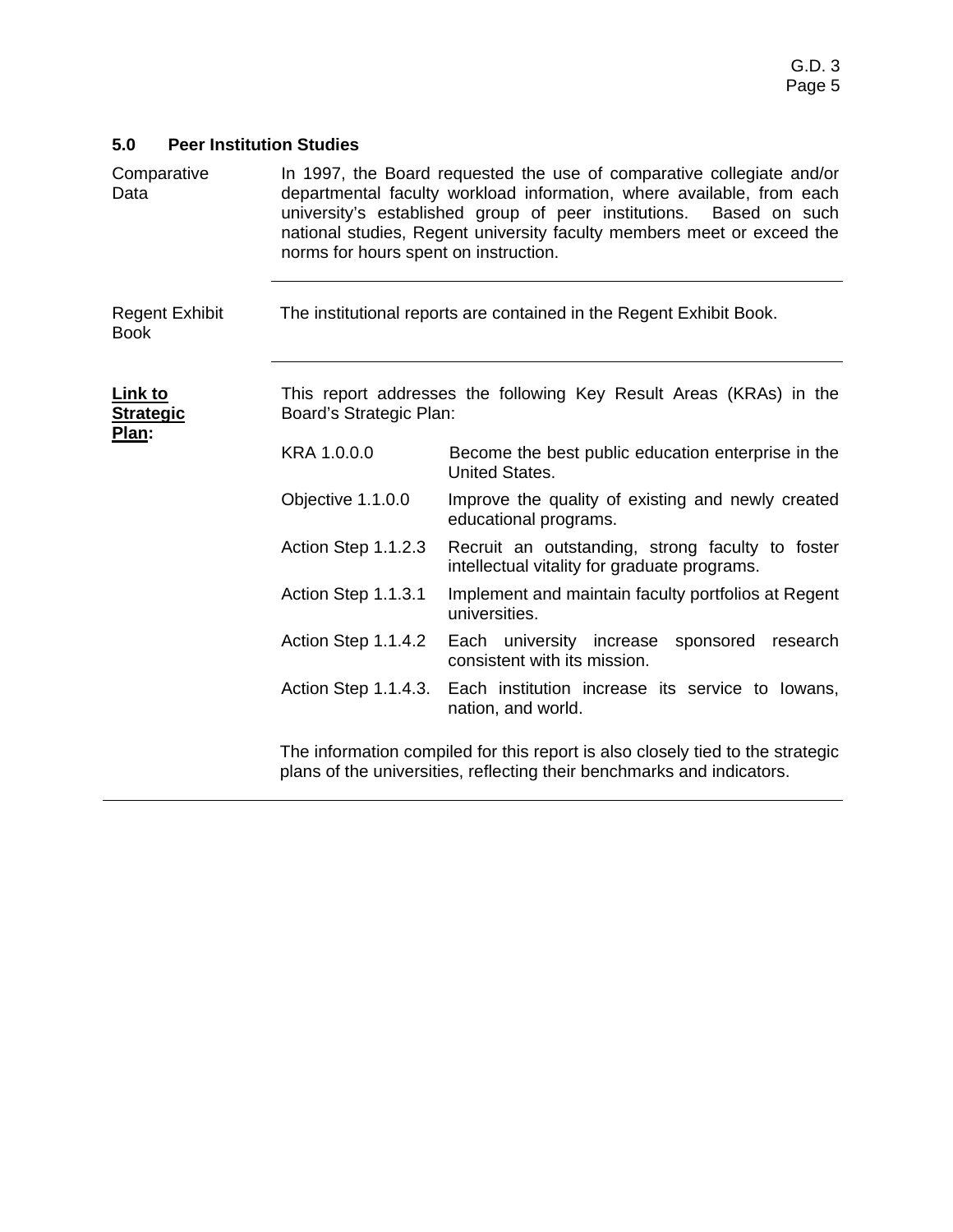| Background: | Figures in the text are based on data found in tables on pages 30-48. |                                                                           |       |  |
|-------------|-----------------------------------------------------------------------|---------------------------------------------------------------------------|-------|--|
| Location of |                                                                       |                                                                           | Page  |  |
| Tables      | Table 1                                                               | Faculty Effort (by Status)                                                | 30    |  |
|             | Table 2                                                               | Faculty Effort (1984-2003)                                                | 31    |  |
|             | Table 3                                                               | Faculty Effort (% of Time) Allocations                                    | 32    |  |
|             | Table 4                                                               | <b>Faculty Activities Allocations</b>                                     | 33    |  |
|             | Table 5                                                               | Effort Devoted to Teaching by College                                     | 34    |  |
|             | Table 6                                                               | <b>Percent Of Total Student Credit Hours Generated</b>                    | 35    |  |
|             | Table 7                                                               | Percent of Total SCH Generated by All Faculty,                            |       |  |
|             |                                                                       | GTAs, and Others                                                          | 36    |  |
|             | Table 8                                                               | Proportion of SCH Generated by All Faculty                                |       |  |
|             |                                                                       | & GTAs by College                                                         | 37    |  |
|             |                                                                       | Table 9a-c Percent of SCH Generated by Faculty and                        |       |  |
|             |                                                                       | <b>GTAs by College</b>                                                    | 38-40 |  |
|             | Table 10                                                              | <b>Student Credit Hours Generated per</b>                                 |       |  |
|             |                                                                       | Instructional Full-time Equivalent (IFTE)                                 | 41    |  |
|             | Table 11                                                              | Average SCH/IFTE by College and Range                                     | 42    |  |
|             | Table 12                                                              | 50% or More Variance from Average SCH/IFTE                                | 43    |  |
|             |                                                                       | Table 13a-c Peer Comparisons                                              | 44-48 |  |
|             |                                                                       | $(Definition a spacrdina anacifia facultu aatiidita a ra fauad an naaa0)$ |       |  |

(Definitions regarding specific faculty activities are found on page 8.)

## **Analysis:**

## **1.0 Faculty Effort and Activities**

| Definition                      | <b>Faculty effort</b> is the amount of time associated with various faculty<br>activities, i.e., actual hours worked per week; faculty activities examine<br>the percentage of time associated with teaching, administrative duties,<br>sponsored research, non-sponsored research, other sponsored activities,<br>and university public and professional service. |
|---------------------------------|--------------------------------------------------------------------------------------------------------------------------------------------------------------------------------------------------------------------------------------------------------------------------------------------------------------------------------------------------------------------|
| <b>Hours Worked</b><br>Per Week | Faculty at the three Regent universities reported the following work<br>weeks during Fall 2002:                                                                                                                                                                                                                                                                    |
|                                 | • SUI - 57.3 hours per week compared to 58.2 hours the prior year.                                                                                                                                                                                                                                                                                                 |

- ISU 58.1 hours per week compared to 56.7 hours the prior year.
- UNI 55.3 hours per week compared to 55.0 hours the prior year.

Table 1 (page 30) describes the average number of hours worked per week by tenure status (tenured, tenure-track, and non-tenure-track).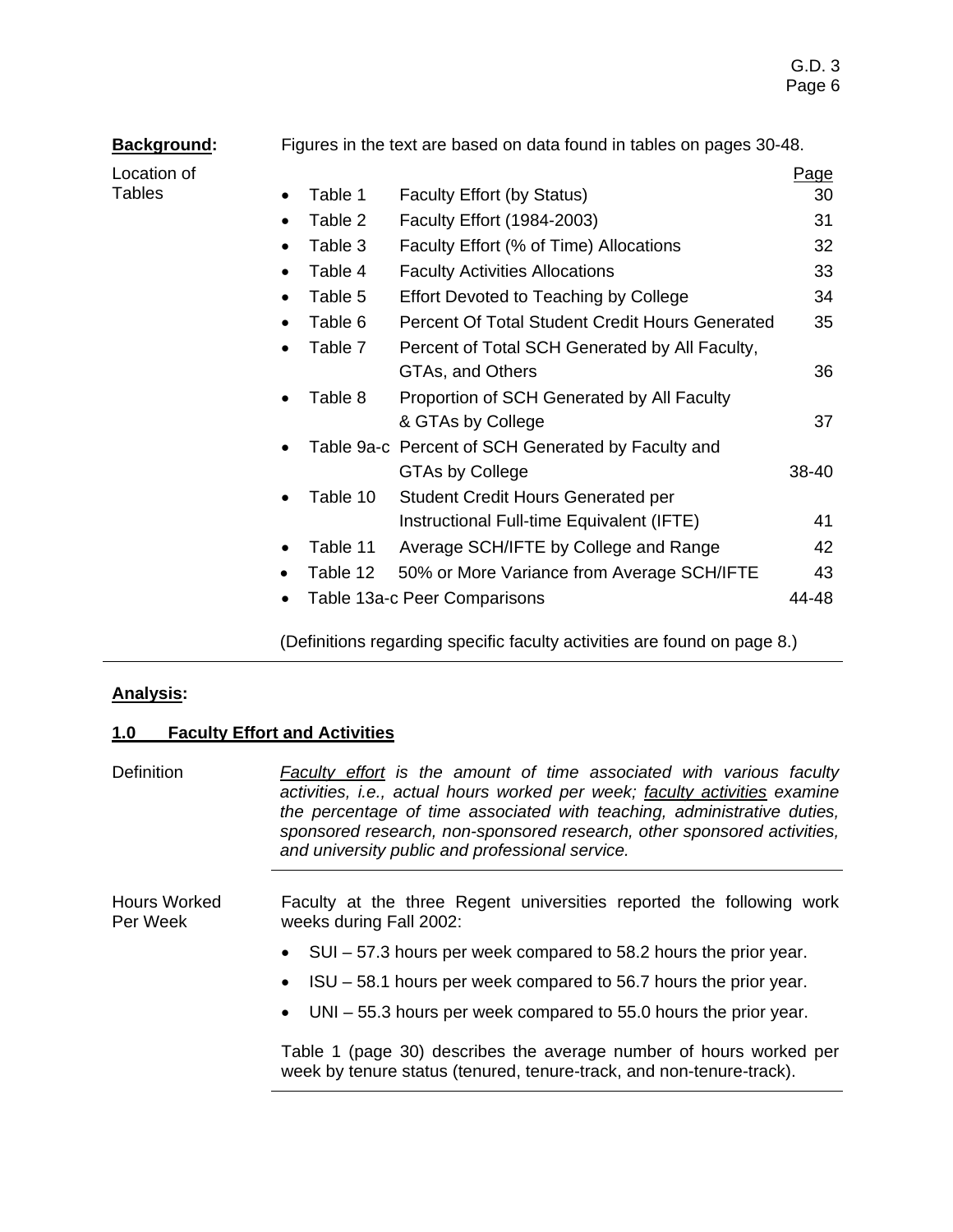**Comparison** Over Time

Since 1984-85, when such data were first compiled, the range of hours for each institution has been: SUI – 56.7 (84-85) to 60.0 (97-98); ISU – 54.9 (84-85) to 58.8 (92-93); and UNI – 55.0 (96-97) to 59.4 (88-89). Data from Figure 1 below are consistent with national surveys, cited at the bottom of the page.

**Figure 1 Faculty Effort Average Number of Hours Worked per Week by Regent University Tenured and Tenure-Track Faculty, Fall 1984 - Fall 2002** 



**National Comparison** The comparable national average in a major study in 1999 was 55.8 hours for full-time professors at public research universities and 52.4 hours at public comprehensive universities<sup>1</sup>. The weighted average of the three Regent university averages was 57.3 hours in 2002-03. Sampling Size and Procedure While the sampling procedures are slightly different at each university, the following procedures are typical. During each of approximately 10 weeks during the fall semester (UNI surveys during six weeks in fall, four in spring semester), a random sample of faculty is sent the survey. At SUI, faculty report prospectively, that is, for the current week. At ISU and UNI, faculty members are asked to report on the prior week's activities. The advantages of these procedures are:

- 1. Different weeks of the semester are reflected in the data;
- 2. Faculty report on a recent and specific block of time rather than a projected period of time;

<sup>&</sup>lt;sup>1</sup> Source: 1999 National Study of Postsecondary Faculty, NCES.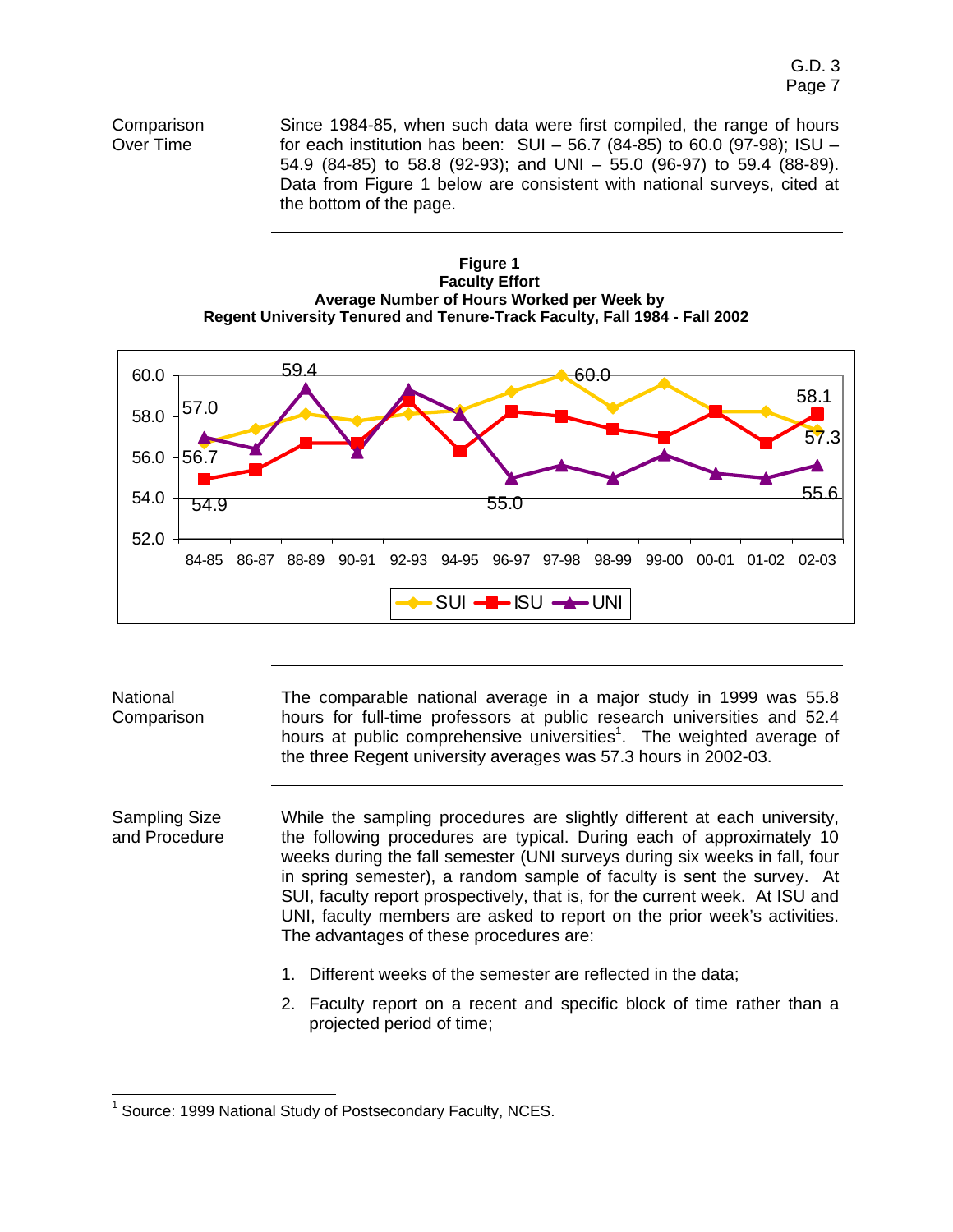3. High degree of statistical significance. (SUI and UNI surveys are sent anonymously. At ISU, the department head or chair is only informed that a faculty member has not returned the survey.) In no case, does a supervisor review the data provided.

The response rates for the random stratified surveys of 2002-03 are:

|            | Total<br><b>Faculty</b> | <b>No. Faculty</b><br><b>Surveyed</b> | No. of<br><b>Responses</b> | % of Faculty<br><b>Responding</b> |  |
|------------|-------------------------|---------------------------------------|----------------------------|-----------------------------------|--|
| <b>SUI</b> | 1,796                   | 452                                   | 333                        | 73.7%                             |  |
| ISU        | 1,356                   | $506^2$                               | 413                        | 83.6%                             |  |
| UNI        | 629                     | 228                                   | 157                        | 68.9%                             |  |

Time Allocations for Faculty **Activities** 

Figure 2 on the following page reflects percentages of time allotted to various categories of activities. The percentages are based on Tables 3 and 4, pages 32-33. Allocation of effort spent on teaching, research, and service (by percentages of time) varies by rank and institution:

- Professors tend to spend more time on administrative responsibilities than those of other ranks.
- Reflecting its land grant mission, tenured and tenure-track faculty at ISU devote significant effort to public service and research; on the other hand, UNI faculty direct more of their professional efforts toward teaching.

Definitions The categories used in the tables and Figure 2 are those required for reports to federal agencies:

- **Teaching:** includes departmental instruction, as well as teaching paid for by State and federal funds, and through certain cost-sharing grants.
- **Non-sponsored research (NSR):** includes departmental research, research/scholarly/creative projects undertaken by faculty, and in the case of ISU, Experiment Station funded research, that is not supported by external grants or contracts.
- **Sponsored research (SR):** includes research and scholarship efforts funded through State, federal, and private sources (such as foundations), which may also include mandatory cost-sharing.
- **Other sponsored activities (OR):** includes **outreach** and **service** activities that have federal or state funding.
- **Administrative activities (Admin):** includes non-sponsored administrative activities.
- **Other university public and professional service:** includes departmental outreach, extension-funded, and various non-sponsored service, both on campus and for professional organizations.

<sup>&</sup>lt;sup>2</sup> 12 out of the 506 faculty surveyed were ineligible for the survey (i.e., retired, resigned).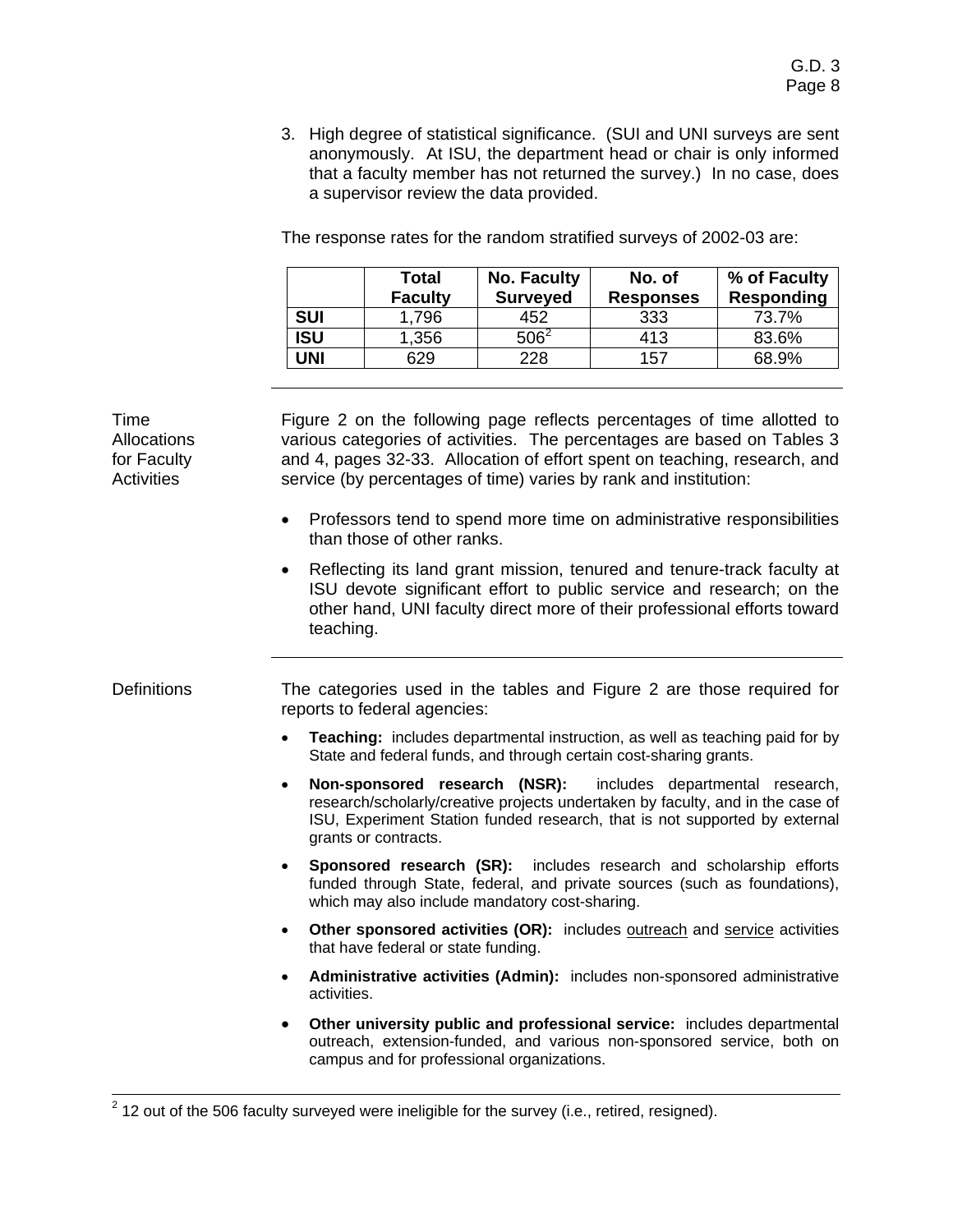**Figure 2 Faculty Time Allocations, 2002-03 Faculty Effort in Percentages of Time** 





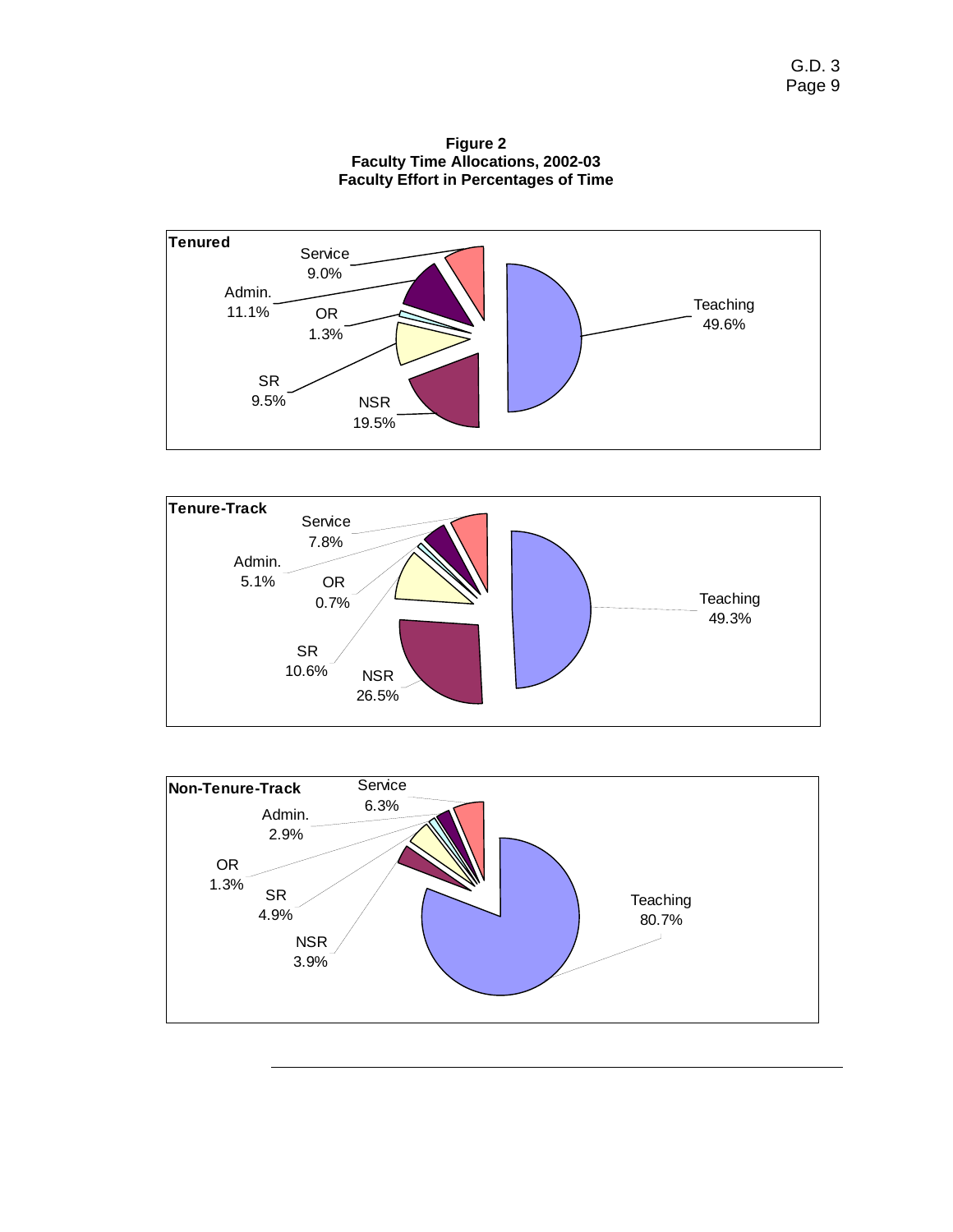Analysis of Time Allocations by Faculty Rank During the past five years, percentages of activities have remained relatively constant for the three ranks at each university. However, there are some differences between universities that reflect their distinct missions.

- University of Iowa Teaching is the major activity of professors, although the total percentage of time spent on teaching has been decreasing.
	- $\blacksquare$  48.7% (1999-00)
	- $\blacksquare$  48.6% (2000-01)
	- $\blacksquare$  47.8% (2001-02)
	- $\blacksquare$  46.5% (2002-03)
	- The percentage of time spent on teaching in 2002-03 varied by rank: professor (46.5%); associate professor (49.3%); and assistant professor (43.5%)
	- The percentage of time spent on administrative duties in 2002-03 varied by rank: professor (15.5%); associate professor (10.5%); and assistant professor (7.4%).
	- The percentage of time spent on research in 2002-03 also varied: professor (36.3%), associate professor (38.7%) and assistant professor (47.3%).
	- The total number of faculty credit hours (FCH) taught per IFTE was 7.5 in Fall 2002.
- Iowa State **University** • Teaching is the major activity of professors, with fluctuations during the past four years.
	- $\blacksquare$  41.1% (1999-00)
	- $\blacksquare$  39.2% (2000-01)
	- $\blacksquare$  40.2% (2001-02)
	- $\blacksquare$  39.8% (2002-03)
	- The percentage of time spent on teaching in 2002-03 varied by rank: professor (39.8%); associate professor (43.7%); and assistant professor (51.3%).
	- In keeping with its land grant mission, 12.3% of faculty effort was devoted to university public and professional service by professors, 15.8% by associate professors, and 10.5% by assistant professors in 2002-03.
	- Faculty served 147,800 clients in one-to-one interactions in Fall 2002; this represents a decrease of 2,709 (-1.8%) from the previous year. Group events totaled 10,983; this represents an increase of 1,446 (+15.2%) from the previous year.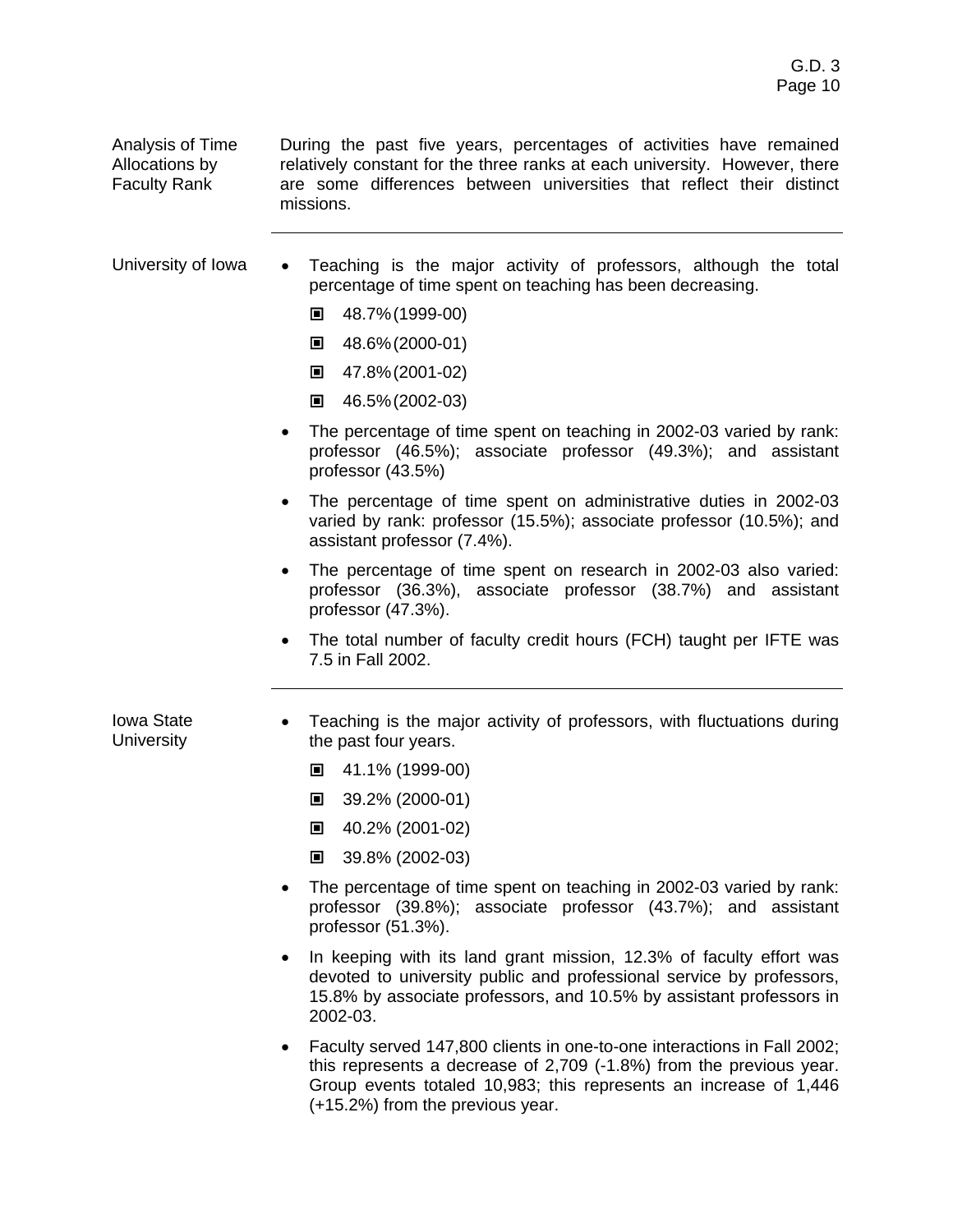- Tenure-track faculty professors devote more effort than tenured faculty to research, 44.3%, based on establishing a research program early in their careers.
- Professors, on the other hand, report more effort in administrative activities, 9.0%, than the other two ranks combined.
- The total number of FCH/IFTE was 5.4 in Fall 2002.
- University of Northern Iowa • Teaching is the major activity of professors, with increases during three out of the past four years:
	- $\blacksquare$  51.1% (1999-00)
	- $\blacksquare$  51.6% (2000-01)
	- $\blacksquare$  57.5% (2001-02)
	- $\blacksquare$  56.3% (2002-03)
	- The percentage of time spent on teaching in 2002-03 varied by rank: professor (56.3%); associate professor (58.1%); and assistant professor (60.8%).
	- The average teaching load at UNI was 12.6 credit hours in Fall 2002.
	- Non-tenure-track faculty, devote nearly all of their time to teaching duties – 91.8%.

#### **2.0 Faculty Instructional Workload**

Definition *Instructional workload can be understood through the analysis of two sets of data: the number of student credit hours (SCH) taught, and Instructional Full-time Equivalents (IFTE).*

Overview of Student Credit Hours Data The faculty at the Regent universities generated 852,969 SCH in Fall 2002; this represents an increase of 13,693 (+1.6%) from the previous year. As Figure 3 on the following page indicates, the combined SCH has increased significantly since Fall 1996. It is attributed to higher undergraduate enrollments.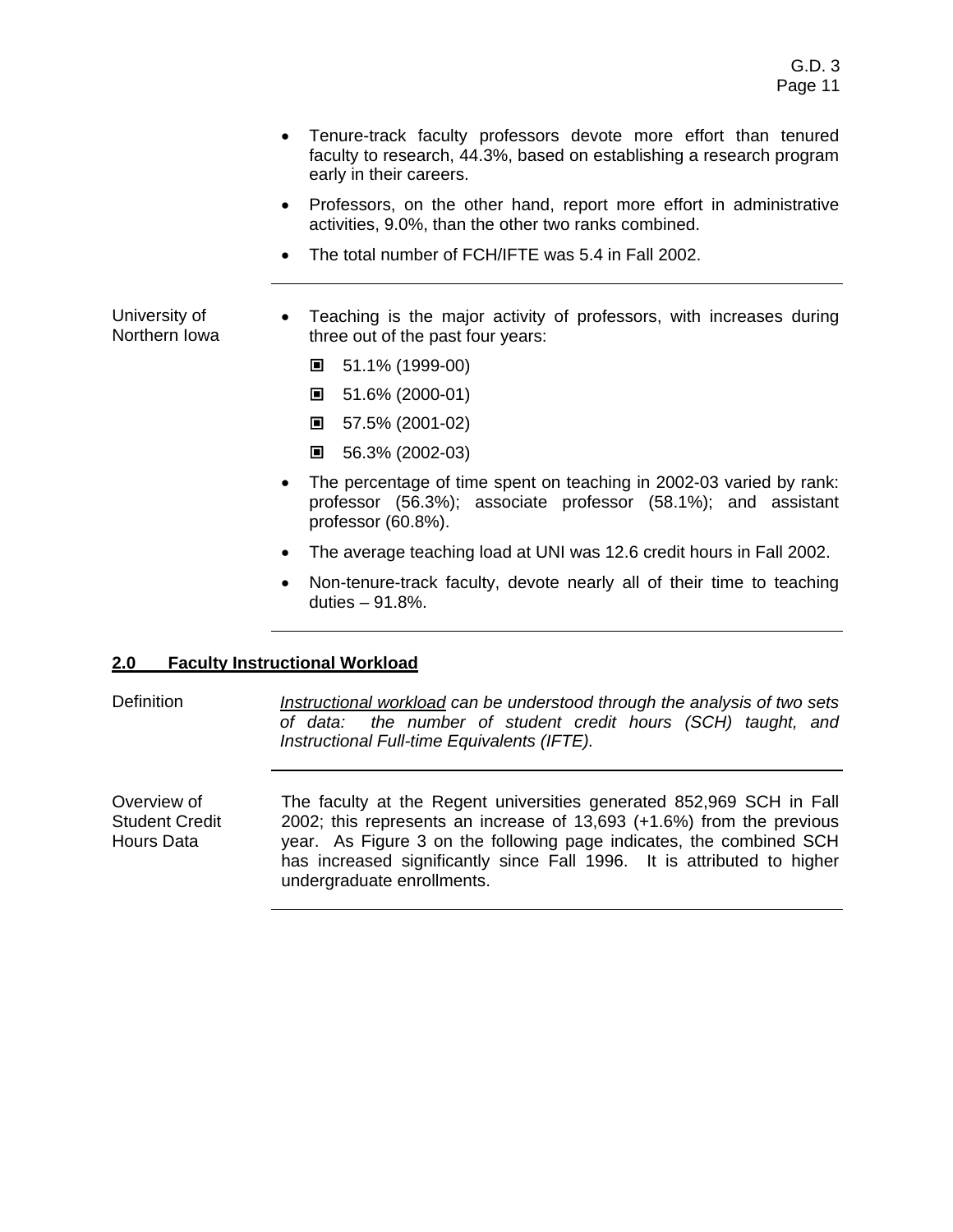

**Figure 3 Regent University Total Student Credit Hours Fall 1996 through Fall 2002**

Additional SCH Data

Regent universities provide SCH data by faculty status - tenured, tenure-track, non-tenure-track, and graduate teaching assistants. Figure 4 below indicates that in Fall 2002, like in Fall 2001, tenured and tenure-track faculty provided the highest percentages of the total SCH at Regent universities.

**Figure 4 Percentage of SCH Taught by Faculty Category – Fall 2001 and 2002** 

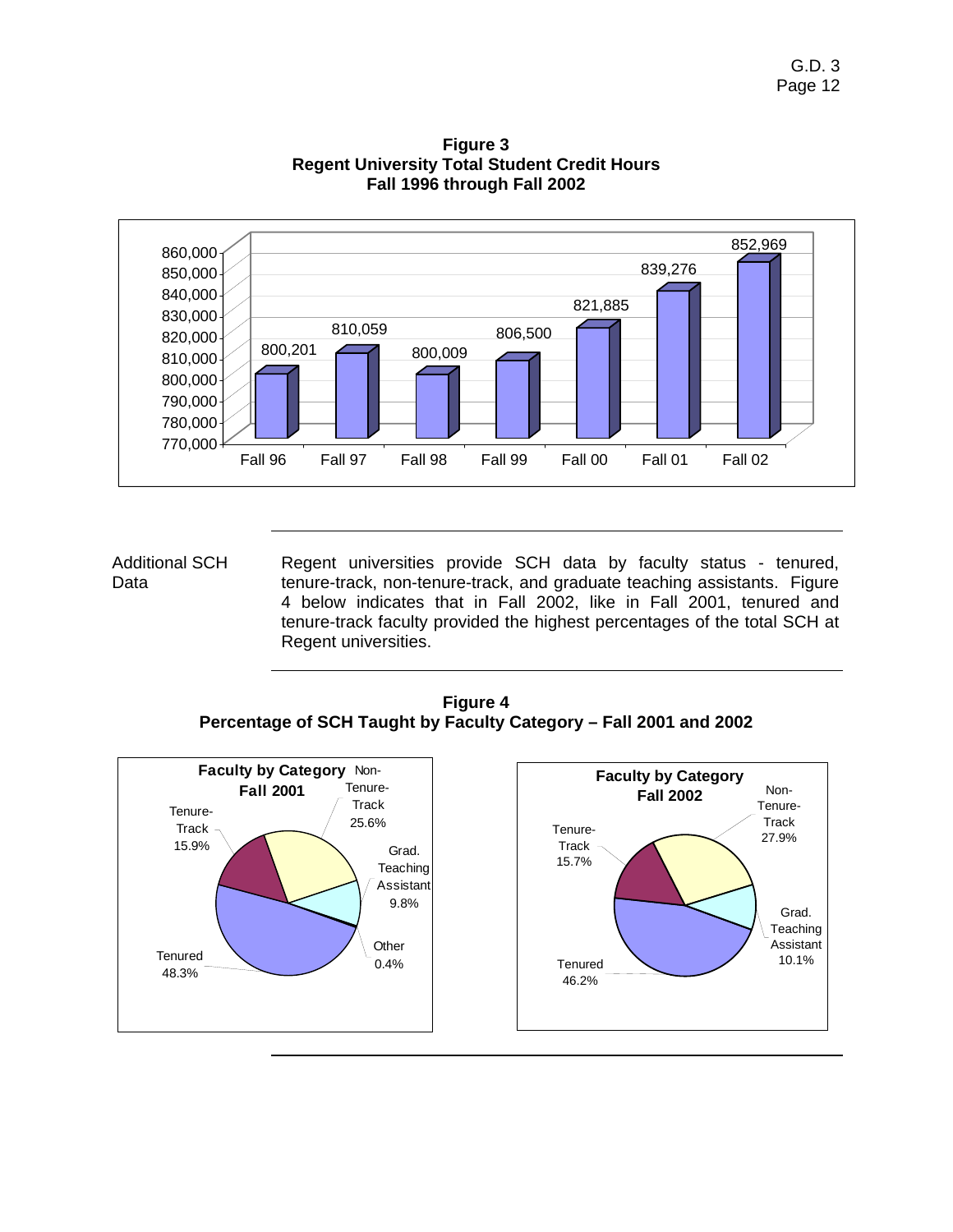SCH Data by College When analyzed over the past eight years by college, the data from Fall 2002 reflect consistent patterns from previous years as seen in Table 7 (page 36) and Table 8 (page 37). Figure 5 below clusters similar colleges or programs from the three universities.

### **Figure 5 Percentage Effort Devoted to Teaching Activities by Tenured and Tenure-Track Faculty By Colleges or Related Fields -- 2002-03**

#### **Business**

|                   | <b>SUI</b>            | <b>ISU</b>       | UNI       |
|-------------------|-----------------------|------------------|-----------|
| -<br>enured       | ົດທ/<br>16.<br>IO.∠70 | 1.5%<br>$\Delta$ | .9%<br>гο |
| $r$ ack<br>enure- | 1%<br>43              | .6%<br>າ         | 54.4%     |

#### **Education**

|                     | <b>SUI</b> | <b>ISU</b> | UNI        |
|---------------------|------------|------------|------------|
| enured <sup>-</sup> | 62.2%      | 44.5%      | 63.1%      |
| Геnure-Track        | .2%<br>c7  | 40.3%      | 1.9%<br>74 |

#### **Engineering**

|                 | <b>SUI</b> | <b>ISU</b> | UNI       |
|-----------------|------------|------------|-----------|
| enured          | 42.6%      | 48.5%      | <b>NA</b> |
| Track<br>enure- | 9%         | 42.2%      | <b>NA</b> |

#### **Health**

|              | <b>SUI</b><br>(Dent.) | <b>SUI</b><br>(Med.) | <b>SUI</b><br>(Nurs.) | <b>SUI</b><br>(Pharm.) | <b>SUI (Public</b><br>Health) | ISU (VM) |
|--------------|-----------------------|----------------------|-----------------------|------------------------|-------------------------------|----------|
| Tenured      | 62.8%                 | 48.1%                | 41.5%                 | 47.1%                  | 26.9%                         | 35.5%    |
| Tenure-Track | 49.0%                 | 41.6%                | 57.2%                 | 41.6%                  | 23.9%                         | 26.5%    |

#### **Liberal Arts**

|              | <b>SUI</b> | ISU   | UNI (HFA) | UNI (NS) | UNI (SBS) |
|--------------|------------|-------|-----------|----------|-----------|
| Tenured      | 45.5%      | 48.6% | 62.9%     | 64.5%    | 53.9%     |
| Tenure-Track | 44.5%      | 47.2% | 55.2%     | 69.9%    | 60.6%     |

#### **Other**

|               | SUI (Law) | <b>ISU (Agriculture)</b> | <b>ISU (Design)</b> | <b>ISU (FCS)</b> |
|---------------|-----------|--------------------------|---------------------|------------------|
| $\tau$ enured | 53.9%     | 30.1%                    | 59.7%               | 52.6%            |
| Tenure-Track  | NA        | 30.0%                    | 62.3%               | 56.2%            |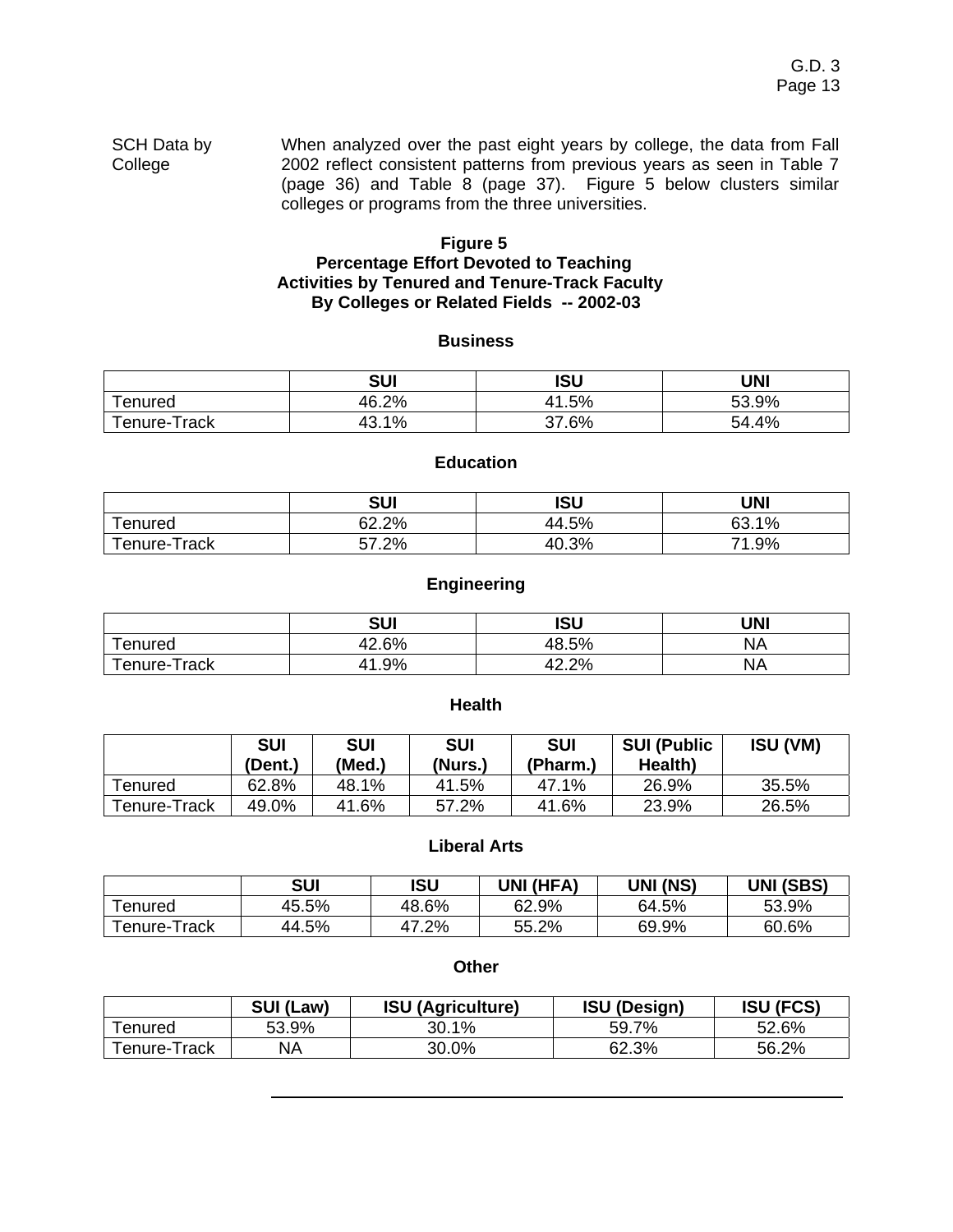Additional Performance Indicators Related to Instruction The commitment of the Board and the universities to undergraduate education is reflected in several performance indicators. The performance indicators listed on page 29 relate to teaching and research and include:

- Performance Indicator #1 Percentage of tenured and tenure-track faculty teaching undergraduates (Figure 6, page 15).
- Performance Indicator #2 Percentage of senior faculty at the University of Iowa who teach undergraduates.
- Performance Indicator #3b University of Northern Iowa's lower division courses (typically first and second year) that are taught by tenured and tenure-track faculty.
- Performance Indicator #4 Percentage of senior faculty teaching at least one undergraduate course annually at ISU.

Page 29 also contains a list of institutional indicators relating to faculty activities that are part of the new strategic plans of the University of Iowa, Iowa State University, and the University of Northern Iowa.

Summary of SCH Findings

- Since Fall 1996, the number of total student credit hours has increased by 52,768 (+6.6%).
	- Overall, the percentage of SCH generated by tenured and tenure-track faculty decreased in 2002-2003 while the percentage of student credit hours generated by non-tenure-track faculty increased.
	- The non-tenure track faculty category at SUI includes a number of visiting and clinical track faculty members that could be included in the tenured or tenure-track categories, in terms of their instructional qualifications.
	- At SUI, more than 50% of student credit hours are generated by tenured and tenure-track faculty in all colleges except pharmacy.
	- At ISU and UNI, more than 50% of the student credit hours are generated by tenured and tenure-track faculty in all colleges.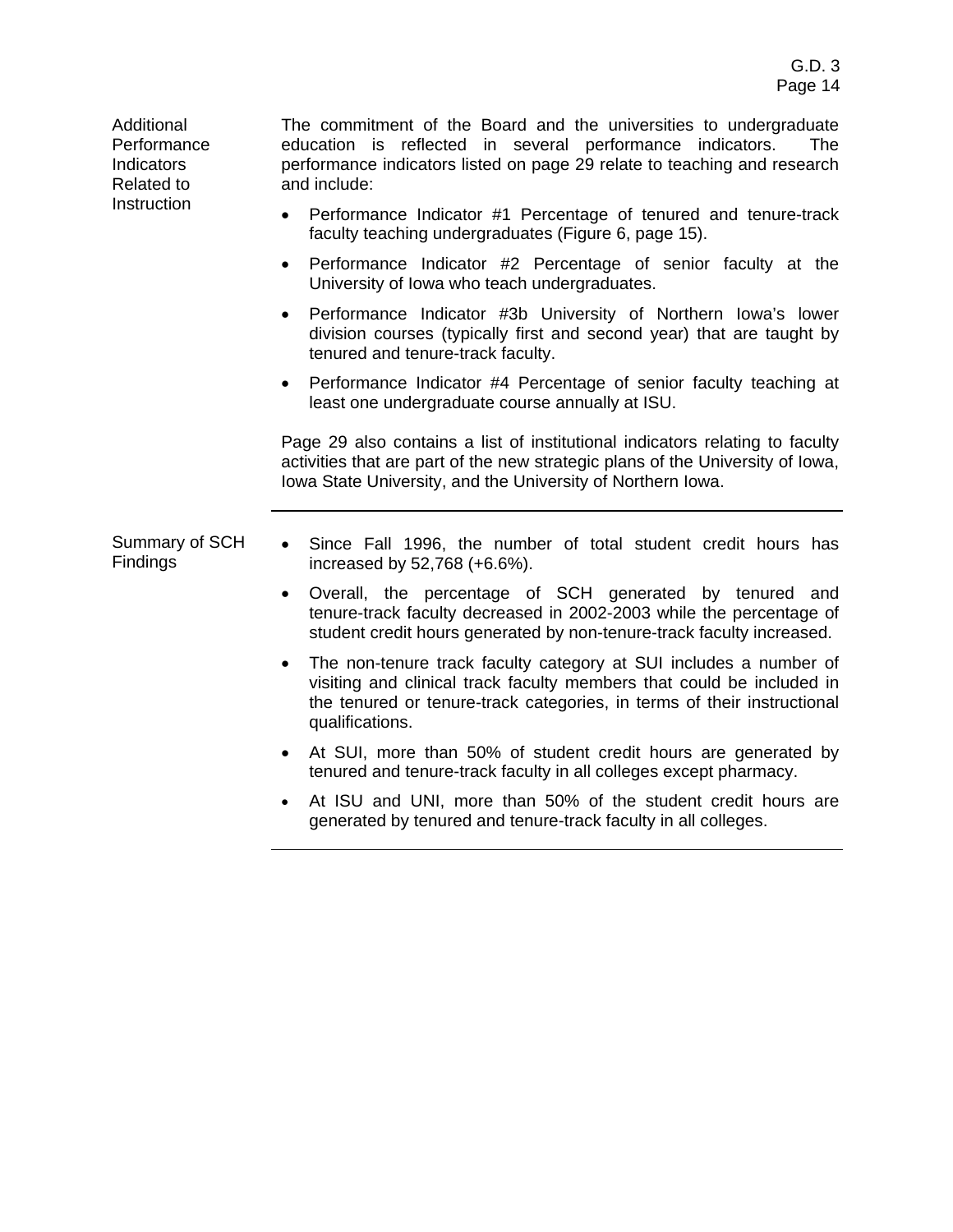

**Figure 6 Percentage of Undergraduate Student Credit Hours Taught by Tenured and Tenure-Track Faculty Performance Indicator #1** 



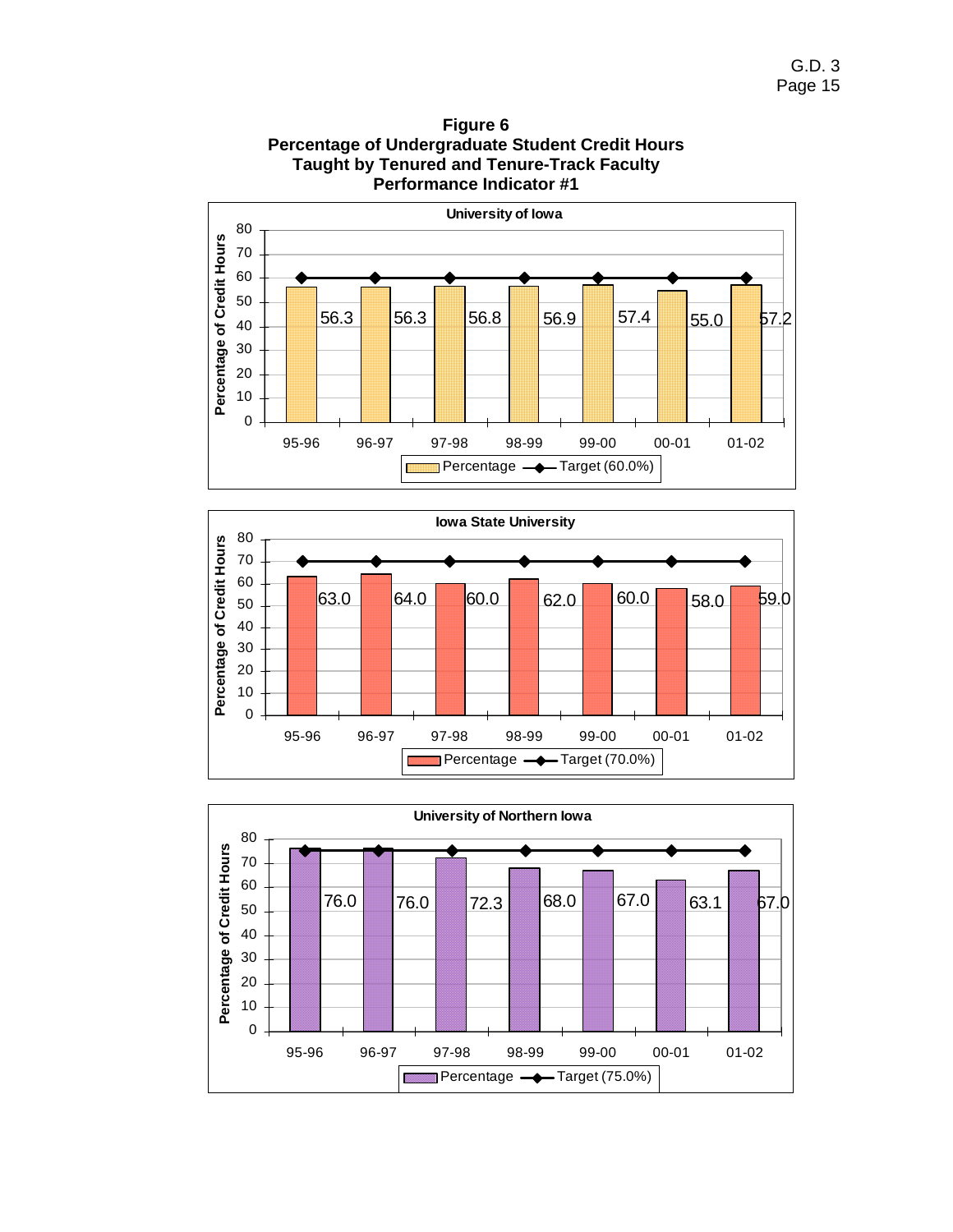SCH Data Related to IFTE Table 10 (page 41) provides SCH/IFTE measures for Fall 2002 by tenure status and college at each university. The following SCH/IFTE averages were reported at each university:

- University of Iowa 220 compared to 217 the previous year.
- Iowa State University 219 compared to 216 last year.
- University of Northern Iowa 273 compared to 280 last year.

#### SCH/IFTE by **Status** Understandably, non-tenure-track faculty who do not carry significant research or service obligations typically have a higher SCH/IFTE workload ratio than do tenured and tenure-track faculty, as shown on Table 10 (page 41). Figure 7 below indicates the SCH/IFTE averages by status.



**Figure 7 SCH/IFTE Averages by Faculty Status** 

Ranges of SCH/IFTE by **Colleges** 

When viewed collectively, medical and health programs tend to have the lowest SCH/IFTE ratios. However, SCH ratios may be less applicable for the health science colleges, where emphasis is placed on student contact hours rather than credit hour assignments for faculty.

As Table 11 (page 42) indicates:

- The colleges with the lowest average ranges of SCH/IFTE (50-160) are Dentistry (SUI), Engineering (SUI), Medicine (SUI), Nursing (SUI), Public Health (SUI), and Veterinary Medicine (ISU).
- The colleges with an average range of 161-200 SCH/IFTE are Education (SUI), Pharmacy (SUI), Design (ISU), and Engineering (ISU).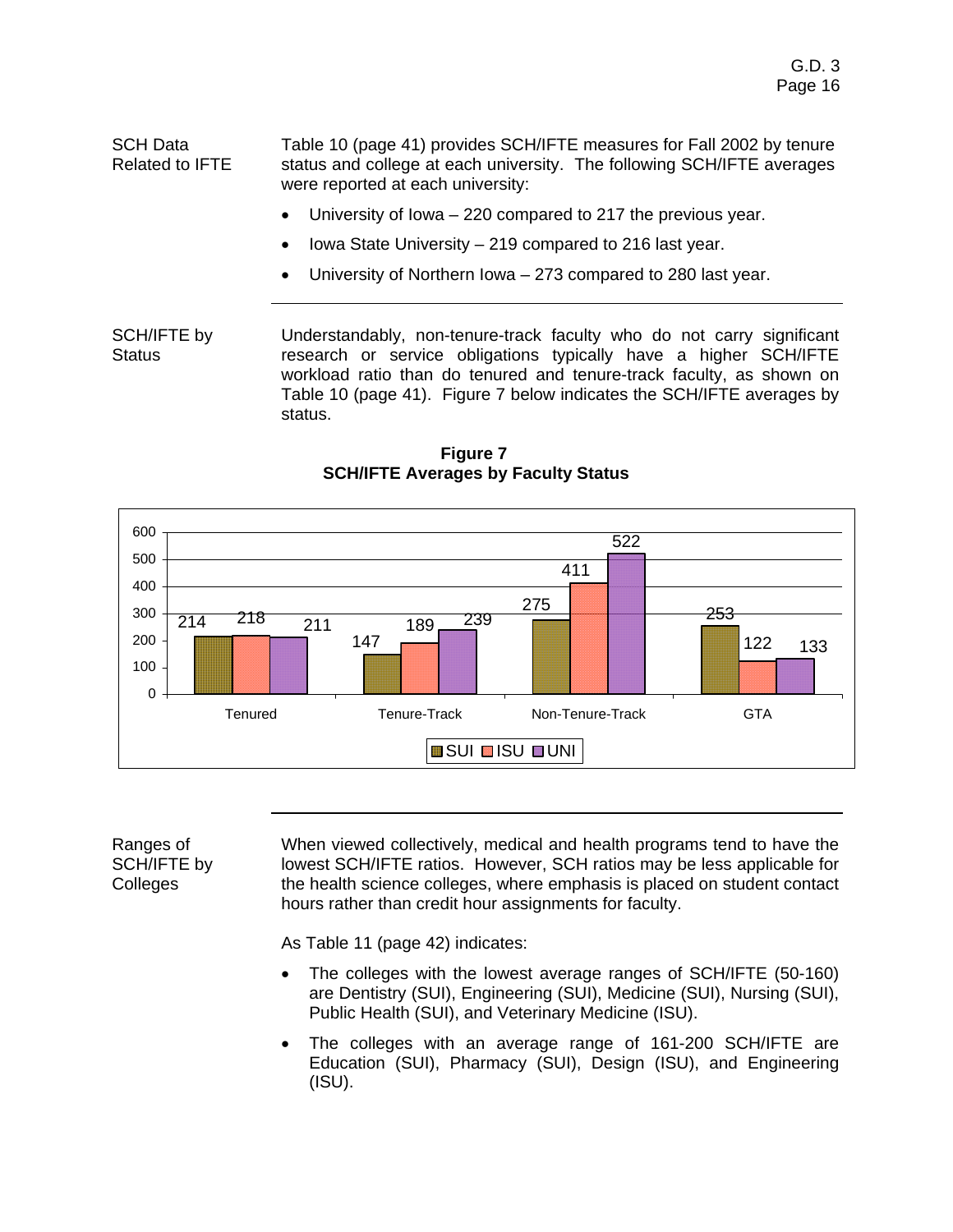G.D. 3 Page 17

- The colleges with an average range of 201-350 SCH/IFTE are Graduate College (SUI), Law (SUI), Liberal Arts (SUI, ISU, UNI<sup>3</sup>), Agriculture (ISU), Education (ISU, UNI), and Family and Consumer Science (ISU).
- The Business Colleges at all three Regent universities had the highest average range of SCH/IFTE (351-417).
- Variations from Average The purpose of Table 12 (page 43) is to describe which colleges have variations of 50% or more from the SCH/IFTE average for the college. Such variations can alert the universities and the Board to over-use or under-utilization of different levels of faculty and graduate teaching assistants. The significant variations are listed in the table below. Most occur in the non-tenure-track (NT) category.

| <b>College</b>  | Average | <b>Tenure-Track</b> | <b>Non-Tenure-Track</b> | <b>GTA</b> |
|-----------------|---------|---------------------|-------------------------|------------|
| <b>Business</b> | 411     |                     | 660 (+61%)              |            |
| Dentistry       | 55      | 13 (-76%)           |                         |            |
| Education       | 179     | 83 (-54%)           | $311 (+74%)$            |            |
| Engineering     | 156     |                     | 432 (+177%)             |            |
| Law             | 292     | 135 (-54%)          |                         |            |
| Medicine        | 103     | 22 (-79%)           |                         |            |
| Pharmacy        | 163     | 65 (-60%)           |                         |            |
| "University"    | 332     | 66 (-80%)           |                         |            |

#### **University of Iowa**

#### **Iowa State University**

| <b>College</b>      | Average | <b>Tenure-Track</b> | <b>Non-Tenure-Track</b> | <b>GTA</b>     |
|---------------------|---------|---------------------|-------------------------|----------------|
| Agriculture         | 277     |                     |                         | $(-79%)$<br>57 |
| <b>Business</b>     | 421     |                     | 1,304 (+210%)           |                |
| Design              | 166     |                     |                         | $(-54%)$       |
| Education           | 205     |                     | 360 (+76%)              |                |
| Engineering         | 165     |                     | 319 (+93%)              | 75 (-55%)      |
| Family & CS         | 204     |                     |                         | 98 (-52%)      |
| <b>Liberal Arts</b> | 238     |                     | 448 (+88%)              |                |
| Veterinary Med.     | 77      | 28 (-64%)           | 24 (-69%)               |                |

#### **University of Northern Iowa**

| <b>College</b>          | Average | <b>Tenure-Track</b> | <b>Non-Tenure-Track</b> | <b>GTA</b> |
|-------------------------|---------|---------------------|-------------------------|------------|
| Humanities & FA         | 236     |                     | 627 (+166%)             |            |
| <b>Natural Sciences</b> | 275     |                     | 664 (+141%)             |            |
| Social & Beh. Sci.      | 345     |                     | 726 (+110%)             |            |

 3 Includes UNI's colleges of Humanities and Fine Arts, Natural Sciences, and Social and Behavioral Sciences.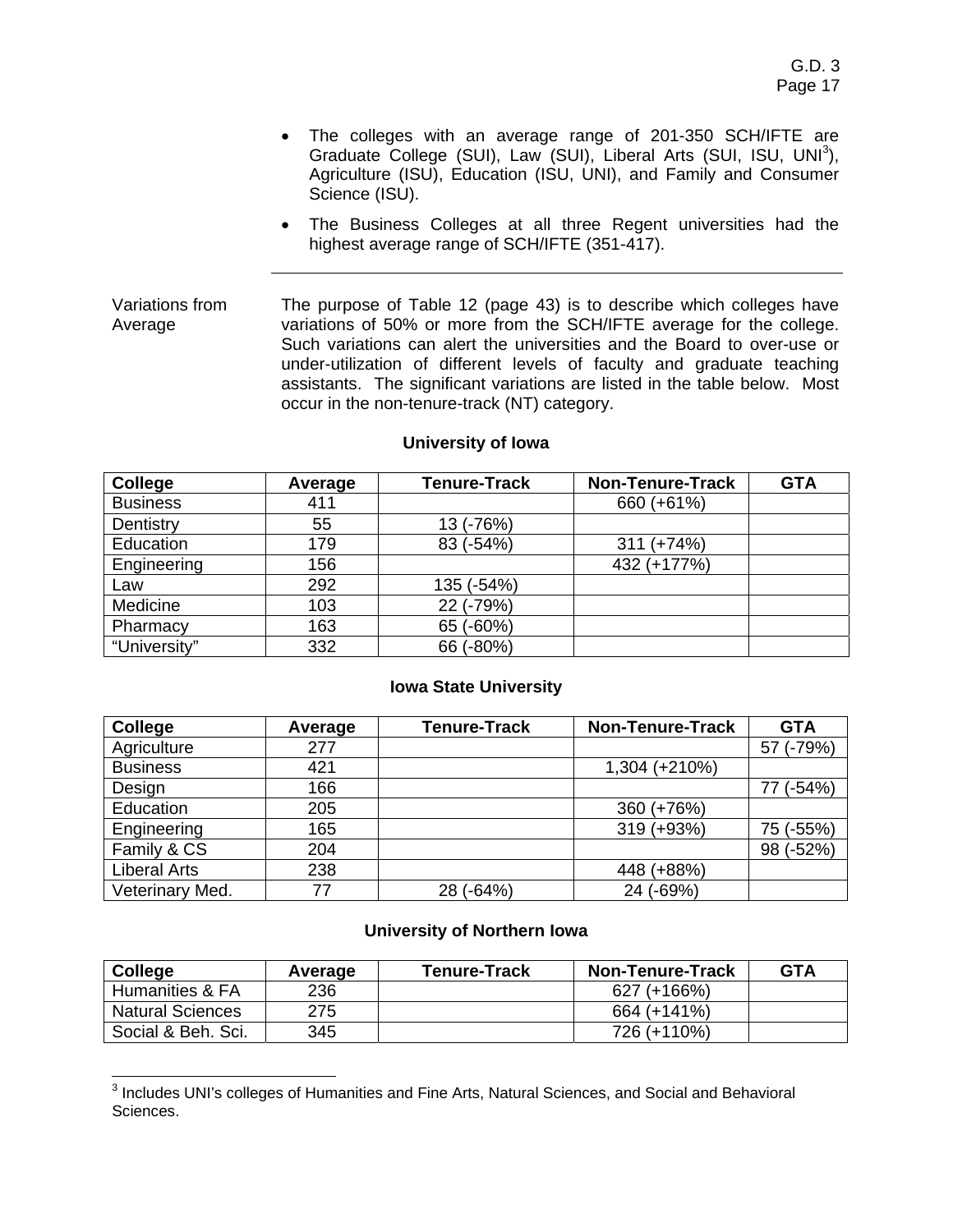Summary Analysis of SCH/IFTE The following statements describe student credit hour activities at the Regent universities:

- Liberal Arts colleges generate well over half of all student credit hours at their respective universities.
- Liberal Arts colleges have the highest proportion of student credit hours generated by graduate teaching assistants at SUI and ISU.
- As a result of large sections, the Colleges of Business tend to have the highest SCH/IFTE ratios of other colleges on the respective campuses.

University of Iowa • The total number of IFTE was 1,547.21 in Fall 2002; this represents an increase of 280.07 (+1.8%) from the previous year.

- The total number of student credit hours in Fall 2002 was 340,184; this represents an increase of 9,891 (+3.0%) from the prior year.
- The number of student credit hours taught per IFTE in Fall 2002 was 220; this represents an increase of 3 (+1.4%) from the prior year.

Iowa State **University** 

- The total number of IFTE in Fall 2002 was 1,550.57; this represents an increase of 9.67 (+0.6%) from the prior year.
	- The total number of student credit hours generated in Fall 2002 was 339,170; this represents an increase of 7,069 (+2.1%) from the prior year.
	- The total number of SCH/IFTE in Fall 2002 was 219; this represents an increase of 3 (+1.4%) from the prior year.

University of Northern Iowa

- The total number of IFTE in Fall 2002 was 636.9 this represents an increase of 4.8 (+0.8%) from the prior year.
- The total number of student credit hours generated in Fall 2002 was 173,615; this represents a decrease of 3,267 (-1.8%) from the prior year.
- The total number of SCH/IFTE was 272.6 in Fall 2002; this represents a decrease of 7.6 (-2.7%) from the prior year.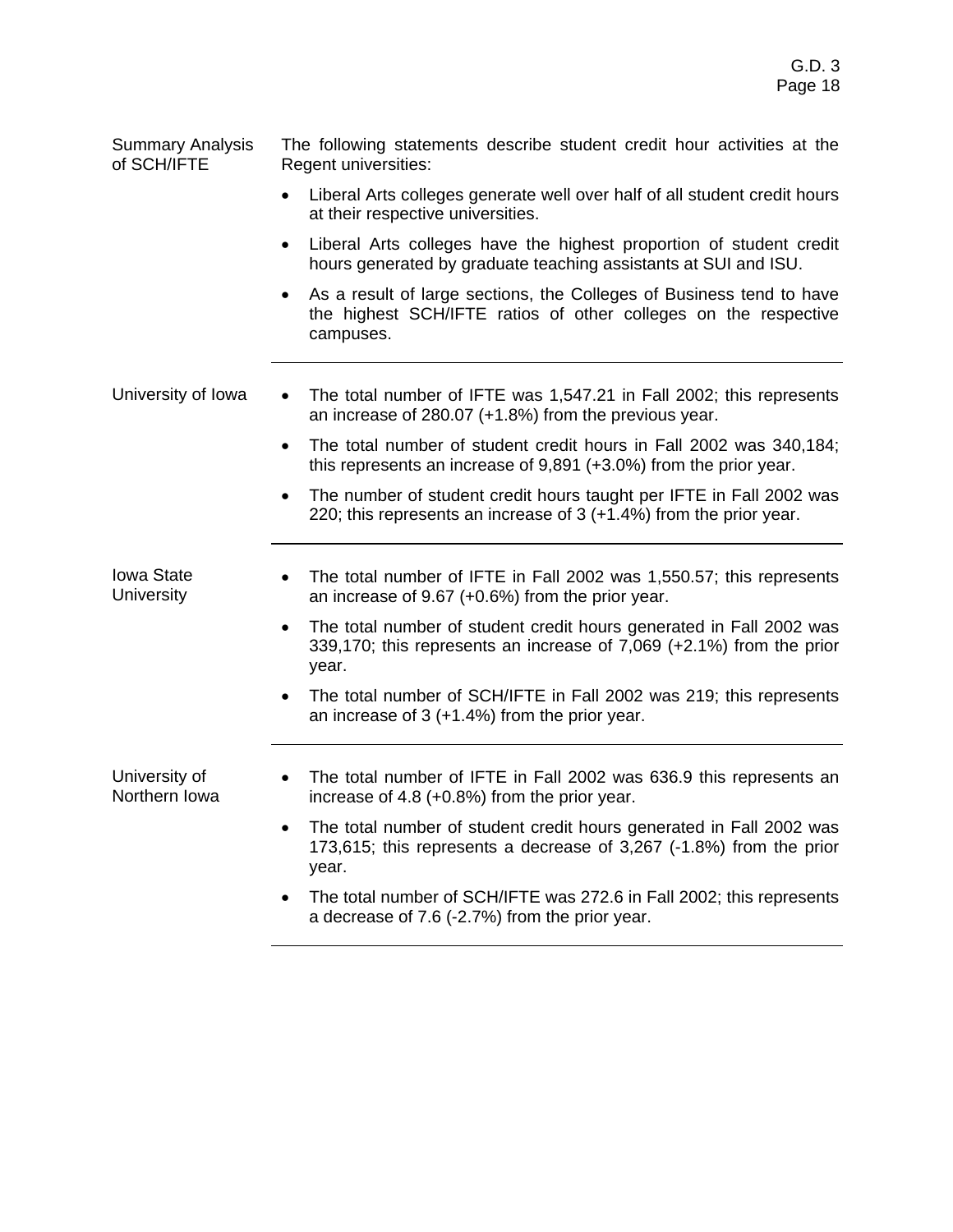#### **3.0 Faculty Productivity**

- Definition *Faculty productivity describes the process of transforming the inputs from other reports [i.e., number and quality of new students, faculty effort, library holdings] into outputs [e.g., scholarly and artistic activities, research findings, and clinical service].*
- Sponsored Research A faculty active in research and scholarship is essential to further the mission of the institutions, demonstrate quality, and promote economic development in the state. The strategic plans of the universities, linked to the Board of Regents' strategic plan, include benchmarks, indicators, and targets, which have been developed based on data presented in this report. Figure 9 on the following page describes sponsored funding levels per year for each institution.
	- SUI's total of \$341.0 million in FY 02 represents an increase of \$63.1 million (+22.7%) from the previous year. Of the total amount obtained in FY 02, 68.6% was from federal sources, 9.1% was from state sources, and 22.3% was from other sources.
	- ISU's total of \$225.4 million in FY 02 represents an increase of \$7.7 million (+3.5%) from the prior year. Of the total amount obtained in FY 02, 65.0% was from federal sources, 9.5% was from state sources, and 25.5% was from other sources.
	- UNI's total of \$20.7 million in FY 02 represents an increase of \$1.3 million (+6.7%) from the prior year.

Performance Indicator #18 (page 20) describes trends in sponsored research activities. Each university has developed additional Performance Indicators in their strategic plans that relate to research activities of the faculty. Only the Board of Regents' indicator on sponsored research is included in this report.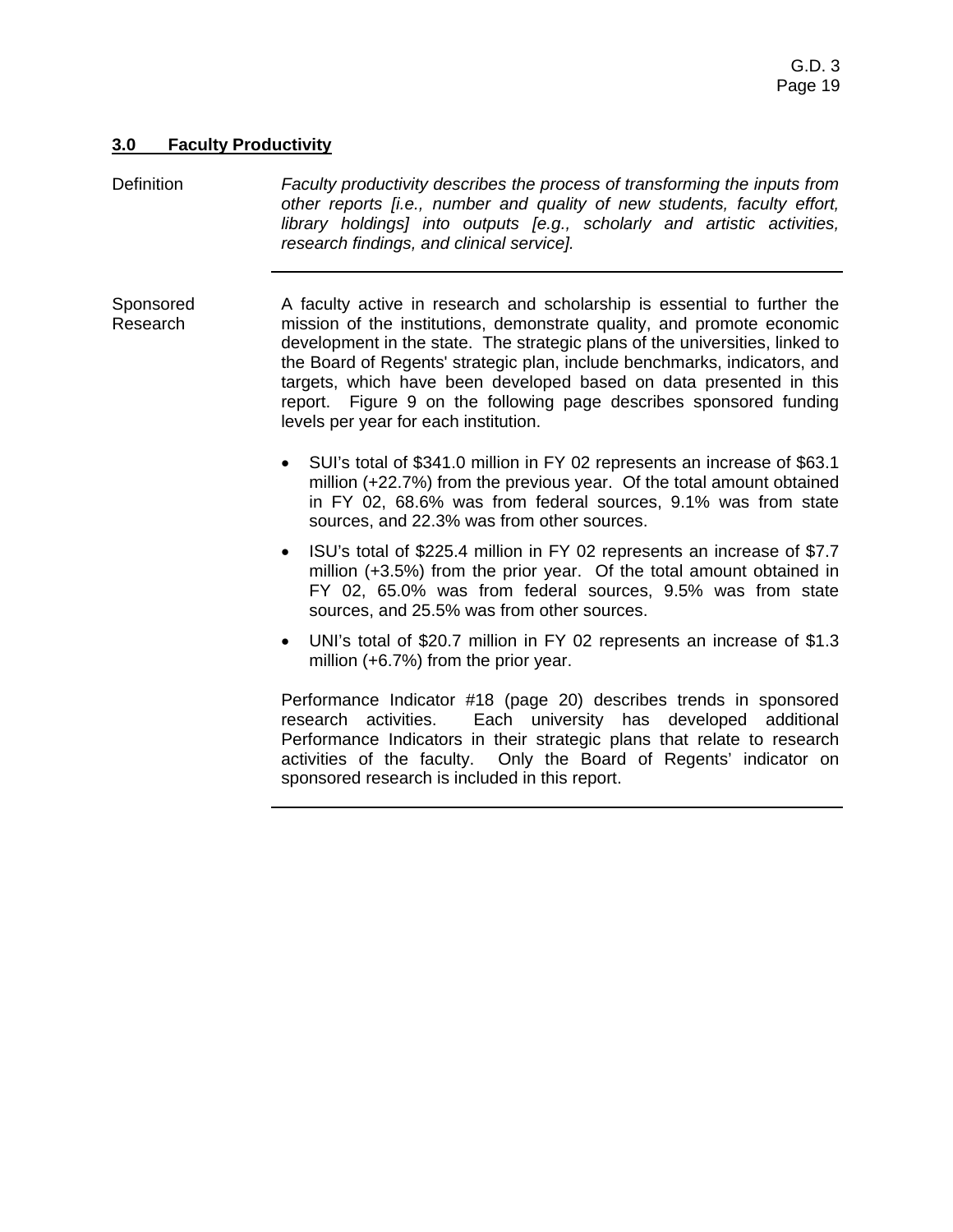

**Figure 9 Sponsored Funding Per Year in Dollars Performance Indicator #18** 



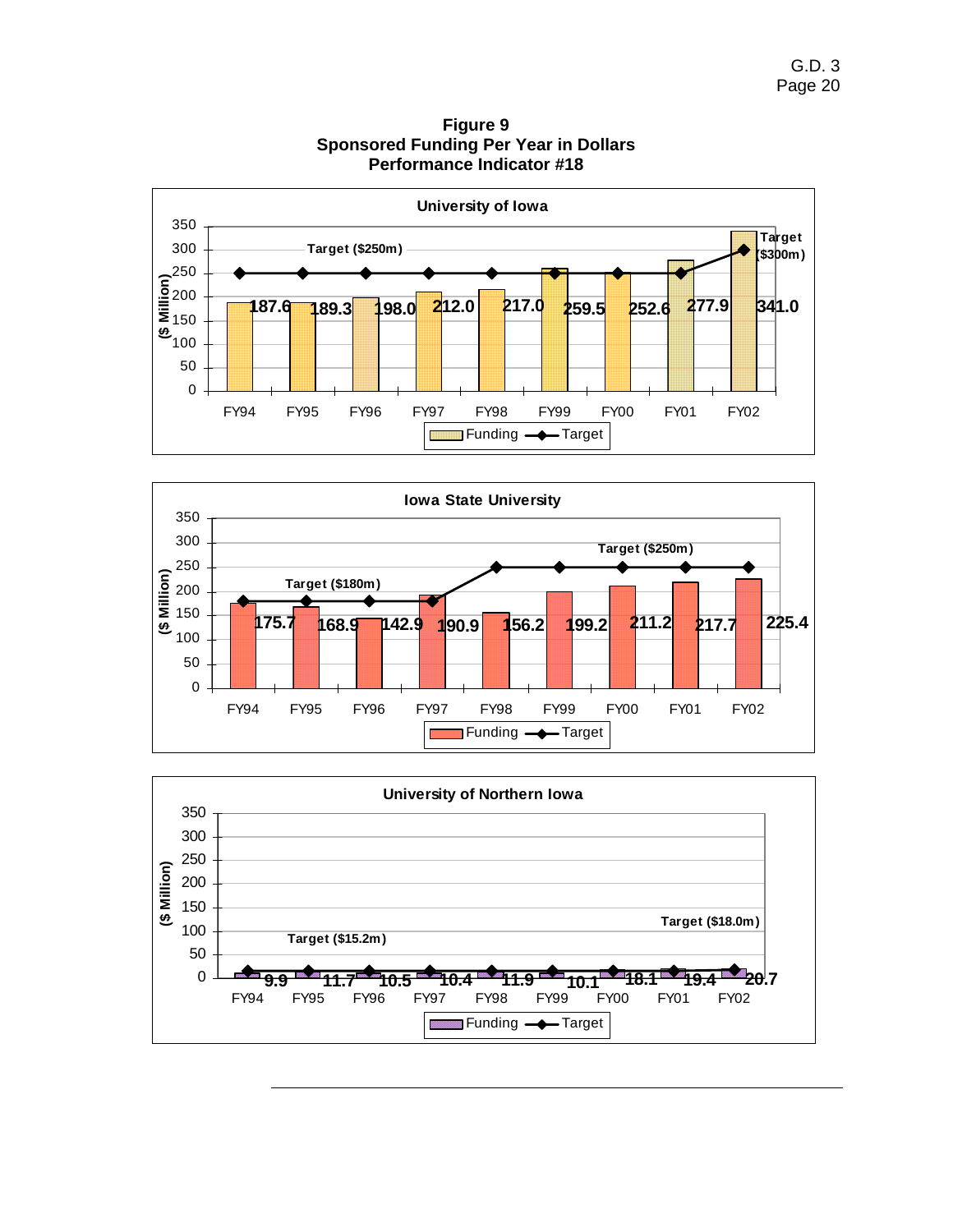## **4.0 Faculty Portfolios**

| Definition                                                              | The faculty portfolio includes important and supplemental materials that<br>provide a clear understanding of the faculty member's accomplishments<br>within scholarship and his/her areas of faculty activities, including<br>research/creative activities, professional practice,<br>teaching,<br>and<br>institutional service.                                                                                                |
|-------------------------------------------------------------------------|---------------------------------------------------------------------------------------------------------------------------------------------------------------------------------------------------------------------------------------------------------------------------------------------------------------------------------------------------------------------------------------------------------------------------------|
| Background                                                              | In February 1997, the Board instructed the universities "to develop a<br>common portfolio database information system" both for the institutional<br>management of faculty workloads and for the Board's oversight of<br>workload issues. Over time, representatives from the universities have<br>developed a set of mutual indicators that are the basis of faculty portfolios<br>rather than what was originally envisioned. |
| <b>Common Indicators</b><br>in Teaching and<br>Research/<br>Scholarship | The May 1998 report on Faculty Activities indicated that a common set of<br>indicators<br>had<br>been<br>developed<br>the<br>in<br>areas<br>of<br>teaching,<br>research/scholarship and creative endeavors. Some of these are now<br>among the Board's performance indicators (examples:<br>undergraduate<br>student credit hours generated by faculty, and sponsored funding).                                                 |
| <b>Different</b><br>Indicators in<br>Outreach/Service                   | The distinctive missions of the three universities contribute to the difficulty<br>in using common criteria for outreach and service. Since outreach and<br>service activities are vital to citizens of the state and nation, some<br>examples will be provided below.                                                                                                                                                          |
| <b>Portfolio Policies</b><br>and Practices                              | The universities have similar, but distinct, policies and practices regarding<br>faculty portfolios. Considering the size of various colleges, departments,<br>and units on each campus, there is a wide range of effectiveness in using<br>the portfolio concept.                                                                                                                                                              |
| University of Iowa                                                      | In 1998-99, the Office of the Provost implemented the Post-Tenure Effort<br>Allocation Policy (PTEAP), which "allows for variations in the combination<br>of teaching, research, and service for a limited period of time through<br>which faculty can make the maximum contribution to the university's<br>mission."                                                                                                           |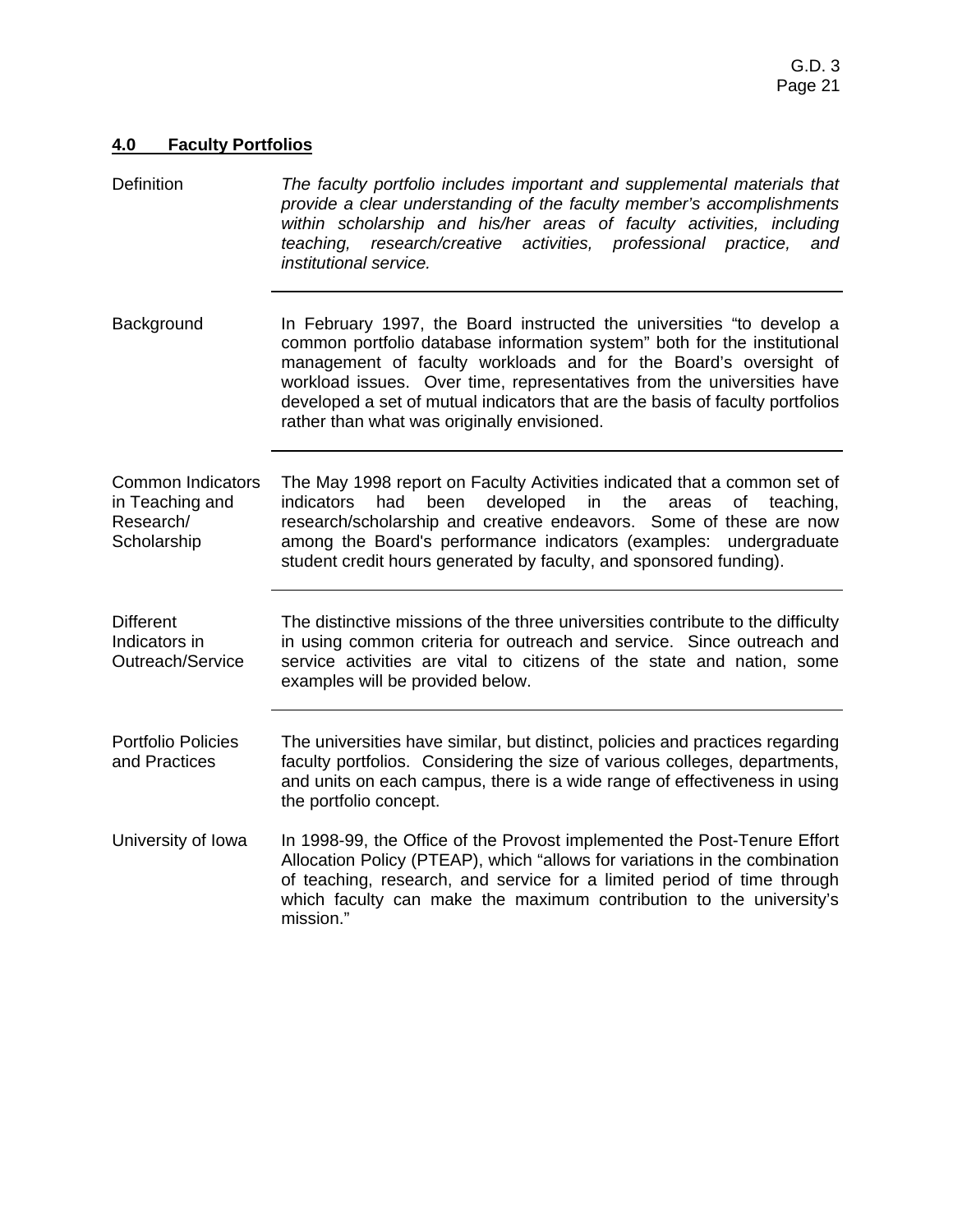All tenured faculty members must establish whether their allocation of effort for the coming year will fall within unit norms. In 2002-03, 245 tenured faculty members had individualized portfolios. Within that group, 24% had greater-than-unit-norm instructional responsibilities, 38% had greater-than-unit-norm research responsibilities, 28% had greater-than-unit norm service (including administrative) responsibilities, and 13% had greater-than-unit-norm clinical service responsibilities.

Iowa State **University** At ISU, the faculty portfolio plays a role in shaping faculty work through two main processes.

- 1. Each tenure-track and tenured faculty member is required to develop a Position Responsibility Statement (PRS) that specifies work responsibilities. The PRS defines work expectations in areas of teaching, research/creative activity, extension/professional practice, and institutional service. It guides faculty and administrative decisions and planning and is altered to meet the changing needs of departments and faculty members. It also serves as a guide in annual reviews as well as probationary, tenure, promotion, and post-tenure review. Summary portfolios of faculty work are submitted for the major reviews.
- 2. ISU tracks faculty work in the four areas of faculty responsibility (teaching, research/creative activity, extension/professional practice, and institutional service). These faculty output data allow departments, colleges, and the university to assess how specific goals in learning, discovery, and engagement are being met.
- University of Northern Iowa The faculty portfolio provides an on-going history of each faculty member's assigned responsibilities and serves to illustrate how the faculty member fulfills the teacher/scholar model and contributes to the mission of the institution. Because faculty workload assignments are influenced by the academic discipline, each department articulates its expectations for faculty in each of the three areas – teaching, research/scholarship and creative activity, and service. The faculty member's portfolio assignment is determined on an annual basis by consultation between the department head and the faculty member.

The annual departmental performance evaluation process provides written feedback consistent with the faculty member's assignment and the established criteria for evaluation. Assigned responsibilities for the majority of faculty continue to be teaching, research/scholarship, and service. The standard load is to teach nine credit hours per semester and to be engaged actively in research/scholarship and service.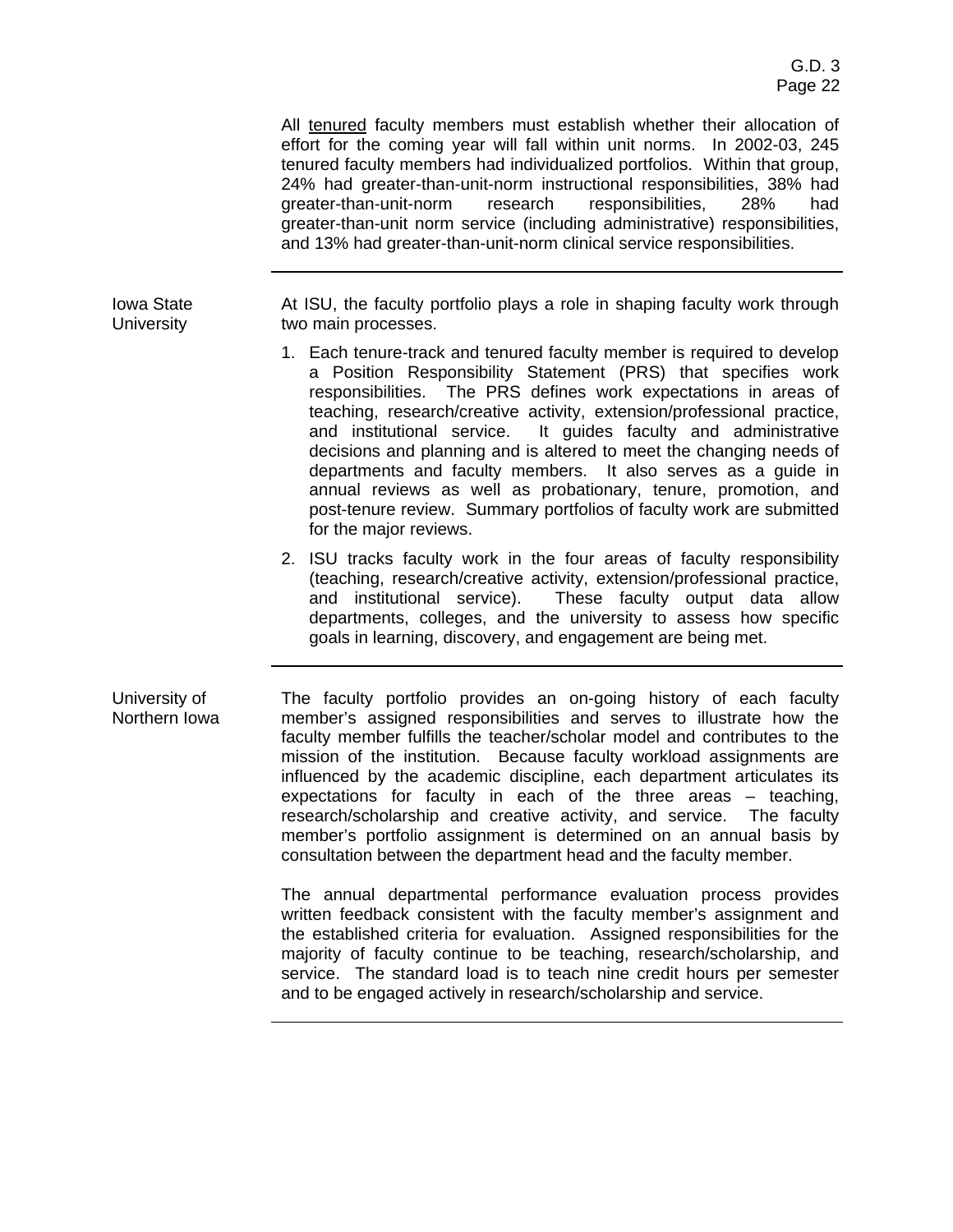SUI Service Indicators and **Practices** Faculty members provide a wide range of services in-state and out-of-state from an informational workshop serving a few people to a program that serves hundreds of individuals. The Community Partnership and Outreach database lists more than 356 established programs, a fraction of the total number. SUI faculty serve on advisory boards, review grants for outside agencies, and participate on peer review, accreditation, and professional committees. • Clinical faculty diagnose and treat patients, provide public education about health-related issues, and represent legal clinic clients. • Faculty provide distance learning; advise community groups; develop and present informational conferences, workshops, and seminars; undertake applied research directed at specific short-term needs; • Assist local school systems; • Provide expertise to the media, community groups, and the general public; • Collaborate with local industry; • Facilitate the transfer of technology to industry. ISU Service Indicators and **Practices** As Iowa's land-grant university, ISU devotes its knowledge and expertise toward increased responsive and productive involvement in improving Iowa's communities and the larger society, at home and abroad. • The Colleges of Agriculture and Veterinary Medicine report the most activity with clients, reflecting the strong extension and outreach missions of these units. The two colleges account for 75% of the clients served in the 147,800 one-to-one interactions. • ISU faculty served 10,983 group events. • Many faculty also served in some type of advisory role to organizations within the state. UNI Service Indicators and Practices UNI faculty engage in a broad range of service and outreach activities at the university, local, state, national, and international levels by: • Providing statewide service to Iowa businesses and communities through applied research and consultation with UNI Business and Community Services programs. • Contributing expertise to government and non-government organizations and causes;

- Serving as officers for their professional organizations;
- Providing leadership for state and local school and community improvement initiatives;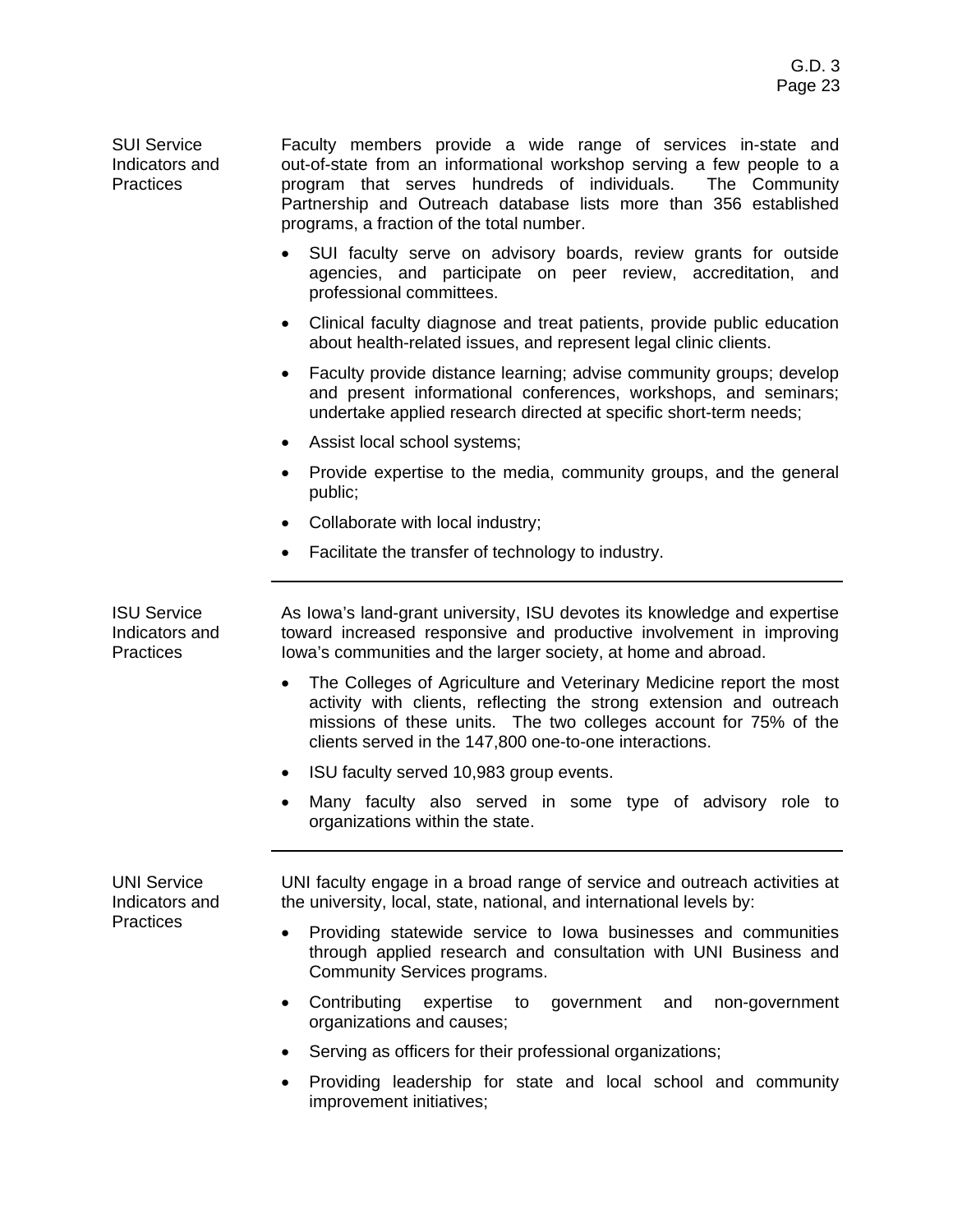- Volunteering with international organizations; and
- Including students in university and community service activities to promote an emphasis on experiential learning.

#### **5.0 Peer Institution Studies**

Definition *The peer institutions of the Regent universities share many comparable characteristics, including enrollment, mission, and control.*

Background and Limitations of Comparative Data In 1997, the Board asked the universities to compile and report annually on collegiate and departmental faculty workloads and teaching responsibilities at peer institutions. Historically, this report has included these data.

> In theory, peer institution data should provide meaningful comparative statistics. In practice, use of such data is often limited for a variety of reasons:

- Peer institutions of similar student enrollments may be organized along different collegiate or departmental lines.
- Selected peer institutions may not participate in national surveys from year to year.
- Data are often not available until two to three years after they are compiled.

Issues in Identifying Peers

The Regent universities are part of an effort comparing faculty course loads sponsored by the Joint Commission on Accountability Reporting (JCAR), coordinated by the University of Delaware. As noted on pages 44-48, the tables on comparative data are from Fall 2000. Not all of the Regent-approved peer group institutions are currently participating in the JCAR study. SUI and ISU have, therefore, identified some additional Carnegie Research 1 institutions from the JCAR study to include in their peer groups. The University of Iowa's peers are all classified as Carnegie R1 institutions. ISU's peers also are classified as Carnegie R1 institutions and, in addition, have a land-grant mission or are part of a land-grant system. UNI also selected additional peers that are classified as public comprehensive institutions.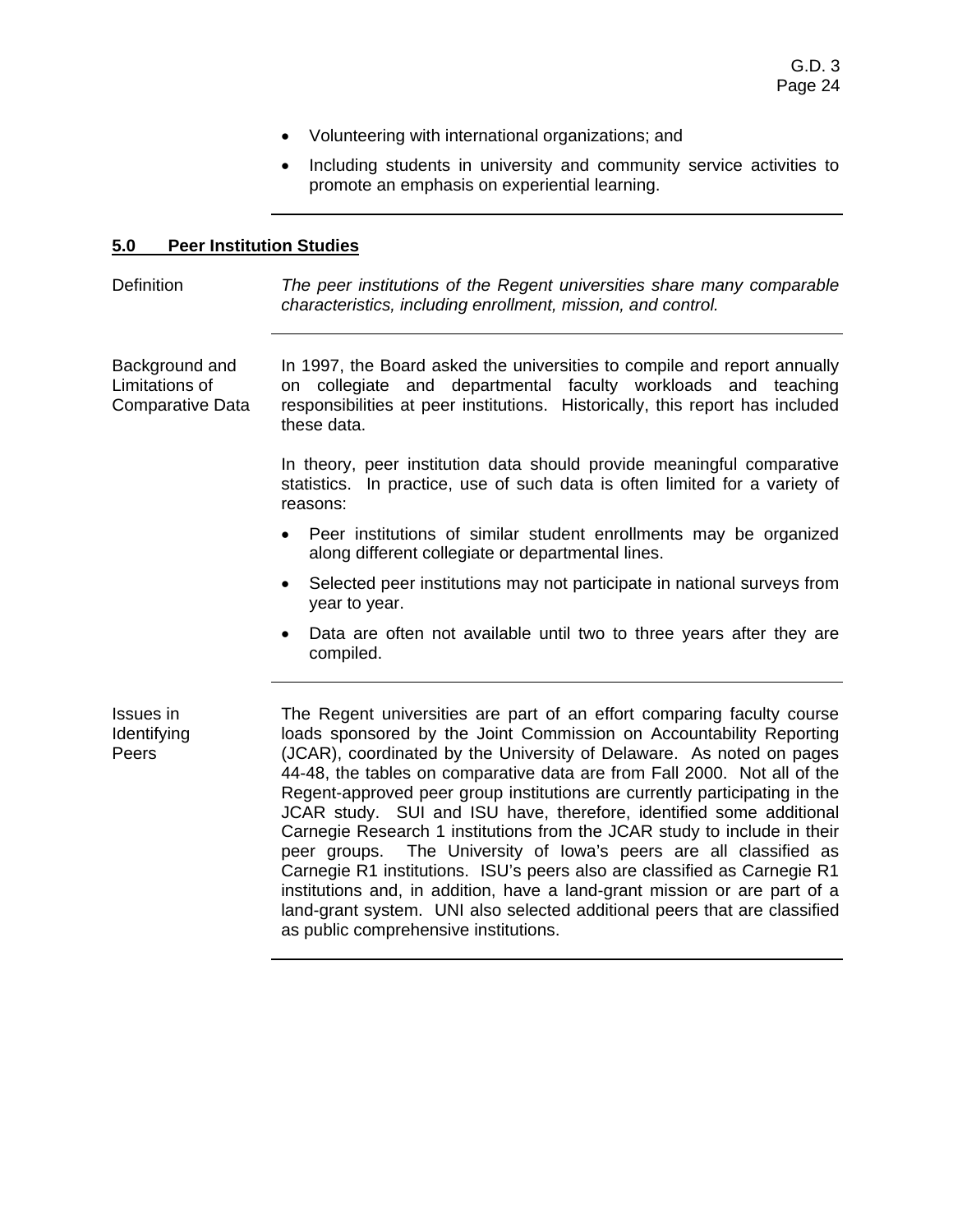#### Comparable Institutions

| <b>University of</b><br><b>Northern lowa</b> |
|----------------------------------------------|
| Northern Arizona                             |
| Ohio University -                            |
|                                              |
| Central Michigan                             |
| <b>Illinois State</b>                        |
|                                              |
|                                              |
| University of                                |
| Minnesota - Duluth                           |
| University of                                |
| Wisconsin - Eau                              |
|                                              |
| University of North                          |
|                                              |
|                                              |
|                                              |
|                                              |
|                                              |
|                                              |
|                                              |
|                                              |
|                                              |

## Peer Comparison Data

The tables on pages 44-48 include selected tables from SUI, ISU, and UNI regarding their comparisons with peer institutions. The peer data are for Fall 2000.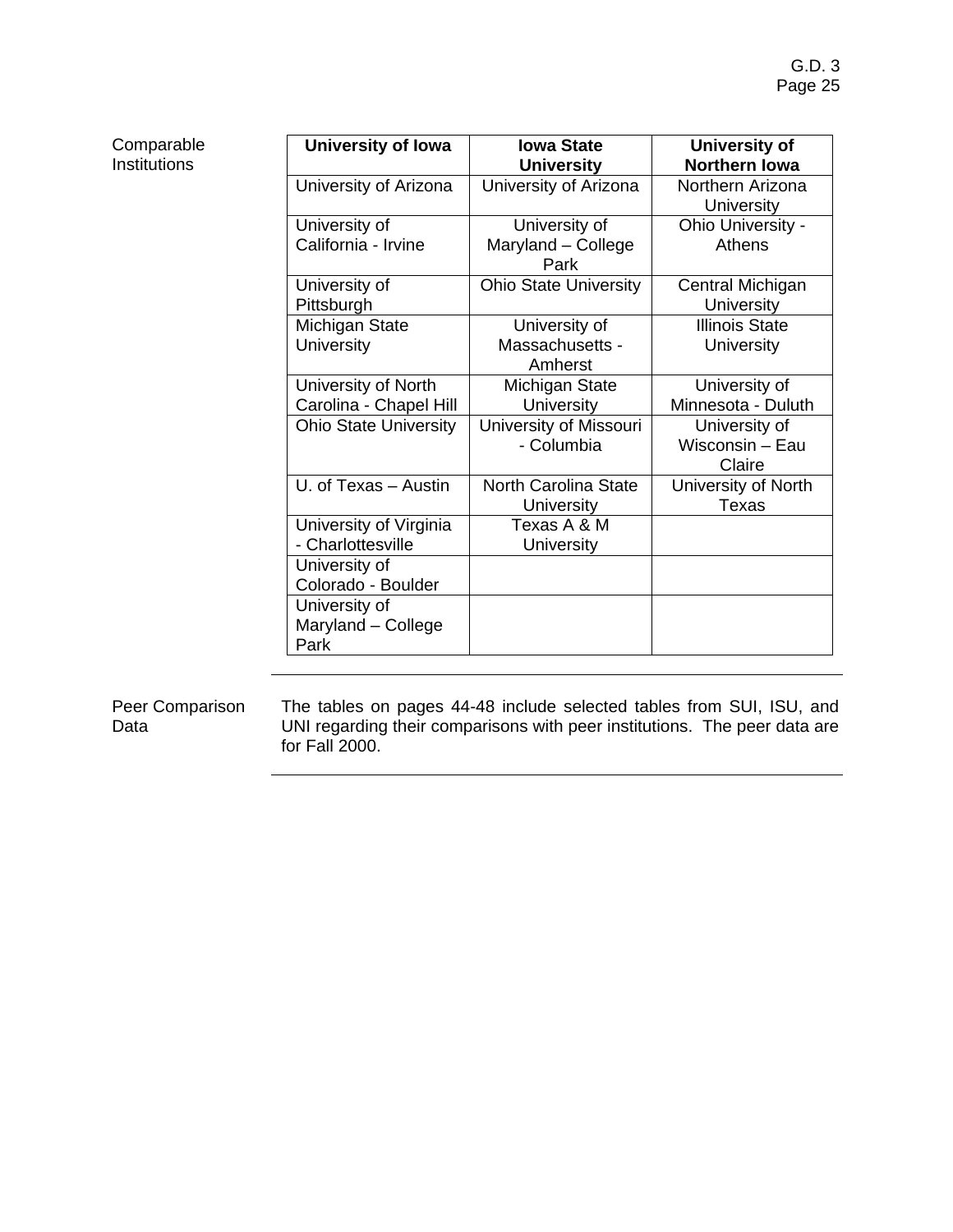University of Iowa In Table 13a (page 44), the University of Iowa indicates how SUI compares with peer institutions in the distribution of student credit hours.

- At nine peer colleges of business, tenured/tenure-track faculty in the field of economics taught 60% of the undergraduate SCH compared to 92% at SUI.
- At eight peer colleges of engineering, tenured/tenure-track faculty taught 72% of the undergraduate SCH compared to 94% at SUI.
- At seven peer colleges of nursing, tenured/tenure-track faculty taught 33% of the undergraduate SCH compared to 62% at SUI.
- In liberal arts, comparative data were available for 20 disciplines and fields. In 13 out of the 20, the percent of undergraduate SCH taught by tenured/tenure-track faculty was greater at SUI than at peer institutions.
- Overall, at seven peer institutions, tenured/tenure-track taught 54% of the undergraduate SCH compared to 65% at SUI.

Iowa State **University** For Iowa State University, comparable data were available for a number of academic departments in the following colleges as shown on Table 13b (pages 45-47):

- In the College of Agriculture, the percent of SCH taught by tenured/tenure-track faculty at peer institutions had a range of 56%-90% while ISU had a range of 32%-100%.
- In the College of Business, tenured and tenure-track faculty taught a higher percent of both undergraduate and graduate SCH than did its peer institutions.
- In the College of Design, tenured/tenure-track faculty at peer institutions taught a higher percent of undergraduate SCH than at ISU; the reverse was true for graduate SCH.
- In the College of Education, tenured/tenure-track faculty at ISU taught a higher percent of both undergraduate and graduate SCH than at peer institutions.
- In the College of Engineering, ISU tenured/tenure-track faculty taught a higher percent of undergraduate and graduate SCH than did its peers.
- In the College of Liberal Arts and Sciences, ISU tenured/tenure-track faculty taught a higher percent of undergraduate SCH in 10 out of 19 departments than did its peers.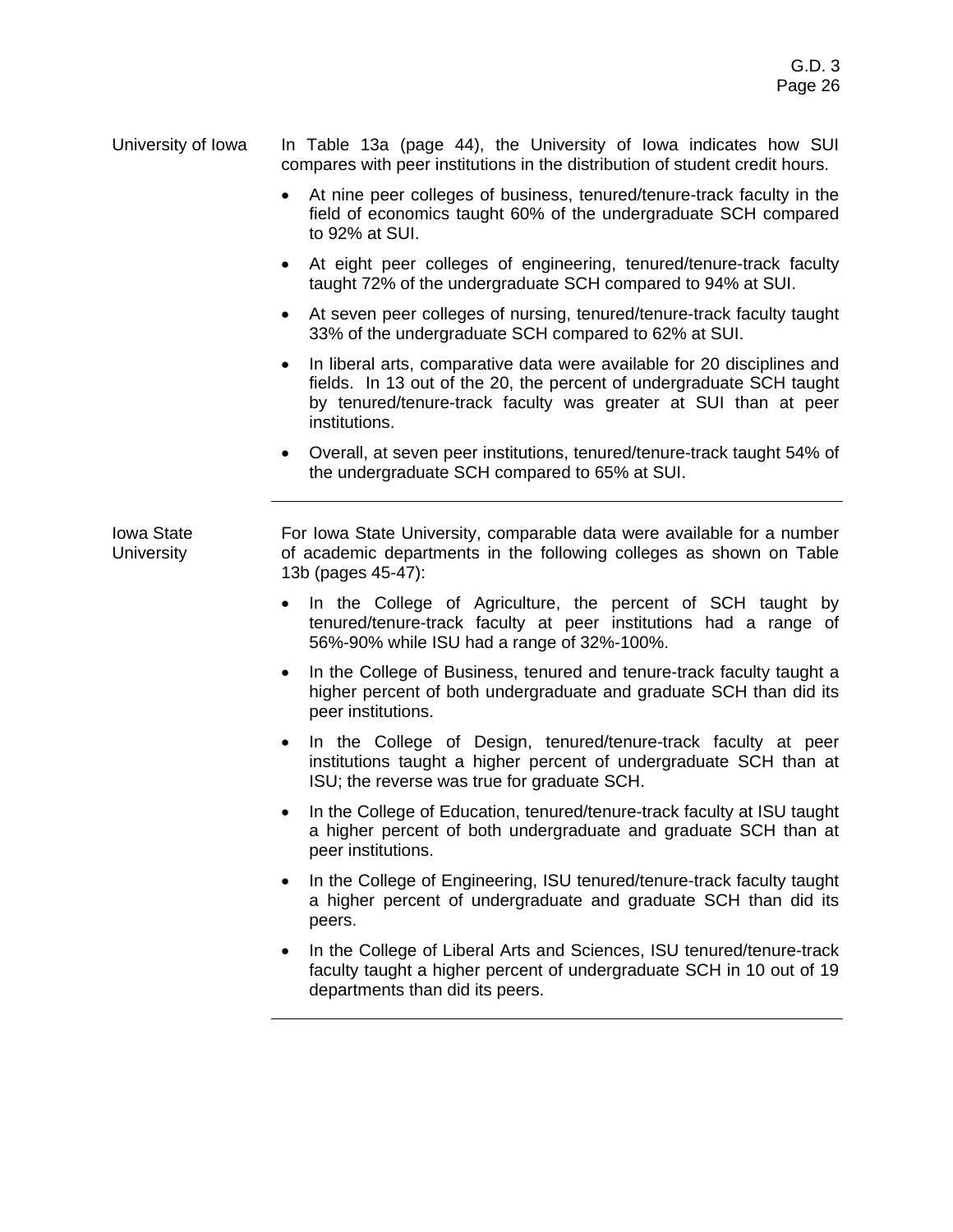| University of<br>Northern Iowa | UNI obtained the following comparative data from seven peer institutions<br>as shown on Table 13c (page 48):                                                                                                                                                                                              |
|--------------------------------|-----------------------------------------------------------------------------------------------------------------------------------------------------------------------------------------------------------------------------------------------------------------------------------------------------------|
|                                | UNI's total student credit hour (SCH) per instructional full-time<br>$\bullet$<br>equivalent (IFTE) of 272.6 ranks sixth highest of peer institutions.                                                                                                                                                    |
|                                | UNI's faculty credit hour (FCH) per IFTE ratio of 12.6 is the fifth<br>$\bullet$<br>highest in its list of peers.                                                                                                                                                                                         |
| Summary<br>Analysis            | Comparisons with peer research institutions indicate that ISU and SUI<br>generally do as well or better than their peers in the percentage of student<br>credit hours generated by tenured and tenure-track faculty. UNI is close<br>to the midpoint in the percentage of SCH/IFTE in peer comparisons.   |
| <b>Conclusions:</b>            | The following conclusions can be drawn:                                                                                                                                                                                                                                                                   |
|                                | 1. Findings are similar to those during the past five years, with minor<br>fluctuations.                                                                                                                                                                                                                  |
|                                | 2. The major faculty effort, for all ranks and faculty status, is teaching.<br>The percentages of time for research, service, and administrative<br>duties mirror past tendencies, reflecting rank.                                                                                                       |
|                                | 3. Total student credit hours increased, reflecting additional student<br>enrollments. Two changes that occurred are that the percent of SCH<br>taught by tenured and tenure-track faculty decreased and the percent<br>of SCH taught by non-tenure-track faculty increased at all three<br>institutions. |
|                                | 4. Faculty productivity, measured by sponsored research, increased.                                                                                                                                                                                                                                       |
|                                | 5. The Board Office will continue to work with the institutions to ensure<br>that future faculty activity reports contain specific examples of<br>changes generated in departments or other units as a result of the<br>faculty portfolio system.                                                         |
|                                | 6. The Board Office will continue to work with the institutions to ensure<br>that peer comparative data include greater detail about how the<br>Regent universities benefit from these comparisons.                                                                                                       |
|                                | 7. The Board Office will continue to work with the institutions to<br>determine what indicators might be replaced or added, in addition to<br>new ones in institutional strategic plans that would provide more<br>relevant data.                                                                         |
|                                | George Michell<br>Dana Gonzalez                                                                                                                                                                                                                                                                           |

Diana Gonzalez 0

Approved: Ago by S. Nichols<br>Gregory S. Nichols

dg/h/aa/facact/may03gd3.doc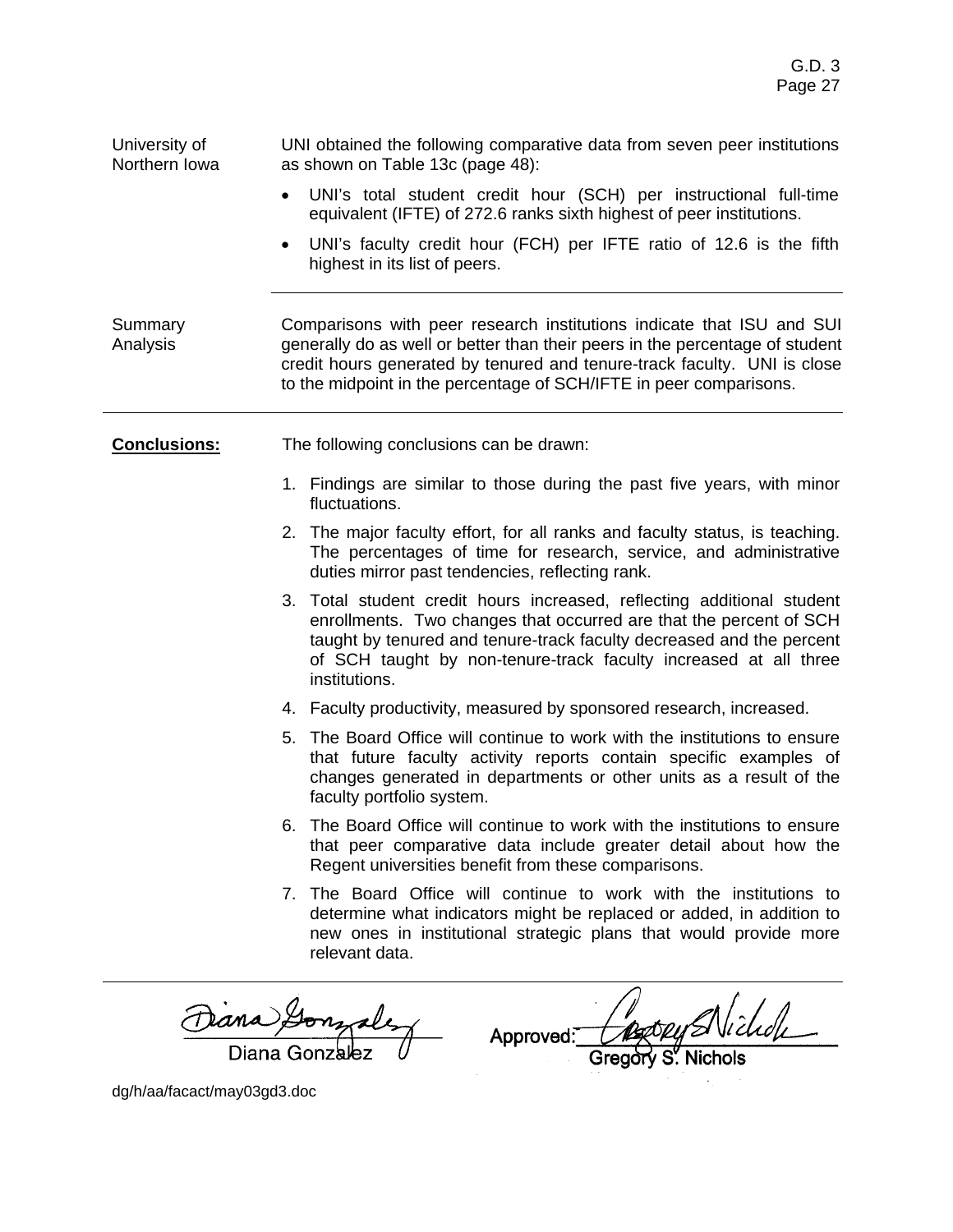| Analytical<br>Measurements                  | <b>Glossary of Terms</b>                                                                                                                                                                                                                                                                                                                   |  |  |  |  |  |  |
|---------------------------------------------|--------------------------------------------------------------------------------------------------------------------------------------------------------------------------------------------------------------------------------------------------------------------------------------------------------------------------------------------|--|--|--|--|--|--|
| <b>FTE</b>                                  | equivalent.<br>Calculated by multiplying the instructor's<br>Full-time<br>appointment base by the fraction of salary paid from a fund source. A<br>full-time faculty member paid 50% from instructional funds and 50% from<br>research funds is 0.50 FTE instruction and 0.50 FTE research for a total<br>of 1.00 FTE with the university. |  |  |  |  |  |  |
| <b>IFTE</b>                                 | Instructional full-time equivalent. An IFTE is calculated by multiplying the<br>instructor's appointment base by the fraction of salary paid from university<br>funds for teaching.                                                                                                                                                        |  |  |  |  |  |  |
| <b>FCH</b>                                  | Faculty credit hours. FCH is equal to the credit value assigned to a<br>section of a course, or a course the instructor teaches, e.g., a three-credit<br>course generates three FCHs. It does not include the number of students<br>in the courses or sections.                                                                            |  |  |  |  |  |  |
| <b>FCH/IFTE</b>                             | Faculty credit hour per instructional full-time equivalent. Calculated by<br>dividing the FCH by the IFTE for each instructor classification.                                                                                                                                                                                              |  |  |  |  |  |  |
| <b>SCH</b>                                  | Student credit hour. Calculated by multiplying the number of students in a<br>section of a course by the section credit, e.g., 100 students in a<br>three-credit course generate 300 SCH.                                                                                                                                                  |  |  |  |  |  |  |
| <b>SCH/IFTE</b>                             | Student credit hour/instructional full-time equivalent. Calculated by<br>dividing the SCH by the IFTE for each instructor classification, e.g., if the<br>SCH/IFTE ratio is 250, it indicates that each instructional full-time<br>equivalent is teaching 250 student credit hours.                                                        |  |  |  |  |  |  |
| Descriptions of<br><b>Status of Faculty</b> | T - Tenured faculty. Those faculty members who have tenure.                                                                                                                                                                                                                                                                                |  |  |  |  |  |  |
| and Other<br><b>Instructional Staff</b>     | TT - Tenure-track of tenure-eligible (also referred to as probationary)<br>faculty for whom tenure is an expected outcome.                                                                                                                                                                                                                 |  |  |  |  |  |  |
|                                             | NT – Non-tenure-track. Faculty appointed on a recurring contractual<br>basis, but who are ineligible for tenure. This category includes adjunct<br>and visiting faculty.                                                                                                                                                                   |  |  |  |  |  |  |
|                                             | O – Other. This term includes personnel in the military science program<br>or P & S staff who teach orientation classes.                                                                                                                                                                                                                   |  |  |  |  |  |  |

GTA – Graduate Teaching Assistants.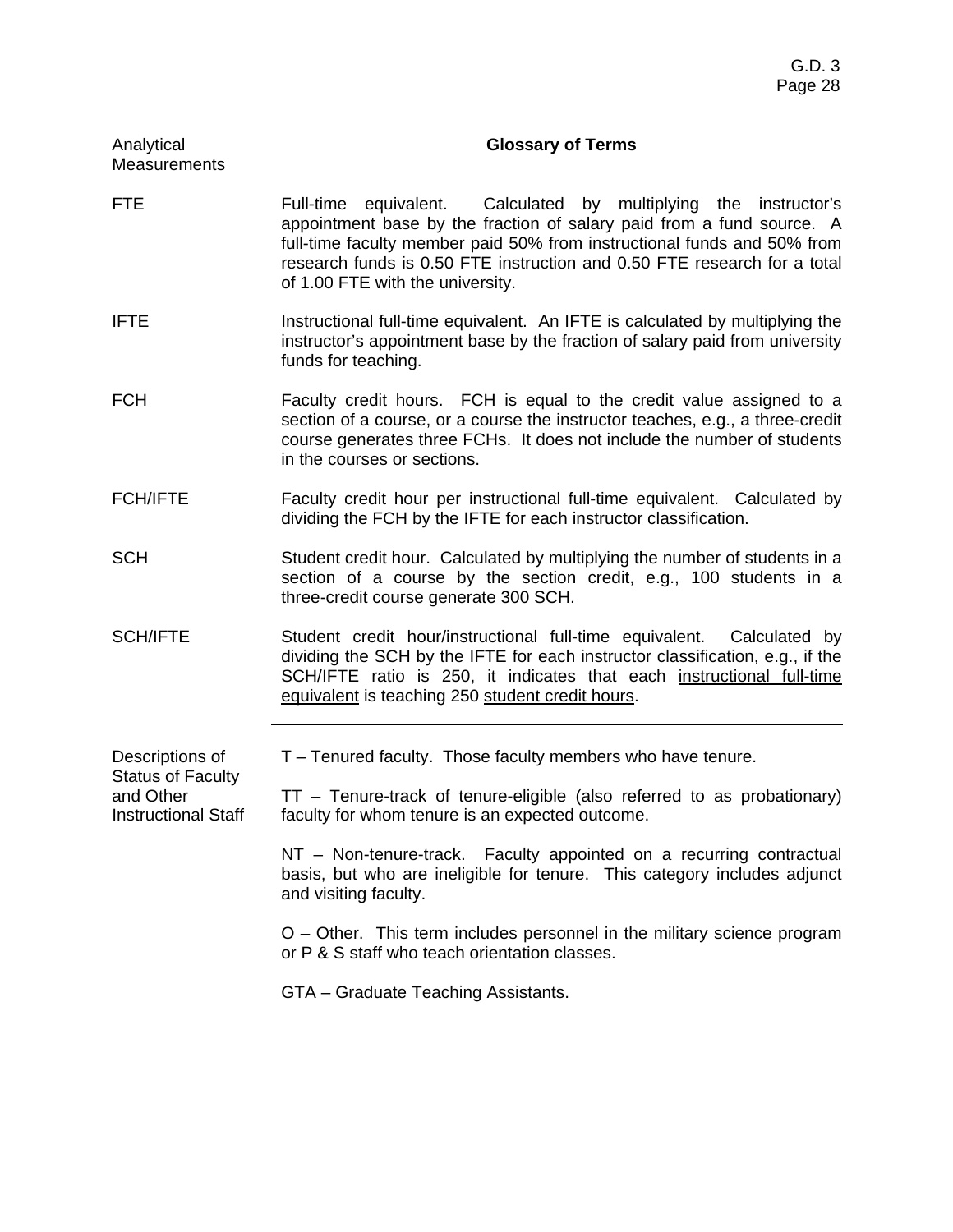### **Board of Regents, State of Iowa And Regent University Performance Indicators Related to Faculty Activities**

## **Instruction**

- Undergraduate Student Credit Hours (#1, all)
- Senior Faculty Teaching Undergraduates (#2, SUI)
- Lower Division Courses Taught by Tenured, Tenure-Track Faculty (#3, UNI)
- Senior Faculty Teaching at Least One Undergraduate Course Yearly (#4, ISU)
- Student Credit Hours from Practica/Internships (#52, ISU)

## **Faculty Productivity**

- Number of Intellectual Property Disclosures (#22, all)
- Sponsored Funding Per Year in Dollars (#18, all)
- Faculty with Scholarly Work Published (#17, ISU)
- Faculty as Principal or Co-Principal Investigators (#20, ISU)
- Sponsored Funding Per Faculty Member (#21, ISU)
- New Technologies Licensed (#23, ISU)
- Faculty Receiving External Support (#58, SUI)
- New Faculty Elected to National Scholarly Academies (#59a, SUI; #59b, ISU)
- Faculty Receiving Fellowships (#60a, SUI; #60b, ISU)
- Faculty Participating in Professional Associations (#62, ISU)

## **Faculty Portfolios (Outreach and Service)**

- Number of Extension Clients (#29, ISU)
- Patient Satisfaction Rate (#27, SUI)
- Availability of Off-campus Credit Courses (#30, UNI)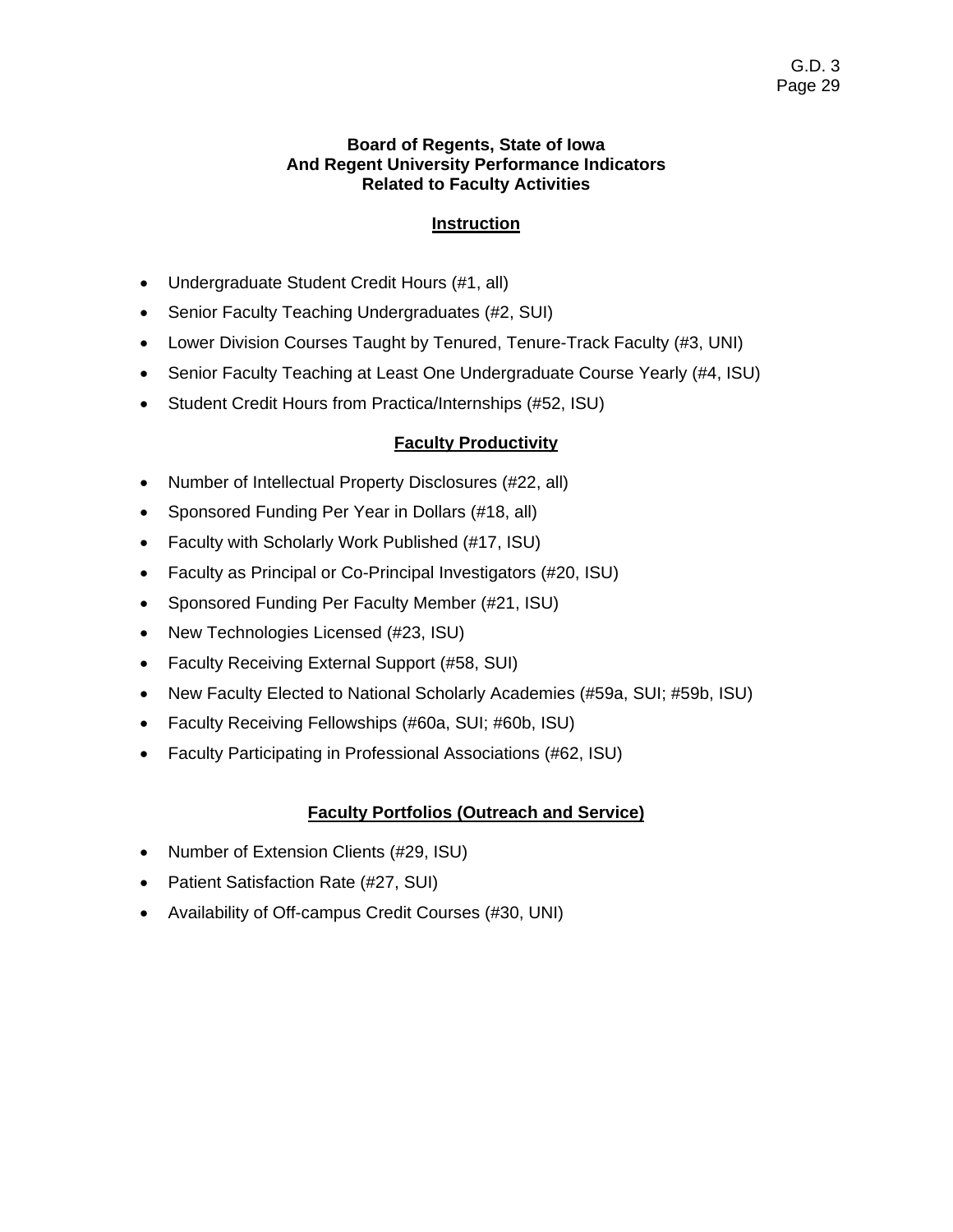# **TABLE 1 FACULTY EFFORT AVERAGE NUMBER OF HOURS WORKED PER WEEK BY REGENT UNIVERSITY FACULTY DURING 2002-03 MAY 2003**

|                              | Tenured I |      |      | Tenure-Track   Non-Tenure-Track   Average of All Faculty |
|------------------------------|-----------|------|------|----------------------------------------------------------|
| University of Iowa           | 57.8      | 57.5 | 55.7 | 57.3                                                     |
| <b>Iowa State University</b> | 58.9      | 57.4 | 54.7 | 58.1                                                     |
| University of Northern Iowa  | 55.0      | 56.2 | 51.7 | 55.3                                                     |

National Average: 55.8 hours (for full-time professors at research universities) Source: National Center for Education Statistics, 1999 National Study of Postsecondary Faculty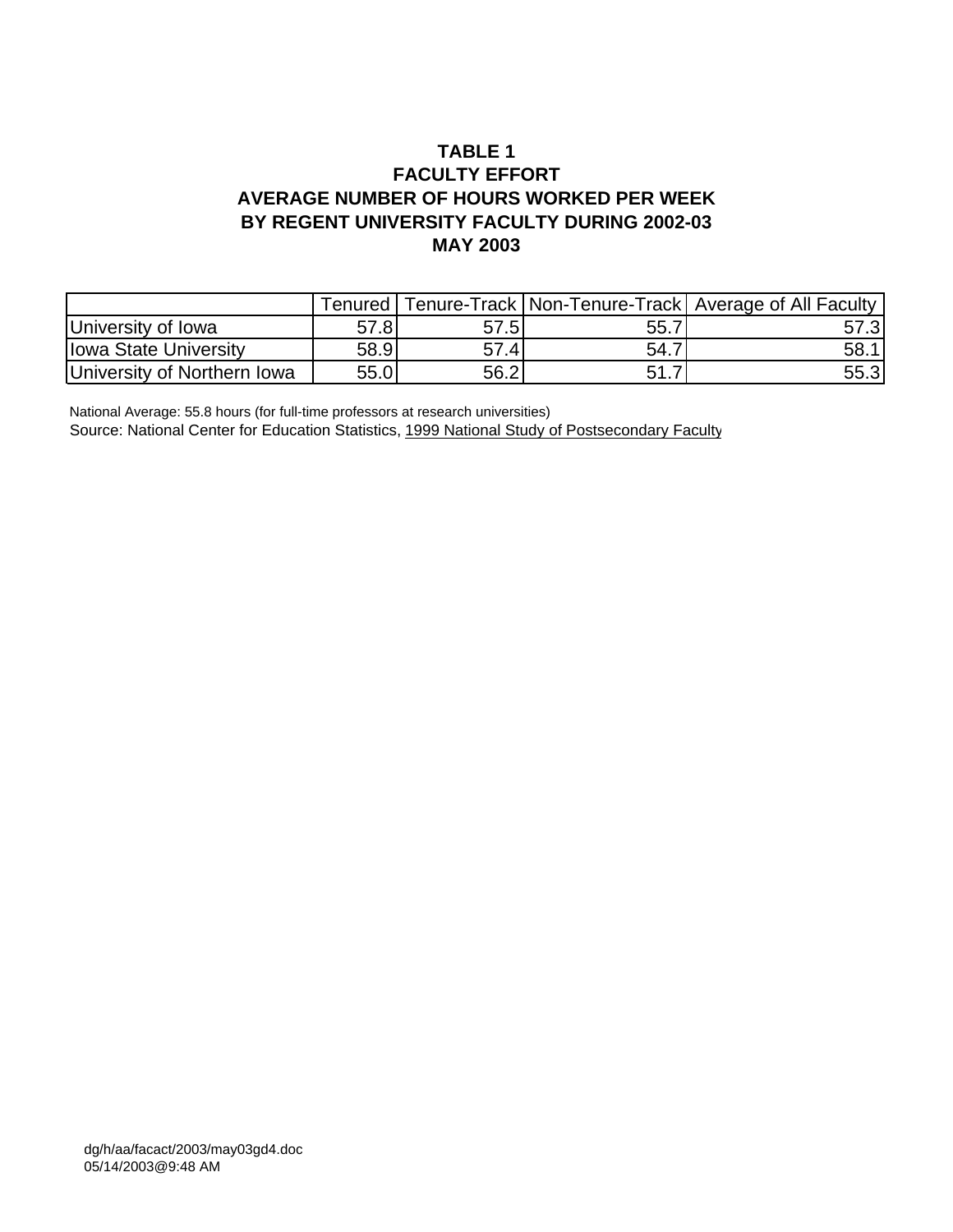## **TABLE 2FACULTY EFFORTAVERAGE NUMBER OF HOURS WORKED PER WEEK BYREGENT UNIVERSITY TENURED AND TENURE-TRACK FACULTY FROM 1984-85 TO 2002-03 MAY 2003**

|            | 84-85 | 86-87             | 88-89 | 90-91 | 92-93 | 94-95 | 96-97  | 97-98 | 98-99 | 99-00           | $00 - 01$ | $01 - 02$ | 02-03 |
|------------|-------|-------------------|-------|-------|-------|-------|--------|-------|-------|-----------------|-----------|-----------|-------|
| SUI        | 56.7  | <b>E7</b><br>57.4 | 58.1  | 57.8  | 58.1  | 58.3* | 59.2   | 60.0  | 58.4  | 59.6            | 58.2      | 58.2      | 57.3  |
| <b>ISU</b> | 54.9  | 55.4              | 56.7  | 56.7  | 58.8  | 56.3  | 58.2** | 58.0  | 57.4  | 57.0            | 58.2      | 56.7      | 58.1  |
| <b>UNI</b> | 57.0  | 56.4              | 59.4  | 56.2  | 59.3  | 58.1  | 55.0   | 55.6  | 55.0  | $1***1$<br>56.1 | 55.2***   | 55.0***   | 55.6  |

\*SUI data were for 1995-96 academic year.

\*\*No survey was reported in May 1997 for ISU.

\*\*\*Weighted average for tenured and tenure-track faculty.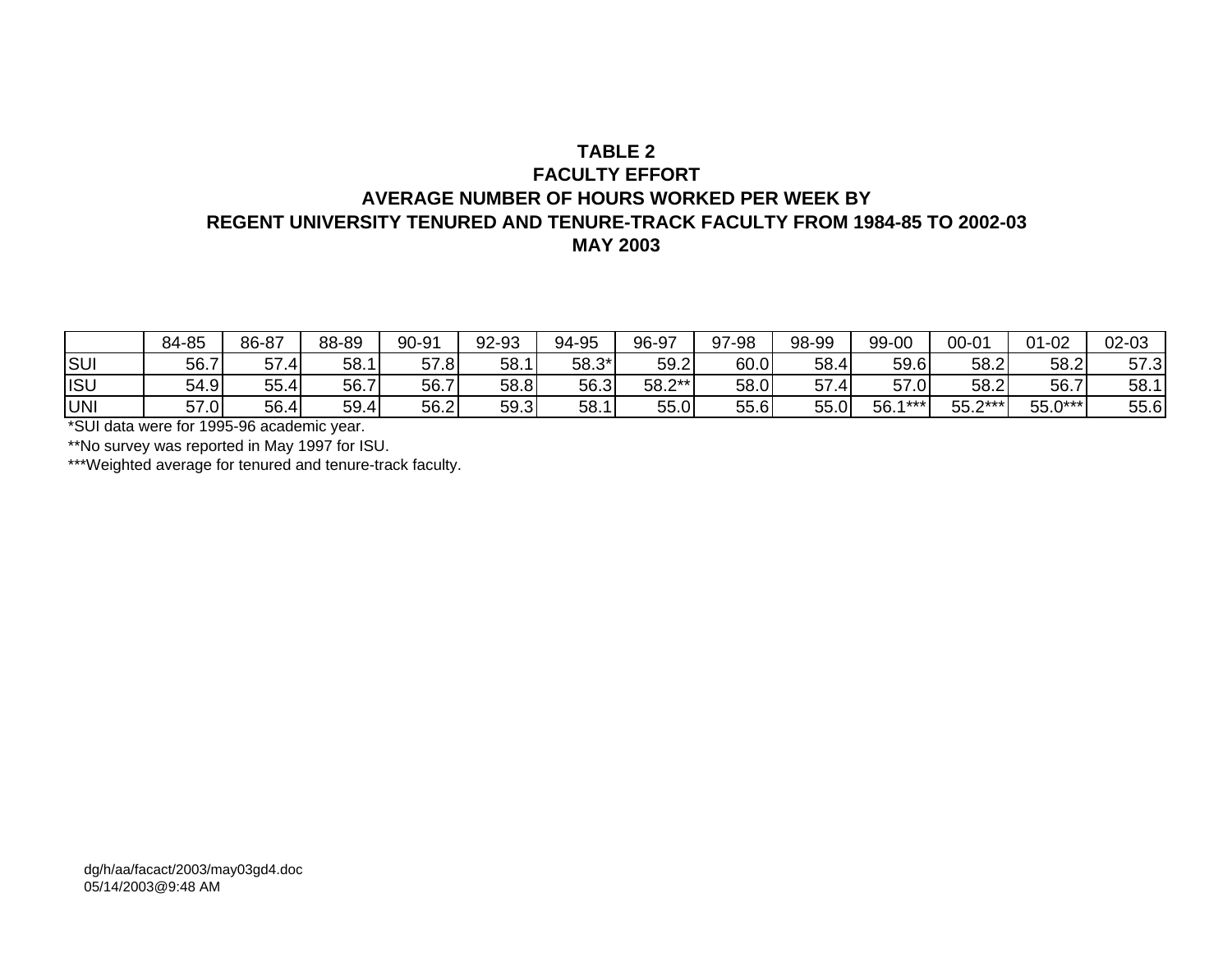## **TABLE 3FACULTY TIME ALLOCATIONS DURING 2002-03FACULTY EFFORT (PERCENTAGES OF TIME) FOR TENURED, TENURE-TRACK, NON-TENURE-TRACK FACULTY MAY 2003**

|                                  | <b>Tenured</b> |        |            |            | <b>Tenure-Track</b> |            | <b>Non-Tenure-Track</b> |            |            |
|----------------------------------|----------------|--------|------------|------------|---------------------|------------|-------------------------|------------|------------|
|                                  | <b>SUI</b>     | ISU    | <b>UNI</b> | <b>SUI</b> | <b>ISU</b>          | <b>UNI</b> | <b>SUI</b>              | <b>ISU</b> | <b>UNI</b> |
| Teaching                         | 47.6%          | 42.1%  | $59.1\%$   | 43.5%      | 42.3%               | 62.1%      | 74.3%                   | 76.0%      | 91.8%      |
| Non-Sponsored Research           | 19.5%          | 25.1%  | 14.0%      | 26.5%      | 34.6%               | 18.3%      | 3.6%                    | 6.1%       | 2.1%       |
| Sponsored Research               | 16.7%          | 9.3%   | 2.4%       | 20.2%      | 8.8%                | 2.9%       | 6.3%                    | 7.8%       | 0.8%       |
| <b>Other Sponsored Research</b>  | 1.0%           | 1.5%   | 1.4%       | 0.6%       | 0.9%                | 0.5%       | 2.5%                    | 0.8%       | 0.5%       |
| <b>Administrative Activities</b> | 13.6%          | 7.7%   | $12.1\%$   | 7.4%       | 1.9%                | 6.1%       | 3.9%                    | 2.6%       | 2.3%       |
| Service                          | 1.6%           | 14.3%  | 11.0%II    | .8%        | 11.5%               | $10.1\%$   | 9.5%                    | 6.8%       | 2.5%       |
| <b>Total All Activities</b>      | 100.0%         | 100.0% | 100.0%     | 100.0%     | 100.0%              | $100.0\%$  | 100.1%                  | 100.1%     | 100.0%     |

Definitions:

- **Teaching**: includes departmental instruction, as well as teaching paid for by state and federal funds, and through certain cost-sharing grants.
- **Non-sponsored research (NS research)**: includes departmental research, research/scholarly/creative projects undertaken by faculty and, for ISU, Experiment Station funded research, that is not supported by external grants or contracts.
- **Sponsored research (SP research)**: includes research and scholarship efforts funded through state, federal, and private sources (such as foundations) which may also include mandatory cost-sharing.

**Other sponsored research (Other research)**: includes outreach and service activities that have federal or state funding.

**Administrative activities (Admin.)**: includes non-sponsored administrative activities.

**Other university public and professional service (Service)**: includes departmental outreach, extension-funded, and various non-sponsored service, both on campus and for professional organizations.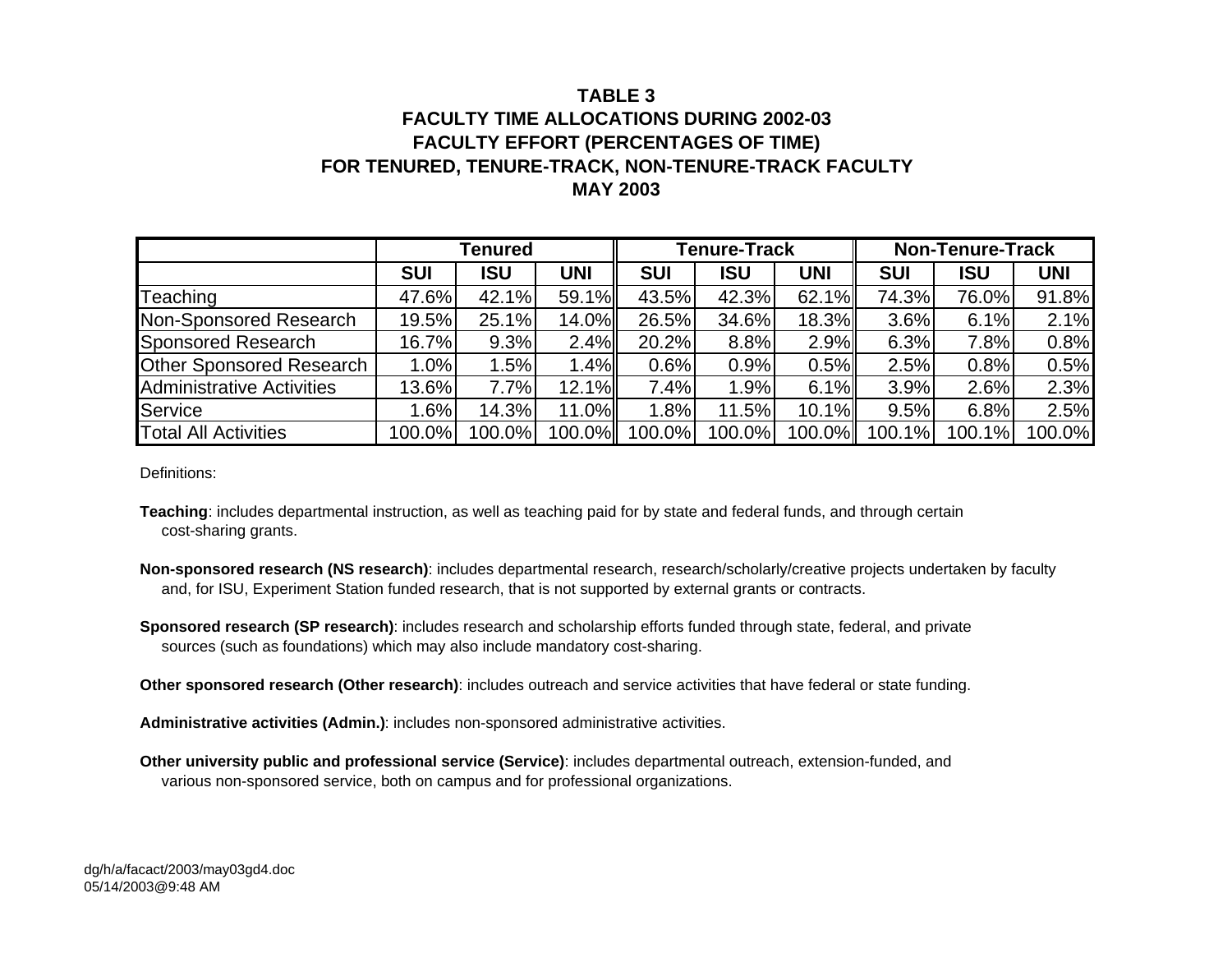## **TABLE 4 FACULTY ACTIVITIES ALLOCATIONS FROM 1999-00 TO 2002-03 (PERCENTAGES OF TIME, BY INSTITUTION, AND RANK) MAY 2003**

| 1999-00                          |            | <b>Professor</b> |            |            | <b>Associate Professor</b> |            | <b>Assistant Professor</b> |            |            |
|----------------------------------|------------|------------------|------------|------------|----------------------------|------------|----------------------------|------------|------------|
|                                  | <b>SUI</b> | ISU              | <b>UNI</b> | <b>SUI</b> | <b>ISU</b>                 | <b>UNI</b> | <b>SUI</b>                 | <b>ISU</b> | <b>UNI</b> |
| Teaching                         | 48.7%      | 41.1%            | 51.1%      | 51.9%      | 45.1%                      | 55.3%      | 50.7%                      | 52.4%      | 61.7%      |
| Non-Sponsored Research           | 18.8%      | 26.7%            | $13.1\%$   | 19.8%      | 24.4%                      | 12.9%      | 24.9%                      | 26.4%      | 14.5%      |
| Sponsored Research               | 13.8%      | 9.4%             | 6.3%       | 14.7%      | 9.1%                       | $5.8\%$    | 15.6%                      | 6.2%       | 5.2%       |
| <b>Other Sponsored Research</b>  | 1.4%       | 1.2%             | 4.2%       | 1.2%       | 1.3%                       | 4.4%       | 0.9%                       | 1.1%       | 5.2%       |
| <b>Administrative Activities</b> | 15.6%      | 9.0%             | 15.3%      | 10.4%      | 4.9%                       | 9.1%       | 6.5%                       | 2.1%       | 3.3%       |
| Service                          | 1.7%       | 12.6%            | 10.0%      | 2.0%       | 15.2%                      | 12.5%      | 1.4%                       | 11.7%      | 10.1%      |
| <b>Total All Activities</b>      | 100.0%     | 100.0%           | 100.0%     | 100.0%     | 100.0%                     | $100.0\%$  | 100.0%                     | 99.9%      | 100.0%     |

| 2000-01                          |            | <b>Professor</b> |            |            | <b>Associate Professor</b> |            | <b>Assistant Professor</b> |            |            |
|----------------------------------|------------|------------------|------------|------------|----------------------------|------------|----------------------------|------------|------------|
|                                  | <b>SUI</b> | <b>ISU</b>       | <b>UNI</b> | <b>SUI</b> | <b>ISU</b>                 | <b>UNI</b> | <b>SUI</b>                 | <b>ISU</b> | <b>UNI</b> |
| Teaching                         | 48.6%      | 39.2%            | 51.6%      | 50.3%      | 44.8%                      | 56.0%      | 46.9%                      | 53.2%      | 59.6%      |
| Non-Sponsored Research           | 19.2%      | 26.4%            | 13.6%      | 20.9%      | 24.0%                      | 12.7%      | 25.9%                      | 25.7%      | 15.9%      |
| Sponsored Research               | 14.0%      | 10.7%            | 6.2%       | 15.9%      | 8.7%                       | 4.5%       | 17.3%                      | 6.2%       | 5.0%       |
| <b>Other Sponsored Research</b>  | 1.0%       | 1.1%             | 4.2%       | 0.7%       | 1.1%                       | 4.8%       | 0.9%                       | 1.0%       | 4.5%       |
| <b>Administrative Activities</b> | 15.1%      | 9.4%             | 14.0%      | 10.1%      | 5.7%                       | $8.4\%$    | 7.5%                       | 2.5%       | 4.0%       |
| Service                          | 2.1%       | 13.3%            | 10.4%      | 2.1%       | 15.7%                      | 13.6%      | 1.5%                       | 11.4%      | 11.0%      |
| <b>Total All Activities</b>      | 100.0%     | 100.1%           | 100.0%     | 100.0%     | 100.0%                     | 100.0%     | 100.0%                     | 100.0%     | 100.0%     |

| 2001-02                          |            | <b>Professor</b> |            |            | <b>Associate Professor</b> |            |            | <b>Assistant Professor</b> |            |  |
|----------------------------------|------------|------------------|------------|------------|----------------------------|------------|------------|----------------------------|------------|--|
|                                  | <b>SUI</b> | <b>ISU</b>       | <b>UNI</b> | <b>SUI</b> | <b>ISU</b>                 | <b>UNI</b> | <b>SUI</b> | <b>ISU</b>                 | <b>UNI</b> |  |
| Teaching                         | 47.8%      | 40.2%            | 57.5%      | 51.3%      | 43.3%                      | 59.5%      | 46.7%      | 53.2%                      | 64.4%      |  |
| Non-Sponsored Research           | 19.2%      | 25.4%            | 15.3%      | 21.0%      | 26.6%                      | 14.8%      | 27.2%      | 26.3%                      | 17.5%      |  |
| Sponsored Research               | 14.5%      | 10.5%            | 4.3%       | 15.7%      | 8.7%                       | 2.6%       | 18.2%      | 6.8%                       | 3.3%       |  |
| <b>Other Sponsored Research</b>  | 1.0%       | 1.4%             | 1.6%       | 0.7%       | 0.7%                       | 1.0%       | 0.7%       | 0.5%                       | 0.6%       |  |
| <b>Administrative Activities</b> | 15.6%      | 9.6%             | $13.7\%$   | 9.5%       | 5.1%                       | 11.0%      | 6.3%       | 2.3%                       | 5.7%       |  |
| Service                          | .9%        | 12.9%            | 7.6%       | 1.8%       | 15.5%                      | 11.1%      | 0.9%       | 11.1%                      | 8.7%       |  |
| <b>Total All Activities</b>      | 100.0%     | 100.0%           | 100.0%     | 100.0%     | 99.9%                      | 100.0%     | 100.0%     | 100.2%                     | 100.2%     |  |

| 2002-03                          |            | <b>Professor</b> |            |            | <b>Associate Professor</b> |            | <b>Assistant Professor</b> |        |            |  |
|----------------------------------|------------|------------------|------------|------------|----------------------------|------------|----------------------------|--------|------------|--|
|                                  | <b>SUI</b> | ISU              | <b>UNI</b> | <b>SUI</b> | <b>ISU</b>                 | <b>UNI</b> | <b>SUI</b>                 | ISU    | <b>UNI</b> |  |
| Teaching                         | 46.5%      | 39.8%            | 56.3%      | 49.3%      | 43.7%                      | 58.1%      | 43.5%                      | 51.3%  | 60.8%      |  |
| Non-Sponsored Research           | 18.4%      | 25.2%            | 15.7%      | 21.2%      | 25.1%                      | 15.4%      | 26.5%                      | 27.2%  | 18.6%      |  |
| Sponsored Research               | 16.7%      | 12.0%            | 3.0%       | 16.8%      | 8.6%                       | 2.2%       | 20.2%                      | 8.0%   | 2.9%       |  |
| <b>Other Sponsored Research</b>  | .2%        | 1.7%             | $1.6\%$    | 0.7%       | 1.2%                       | 1.1%       | 0.6%                       | 0.9%   | 0.4%       |  |
| <b>Administrative Activities</b> | 15.5%      | 9.0%             | 14.0%      | 10.5%      | 5.6%                       | $11.5\%$   | 7.4%                       | 2.1%   | 6.2%       |  |
| Service                          | 1.7%       | 12.3%            | 9.4%       | 1.5%       | 15.8%                      | 11.7%II    | 1.8%                       | 10.5%  | 11.1%      |  |
| <b>Total All Activities</b>      | 100.0%     | 100.0%           | 100.0%     | 100.0%     | 100.0%                     | 100.0%     | 100.0%                     | 100.0% | 100.0%     |  |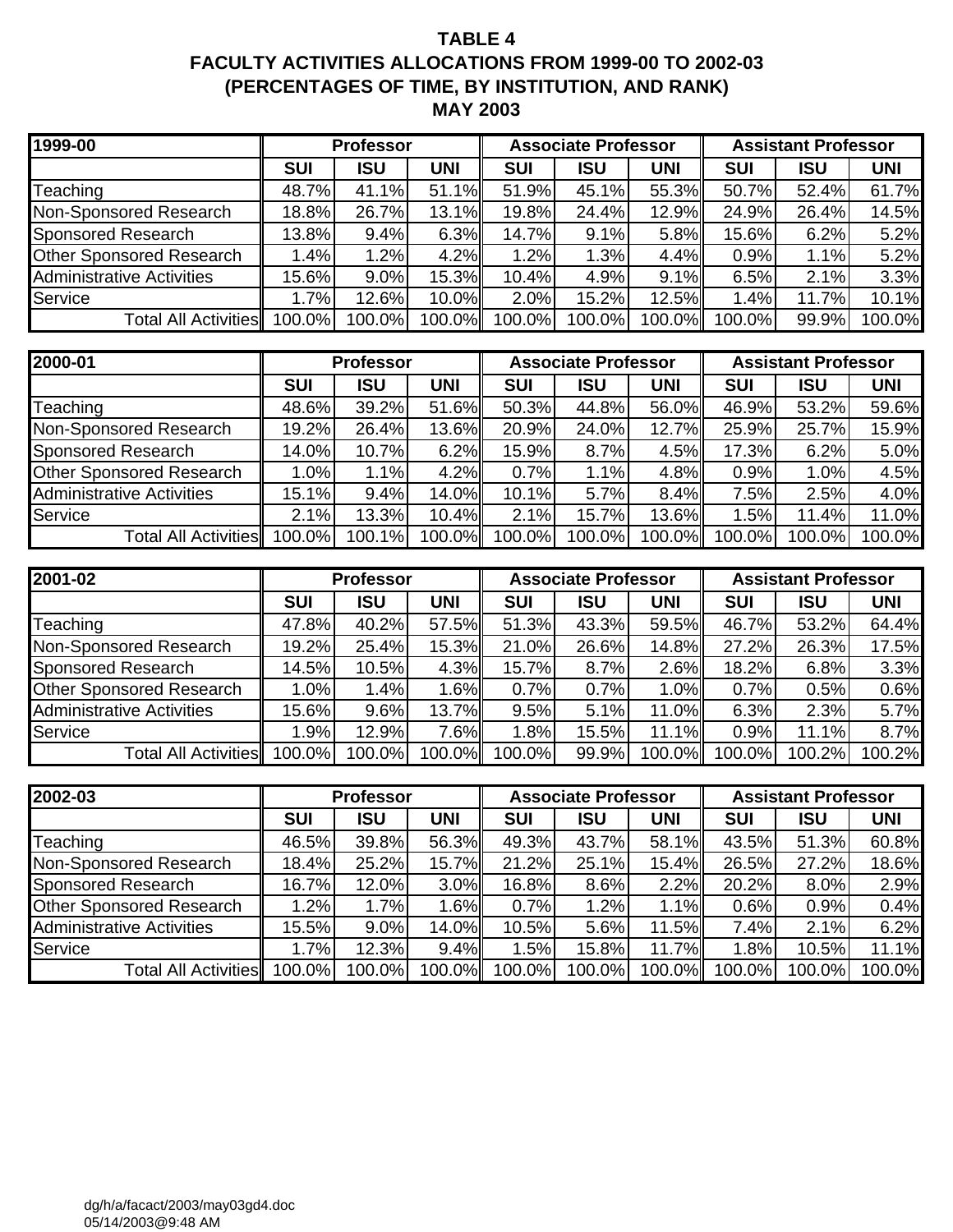## **TABLE 5**

## **PERCENTAGE EFFORT DEVOTED TO TEACHING ACTIVITIES BY TENURED AND TENURE-TRACK FACULTY BY COLLEGE DURING 2002-03 MAY 2003**

## **College % Tenured % Tenure-Track** Business  $\parallel$  46.2%  $\parallel$  43.1% Dentistry **62.8% 49.0%** Education 62.2% 57.2% Engineering  $\|$  42.6%  $\|$  41.9% Graduate College  $\parallel$  36.7%  $\parallel$  41.8% Law 53.9% NA Liberal Arts  $\parallel$  45.5%  $\parallel$  44.5% Medicine  $\parallel$  48.1%  $\parallel$  41.6% Nursing 1990 | 41.5% | 57.2% Pharmacy **120 COVERS** 12.5% Public Health 26.9% 23.9% Average All Colleges 48.2% 44.3%

### **University of Iowa**

### **Iowa State University**

| <b>College</b>                     | % Tenured | % Tenure-Track |
|------------------------------------|-----------|----------------|
| Agriculture                        | 30.1%     | 30.0%          |
| <b>Business</b>                    | 41.5%     | 37.6%          |
| Design                             | 59.7%     | 62.3%          |
| Education                          | 44.5%     | 40.3%          |
| Engineering                        | 48.5%     | 42.2%          |
| <b>Family and Consumer Science</b> | 52.6%     | 56.2%          |
| <b>Liberal Arts and Sciences</b>   | 48.6%     | 47.2%          |
| <b>Veterinary Medicine</b>         | 35.5%     | 26.5%          |
| <b>Other</b>                       | 8.5%      | 11.4%          |
| Average All Colleges               | 42.1%     | 42.3%          |

#### **University of Northern Iowa**

| <b>College</b>                  | % Tenured | % Tenure-Track |
|---------------------------------|-----------|----------------|
| <b>Business</b>                 | 53.9%     | 54.4%          |
| Education                       | 63.1%     | 71.9%          |
| <b>Humanities and Fine Arts</b> | 62.9%     | 55.2%          |
| <b>Natural Sciences</b>         | 64.5%     | 69.9%          |
| Social and Behavioral Sciences  | 53.9%     | 60.6%          |
| <b>Other</b>                    | 10.2%     | 5.4%           |
| Average All Colleges            | 59.2%     | 62.1%          |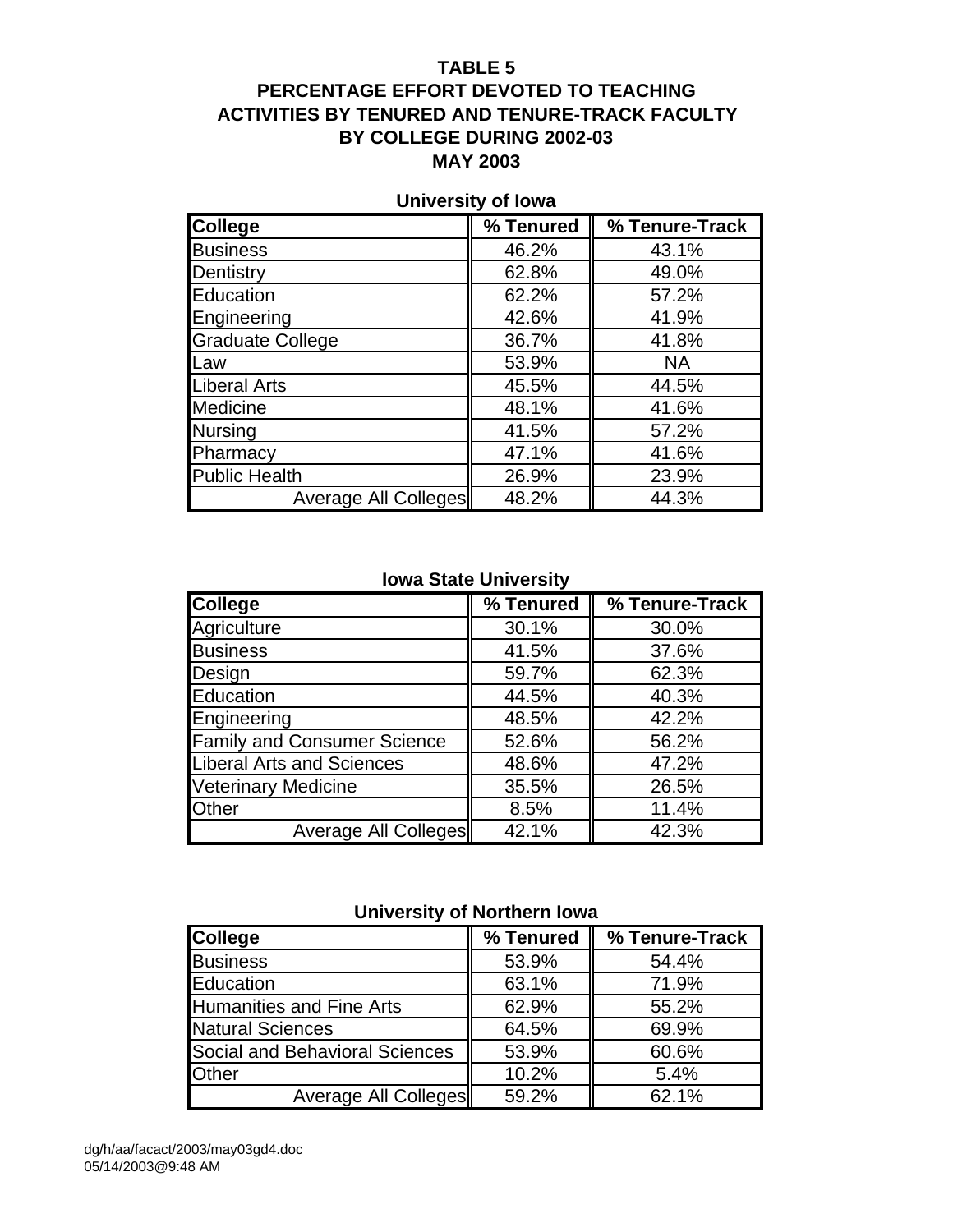## **TABLE 6PERCENTAGE OF TOTAL STUDENT CREDIT HOURS GENERATED BY ALL FACULTY AND GRADUATE TEACHING ASSISTANTS DURING FALL 2002 MAY 2003**

|                            | Tenured | Tenure-Track | Combined (T & TT) | <b>NT</b> | <b>GTA</b> | <b>Other   Percent  </b> | <b>SCH</b> |
|----------------------------|---------|--------------|-------------------|-----------|------------|--------------------------|------------|
| <b>SUI</b>                 | 48.5%   | $11.6\%$     | 60.1%             | $22.7\%$  | $17.0\%$   | $0.3\%$ 100.1%           | 340,184    |
| <b>ISU</b>                 | 45.0%   | 15.0%        | $60.0\%$          | 27.0%     | $13.0\%$   | 100.0%∥                  | 339,170    |
| <b>UNI</b>                 | 45.1%   | 20.7%        | 65.8%             | $34.1\%$  | 0.2%       | $0.0\%$ 100.1%           | 173,615    |
| <b>Percentage Combined</b> | 46.2%   | 15.8%        | $62.0\%$          | $27.9\%$  | $10.1\%$   | $0.1\%$ 100.1%           | 852,969    |

NT = Non-tenure-track GTA = Graduate Teaching Assistant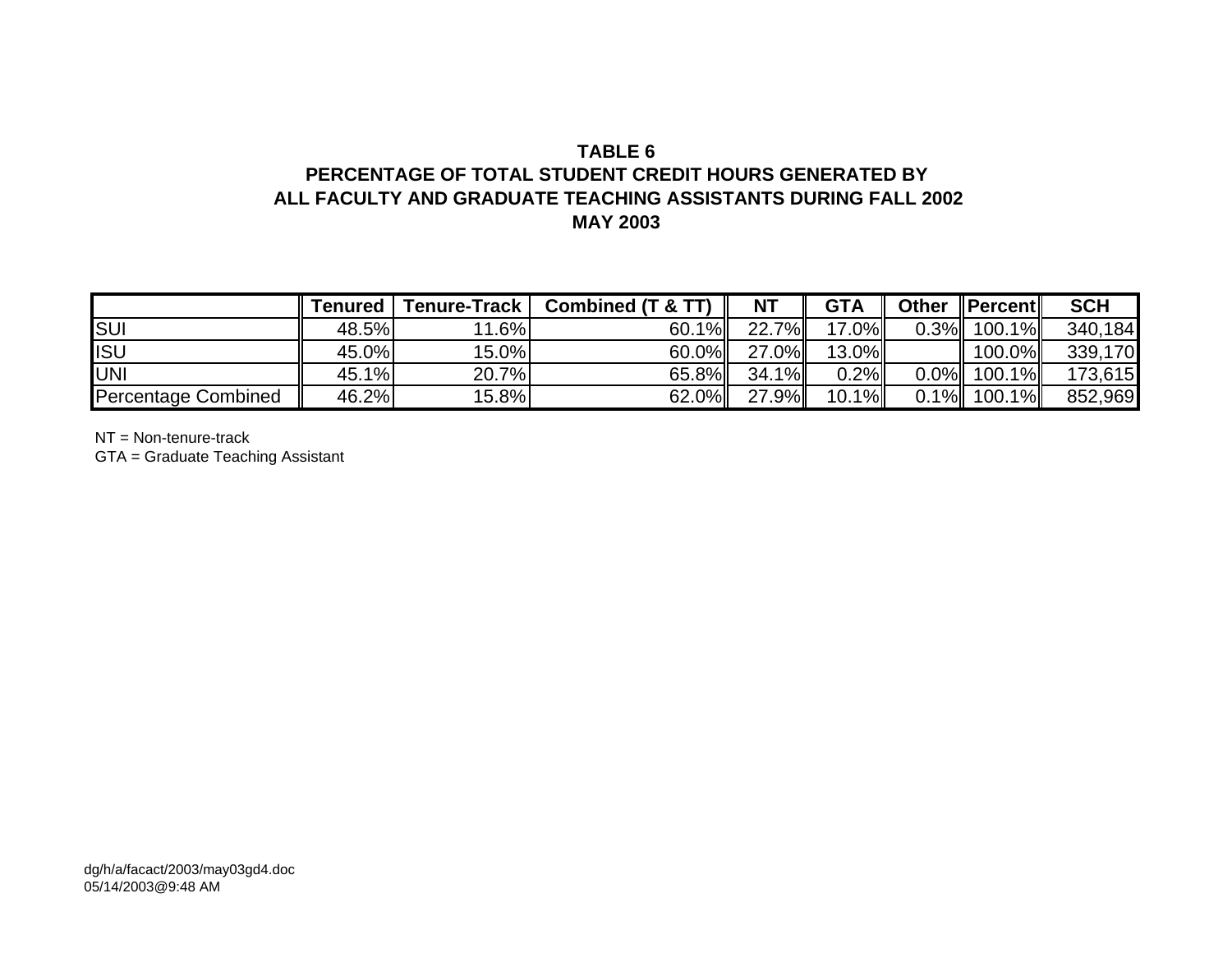# **TABLE 7 PERCENT OF TOTAL STUDENT CREDIT HOURS GENERATED BY ALL FACULTY, GTA, AND OTHERS FROM 1991 TO 2002 MAY 2003**

| <b>SUI</b> | Year   | <b>Tenured/Tenure-Track</b> | <b>Non-Tenure-Track</b> | <b>GTA</b> | <b>Other</b> | <b>Total</b> |
|------------|--------|-----------------------------|-------------------------|------------|--------------|--------------|
|            | 1991   | 46.0%                       | 13.0%                   | 41.0%      | 0.0%         | 100.0%       |
|            | 1993   | 64.0%                       | 15.0%                   | 21.0%      | 0.0%         | 100.0%       |
|            | 1995   | 62.0%                       | 15.0%                   | 22.0%      | 0.5%         | 99.5%        |
|            | 1996   | 62.0%                       | 16.0%                   | 21.0%      | 0.7%         | 99.7%        |
|            | 1997   | 60.0%                       | 19.0%                   | 20.0%      | 0.7%         | 99.7%        |
|            | 1998   | 62.0%                       | 17.0%                   | 20.0%      | 0.8%         | 99.8%        |
|            | 1999   | 62.0%                       | 20.0%                   | 18.0%      | 0.8%         | 100.8%       |
|            | 2000   | 60.0%                       | 22.0%                   | 18.0%      | 0.6%         | 100.6%       |
|            | 2001   | 60.0%                       | 22.0%                   | 18.0%      | $0.4\%$ *    | 100.4%       |
|            | 2002   | 60.0%                       | 23.0%                   | 17.0%      | 0.3%         | 100.3%       |
|            |        |                             |                         |            |              |              |
| <b>ISU</b> |        |                             |                         |            |              |              |
|            | 1991   | 65.0%                       | 16.0%                   | 19.0%      | 0.0%         | 100.0%       |
|            | 1993   | 63.0%                       | 17.0%                   | 16.0%      | 4.0%         | 100.0%       |
|            | 1995   | 63.0%                       | 20.0%                   | 13.0%      | 4.0%         | 100.0%       |
|            | 1996   | 64.0%                       | 21.0%                   | 12.0%      | 3.0%         | 100.0%       |
|            | 1997   | 64.0%                       | 19.0%                   | 12.0%      | 5.0%         | 100.0%       |
|            | 1998   | 67.0%                       | 22.0%                   | 11.0%      | 0.0%         | 100.0%       |
|            | 1999   | 65.0%                       | 22.0%                   | 13.0%      | 0.0%         | 100.0%       |
|            | 2000   | 62.0%                       | 24.0%                   | 14.0%      | 0.0%         | 100.0%       |
|            | 2001   | 64.0%                       | 23.0%                   | 14.0%      | 0.0%         | 101.0%       |
|            | 2002   | 60.0%                       | 27.0%                   | 13.0%      | 0.0%         | 100.0%       |
|            |        |                             |                         |            |              |              |
| <b>UNI</b> |        |                             |                         |            |              |              |
|            | 1991   | 76.0%                       | 23.0%                   | 0.0%       | 1.0%         | 100.0%       |
|            | 1993   | 75.0%                       | 24.0%                   | 0.0%       | 1.0%         | 100.0%       |
|            | 1995   | 76.0%                       | 22.0%                   | 0.0%       | 2.0%         | 100.0%       |
|            | 1996   | 76.0%                       | 22.0%                   | 0.0%       | 2.0%         | 100.0%       |
|            | 1997   | 72.0%                       | 27.0%                   | 0.0%       | 1.0%         | 100.0%       |
|            | 1998   | 69.0%                       | 28.0%                   | 1.0%       | 2.0%         | 100.0%       |
|            | 1999   | 65.0%                       | 32.0%                   | 1.0%       | 2.0%         | 100.0%       |
|            | 2000   | 64.0%                       | 35.0%                   | 1.0%       | 0.0%         | 100.0%       |
|            | 2001   | 68.0%                       | 32.0%                   | 0.0%       | 0.0%         | 100.0%       |
|            | 2002** | 66.0%                       | 34.0%                   | 0.0%       | 0.0%         | 100.0%       |

\*SUI Other - credit hours not assigned to any individual, e.g., cooperative education internships.

\*\*UNI GTA - less than 1% (333 out of 173,615 SCH)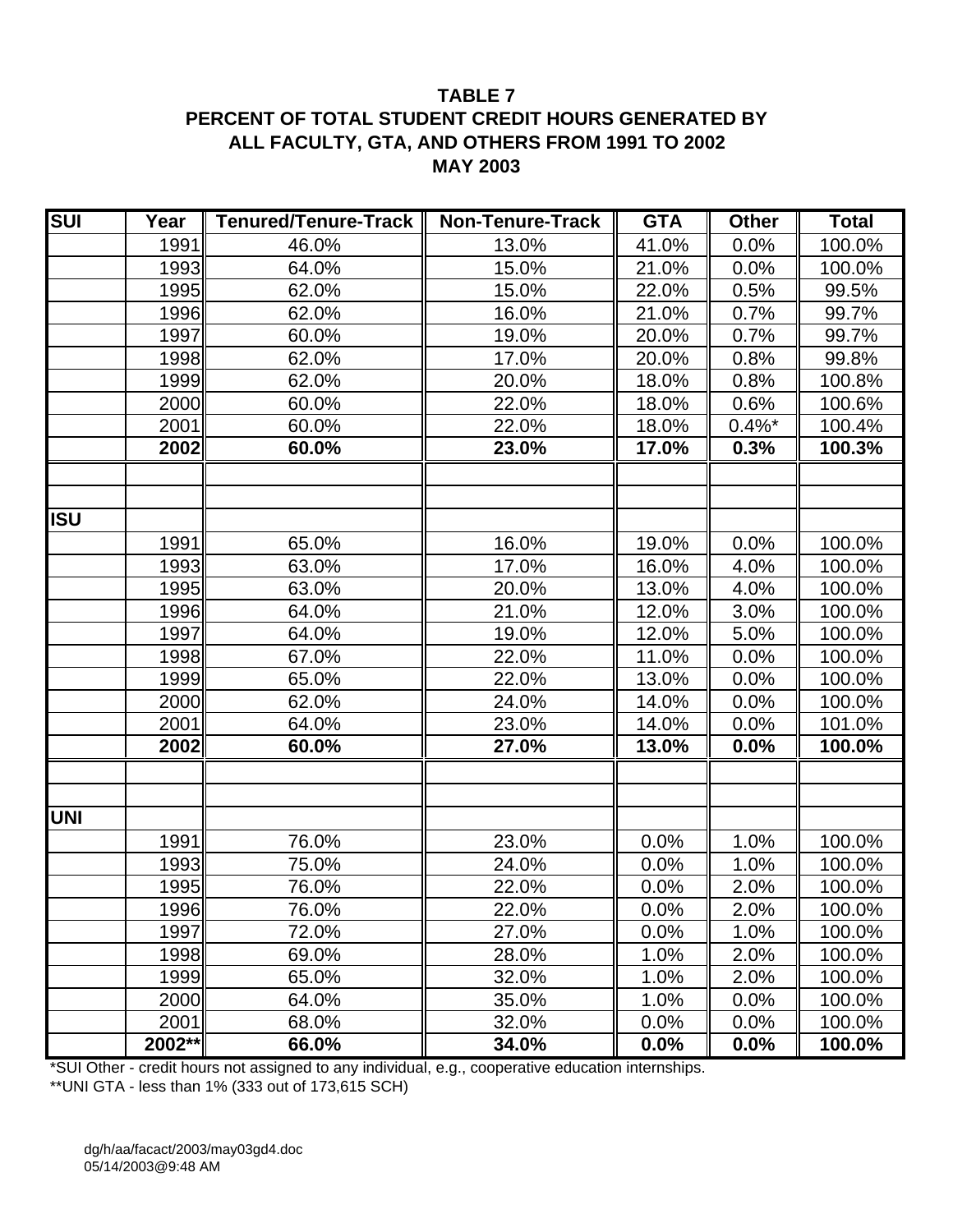## **TABLE 8 PROPORTION OF STUDENT CREDIT HOURS (SCH) GENERATED BY ALL FACULTY AND GRADUATE TEACHING ASSISTANTS AT REGENT UNIVERSITIES DURING FALL 2002 BY COLLEGE MAY 2003**

| <b>SUI</b>           |                  |                |                     |       | Percent SCH Generated in Fall 2002 by |            |       |         |
|----------------------|------------------|----------------|---------------------|-------|---------------------------------------|------------|-------|---------|
| <b>College</b>       | <b>Total SCH</b> | <b>Tenured</b> | <b>Tenure-Track</b> |       | Combined   Non-Tenure-Track           | <b>GTA</b> | Other | Total % |
| <b>Business</b>      | 41,110           | 51.2%          | 10.8%               | 62.0% | 27.7%                                 | 10.2%      | 0.0%  | 99.9%   |
| Dentistry            | 3,997            | 73.5%          | 2.9%                | 76.4% | 23.6%                                 | $0.0\%$    | 0.0%  | 100.0%  |
| Education            | 17,477           | 50.6%          | 5.9%                | 56.5% | 33.8%                                 | 9.6%       | 0.1%  | 100.0%  |
| Engineering          | 10,931           | 59.7%          | 29.3%               | 89.0% | 11.0%                                 | $0.0\%$    | 0.0%  | 100.0%  |
| Graduate College     | 2,853            | 58.8%          | 28.4%               | 87.2% | 6.9%                                  | 1.8%       | 4.1%  | 100.0%  |
| Law                  | 10,539           | 77.3%          | 7.7%                | 85.0% | 15.0%                                 | 0.0%       | 0.0%  | 100.0%  |
| <b>Liberal Arts</b>  | 213,911          | 44.2%          | 12.4%               | 56.6% | 18.9%                                 | 24.2%      | 0.3%  | 100.0%  |
| Medicine             | 19,993           | 60.3%          | 3.8%                | 64.1% | 35.3%                                 | 0.0%       | 0.6%  | 100.0%  |
| Nursing              | 6,576            | 49.7%          | 13.6%               | 63.3% | 36.2%                                 | 0.5%       | 0.0%  | 100.0%  |
| Pharmacy             | 5,437            | 42.9%          | 3.1%                | 46.0% | 54.0%                                 | 0.0%       | 0.0%  | 100.0%  |
| <b>Public Health</b> | 1,967            | 58.4%          | 29.3%               | 87.7% | 11.4%                                 | 0.9%       | 0.0%  | 100.0%  |
| "University"         | 5,393            | 43.6%          | 1.2%                | 44.8% | 53.4%                                 | 0.0%       | 1.8%  | 100.0%  |
| <b>Total</b>         | 340,184          | 48.5%          | 11.6%               | 60.1% | 22.7%                                 | 17.0%      | 0.3%  | 100.1%  |

| <b>ISU</b>                 |            |                | Percent SCH Generated in Fall 2002 by |       |                             |            |       |         |  |  |
|----------------------------|------------|----------------|---------------------------------------|-------|-----------------------------|------------|-------|---------|--|--|
| <b>College</b>             | Total SCH∥ | <b>Tenured</b> | <b>Tenure-Track</b>                   |       | Combined   Non-Tenure-Track | <b>GTA</b> | Other | Total % |  |  |
| Agriculture                | 26,019     | 77.0%          | 12.0%                                 | 89.0% | $9.0\%$                     | 2.0%       | 0.0%  | 100.0%  |  |  |
| <b>Business</b>            | 29.035     | 45.0%          | 13.0%                                 | 58.0% | 42.0%                       | 0.0%       | 0.0%  | 100.0%  |  |  |
| Design                     | 18,112     | 40.0%          | 26.0%                                 | 66.0% | 28.0%                       | 6.0%       | 0.0%  | 100.0%  |  |  |
| Education                  | 20,069     | 35.0%          | 20.0%                                 | 55.0% | 32.0%                       | 13.0%      | 0.0%  | 100.0%  |  |  |
| Engineering                | 36,631     | 56.0%          | 19.0%                                 | 75.0% | 14.0%                       | 11.0%      | 0.0%  | 100.0%  |  |  |
| <b>FCS</b>                 | 16,002     | 54.0%          | 18.0%                                 | 72.0% | 15.0%                       | 13.0%      | 0.0%  | 100.0%  |  |  |
| <b>LAS</b>                 | 185,701    | 38.0%          | 13.0%                                 | 51.0% | 31.0%                       | 18.0%      | 0.0%  | 100.0%  |  |  |
| <b>Veterinary Medicine</b> | 7,601      | 88.0%          | 7.0%                                  | 95.0% | 3.0%                        | 2.0%       | 0.0%  | 100.0%  |  |  |
| <b>Total</b>               | 339,170    | 45.0%          | 15.0%                                 | 60.0% | 27.0%                       | 13.0%      | 0.0%  | 100.0%  |  |  |

| <b>UNI</b>             |            |                | Percent SCH Generated in Fall 2002 by |       |                             |            |       |         |  |  |  |
|------------------------|------------|----------------|---------------------------------------|-------|-----------------------------|------------|-------|---------|--|--|--|
| <b>College</b>         | Total SCH∥ | <b>Tenured</b> | <b>Tenure-Track</b>                   |       | Combined   Non-Tenure-Track | <b>GTA</b> | Other | Total % |  |  |  |
| <b>Business</b>        | 25,300     | 55.1%          | 12.2%                                 | 67.3% | 32.7%                       | 0.0%       | 0.0%  | 100.0%  |  |  |  |
| Education              | 34.377     | 46.5%          | 20.2%                                 | 66.7% | 32.5%                       | 0.8%       | 0.0%  | 100.0%  |  |  |  |
| Humanities & FA        | 39,956     | 43.7%          | 17.3%                                 | 61.0% | 38.8%                       | 0.2%       | 0.0%  | 100.0%  |  |  |  |
| <b>Natural Science</b> | 33,112     | 42.5%          | 20.5%                                 | 63.0% | 37.1%                       | $0.0\%$    | 0.0%  | 100.1%  |  |  |  |
| Social/Behavioral      | 39,834     | 42.0%          | 30.6%                                 | 72.6% | 27.3%                       | 0.0%       | 0.0%  | 99.9%   |  |  |  |
| Other                  | 1,036      | $0.0\%$        | 0.0%                                  | 0.0%  | 100.0%                      | $0.0\%$    | 0.0%  | 100.0%  |  |  |  |
| <b>Total</b>           | 173,615    | 45.1%          | 20.6%                                 | 65.7% | 34.1%                       | 0.2%       | 0.0%  | 100.0%  |  |  |  |

|                           |         |       | Percent SCH Generated in Fall 2002 by |       |       |            |              |                     |  |  |  |
|---------------------------|---------|-------|---------------------------------------|-------|-------|------------|--------------|---------------------|--|--|--|
|                           |         |       |                                       |       |       | <b>GTA</b> | <b>Other</b> | $\parallel$ Total % |  |  |  |
| <b>Total and Averages</b> | 852,969 | 46.2% | 15.7%                                 | 61.9% | 27.9% | 10.1%      | 0.1%         | 100.0%              |  |  |  |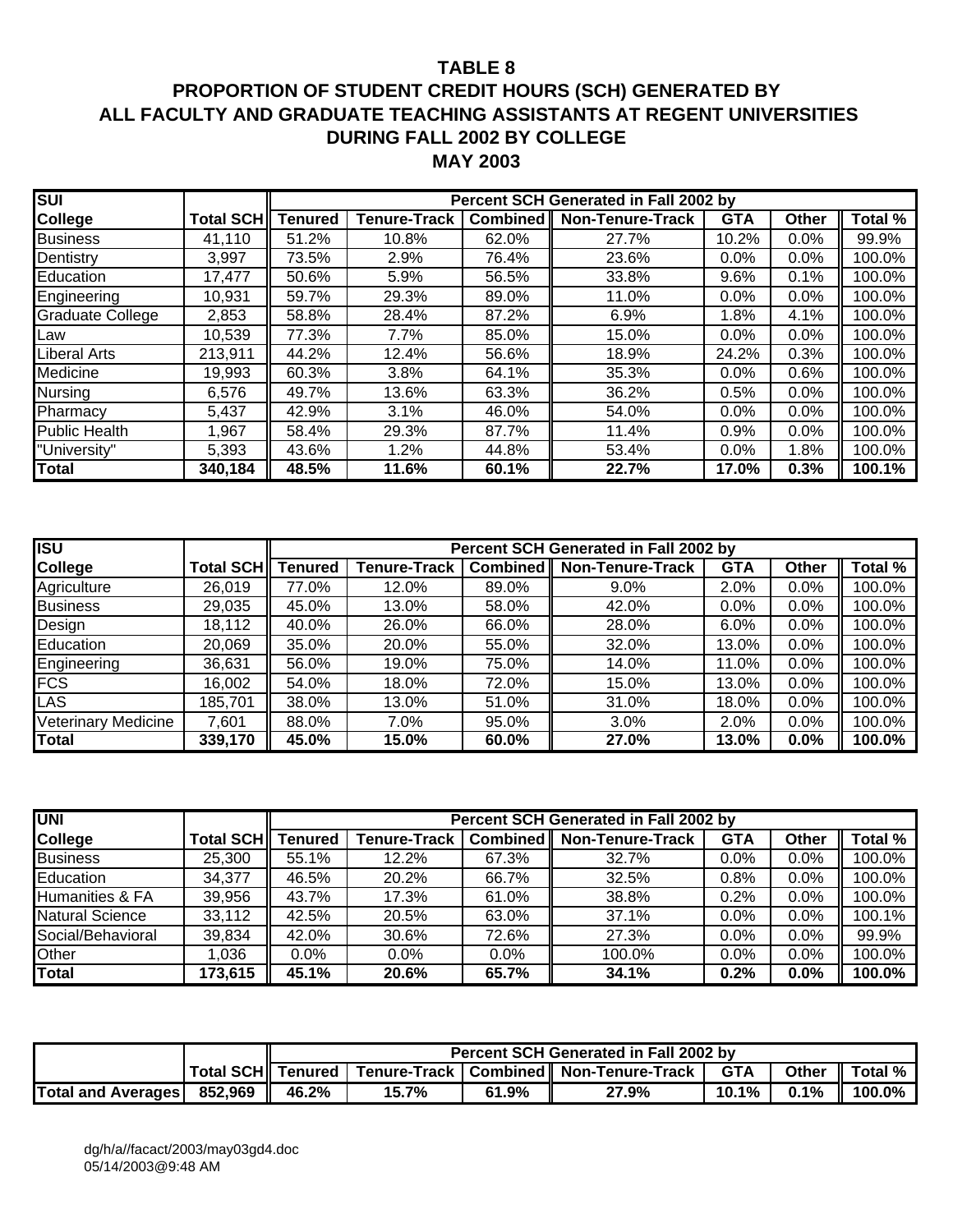# **TABLE 9a PERCENT OF SCH GENERATED BY FACULTY AND GTA BY COLLEGE FROM FALL 1995 TO FALL 2002 MAY 2003 UNIVERSITY OF IOWA**

| <b>College</b>          | <b>Position</b> | Fall 95   | Fall 96   | Fall 97   | Fall 98   | Fall 99   | Fall 00   | Fall 01   | Fall 02 |
|-------------------------|-----------------|-----------|-----------|-----------|-----------|-----------|-----------|-----------|---------|
| <b>Business</b>         | T/TT            | 69.3%     | 67.8%     | 68.7%     | 70.8%     | 65.6%     | 62.9%     | 64.3%     | 62.0%   |
|                         | <b>NT</b>       | 10.9%     | 19.9%     | 19.0%     | 15.9%     | 22.5%     | 25.7%     | 25.8%     | 27.7%   |
|                         | <b>GTA</b>      | 19.7%     | 12.2%     | 12.2%     | 13.2%     | 11.8%     | 11.4%     | 9.9%      | 10.2%   |
|                         | Other           | 0.2%      | 0.1%      | 0.2%      | 0.1%      | 0.1%      | 0.0%      | 0.0%      | 0.0%    |
| Dentistry               | T/TT            | 92.3%     | 98.9%     | 82.6%     | 81.5%     | 88.6%     | 88.2%     | 79.1%     | 76.4%   |
|                         | <b>NT</b>       | 7.7%      | 1.0%      | 17.4%     | 18.5%     | 11.4%     | 11.8%     | 20.9%     | 23.6%   |
|                         | <b>GTA</b>      | 0.0%      | 0.0%      | 0.0%      | 0.0%      | 0.0%      | 0.0%      | 0.0%      | 0.0%    |
|                         | Other           | 0.0%      | 0.1%      | 0.0%      | 0.0%      | 0.0%      | 0.0%      | 0.0%      | 0.0%    |
| Education               | T/TT            | 54.2%     | 53.9%     | 55.8%     | 55.0%     | 55.0%     | 54.3%     | 58.5%     | 56.5%   |
|                         | <b>NT</b>       | 28.2%     | 24.6%     | 27.9%     | 29.5%     | 36.3%     | 28.8%     | 30.4%     | 33.8%   |
|                         | <b>GTA</b>      | 17.0%     | 21.6%     | 16.2%     | 15.2%     | 8.5%      | 16.6%     | 11.0%     | 9.6%    |
|                         | Other           | 0.7%      | 0.0%      | 0.2%      | 0.3%      | 0.2%      | 0.3%      | 0.1%      | 0.1%    |
| Engineering             | T/TT            | 93.8%     | 97.6%     | 91.2%     | 87.6%     | 90.3%     | 90.4%     | 93.4%     | 89.0%   |
|                         | <b>NT</b>       | 4.8%      | 1.3%      | 7.9%      | 11.6%     | 9.7%      | 9.4%      | 6.6%      | 11.0%   |
|                         | <b>GTA</b>      | 0.7%      | 1.1%      | 0.9%      | 0.8%      | 0.0%      | 0.0%      | 0.0%      | 0.0%    |
|                         | Other           | 0.7%      | 0.0%      | 0.0%      | 0.0%      | 0.0%      | 0.2%      | 0.0%      | 0.0%    |
| <b>Graduate College</b> | T/TT            | 90.4%     | 79.8%     | 82.9%     | 81.8%     | 56.4%     | 76.6%     | 90.2%     | 87.2%   |
|                         | <b>NT</b>       | 5.0%      | 12.1%     | 4.9%      | 8.4%      | 24.8%     | 15.3%     | 3.6%      | 6.9%    |
|                         | <b>GTA</b>      | 0.0%      | 0.0%      | 0.0%      | 0.0%      | 0.0%      | 2.8%      | 4.2%      | 1.8%    |
|                         | Other           | 4.6%      | 8.1%      | 12.2%     | 9.9%      | 18.8%     | 5.4%      | 2.1%      | 4.1%    |
| Law                     | T/TT            | 89.2%     | 90.2%     | 91.1%     | 90.5%     | 91.4%     | 88.1%     | 85.6%     | 85.0%   |
|                         | <b>NT</b>       | 10.8%     | 9.8%      | 8.9%      | 9.5%      | 8.6%      | 10.6%     | 14.1%     | 15.0%   |
|                         | <b>GTA</b>      | 0.0%      | 0.0%      | 0.0%      | 0.0%      | 0.0%      | 0.0%      | 0.0%      | 0.0%    |
|                         | Other           | 0.0%      | 0.0%      | 0.0%      | 0.0%      | 0.0%      | 1.3%      | 0.2%      | 0.0%    |
| <b>Liberal Arts</b>     | T/TT            | 54.8%     | 55.7%     | 53.4%     | 56.7%     | 56.7%     | 54.4%     | 55.2%     | 56.6%   |
|                         | <b>NT</b>       | 16.0%     | 15.6%     | 18.8%     | 15.6%     | 17.7%     | 20.2%     | 19.8%     | 18.9%   |
|                         | <b>GTA</b>      | 28.5%     | 27.9%     | 27.0%     | 26.7%     | 24.6%     | 24.7%     | 24.5%     | 24.2%   |
|                         | Other           | 0.6%      | 0.8%      | 0.9%      | 1.1%      | 1.0%      | 0.7%      | 0.5%      | 0.3%    |
| Medicine                | T/TT            | 82.0%     | 75.3%     | 74.4%     | 70.3%     | 70.1%     | 69.7%     | 69.9%     | 64.1%   |
|                         | <b>NT</b>       | 17.7%     | 23.2%     | 25.2%     | 29.2%     | 29.6%     | 29.6%     | 29.3%     | 35.3%   |
|                         | <b>GTA</b>      | 0.0%      | 0.0%      | 0.0%      | 0.0%      | 0.0%      | 0.0%      | 0.0%      | 0.0%    |
|                         | Other           | 0.3%      | 1.5%      | 0.4%      | 0.5%      | 0.3%      | 0.7%      | 0.8%      | 0.6%    |
| Nursing                 | T/TT            | 91.8%     | 90.2%     | 91.0%     | 80.0%     | 79.5%     | 78.8%     | 68.7%     | 63.3%   |
|                         | <b>NT</b>       | 8.2%      | 9.8%      | 8.3%      | 10.8%     | 20.2%     | 20.4%     | 31.3%     | 36.2%   |
|                         | <b>GTA</b>      | 0.0%      | 0.0%      | 0.8%      | 8.2%      | 0.0%      | 0.0%      | 0.0%      | 0.5%    |
|                         | Other           | 0.0%      | 0.0%      | 0.0%      | 1.0%      | 0.4%      | 0.8%      | 0.0%      | 0.0%    |
| Pharmacy                | T/TT            | 87.2%     | 67.0%     | 63.5%     | 71.7%     | 61.8%     | 53.5%     | 43.0%     | 46.0%   |
|                         | <b>NT</b>       | 11.6%     | 33.0%     | 36.5%     | 28.3%     | 38.2%     | 45.8%     | 56.7%     | 54.0%   |
|                         | <b>GTA</b>      | 0.2%      | 0.0%      | 0.0%      | 0.0%      | 0.0%      | 0.2%      | 0.0%      | 0.0%    |
|                         | Other           | 1.0%      | 0.0%      | 0.0%      | 0.0%      | 0.0%      | 0.5%      | 0.2%      | 0.0%    |
| <b>Public Health</b>    | T/TT            | <b>NA</b> | <b>NA</b> | <b>NA</b> | <b>NA</b> | 77.5%     | 85.7%     | 76.5%     | 87.6%   |
|                         | <b>NT</b>       | <b>NA</b> | <b>NA</b> | <b>NA</b> | <b>NA</b> | 14.6%     | 13.8%     | 19.8%     | 11.4%   |
|                         | <b>GTA</b>      | <b>NA</b> | <b>NA</b> | <b>NA</b> | <b>NA</b> | 0.0%      | 0.0%      | 2.6%      | 0.9%    |
|                         | Other           | <b>NA</b> | <b>NA</b> | <b>NA</b> | <b>NA</b> | 7.9%      | 0.6%      | 1.1%      | 0.0%    |
| "University"            | T/TT            | <b>NA</b> | <b>NA</b> | <b>NA</b> | <b>NA</b> | <b>NA</b> | NA        | <b>NA</b> | 44.9%   |
|                         | <b>NT</b>       | <b>NA</b> | <b>NA</b> | <b>NA</b> | <b>NA</b> | NA        | <b>NA</b> | <b>NA</b> | 53.4%   |
|                         | <b>GTA</b>      | <b>NA</b> | <b>NA</b> | <b>NA</b> | <b>NA</b> | <b>NA</b> | NA        | <b>NA</b> | 0.0%    |
|                         | Other           | <b>NA</b> | <b>NA</b> | <b>NA</b> | <b>NA</b> | <b>NA</b> | <b>NA</b> | <b>NA</b> | 1.8%    |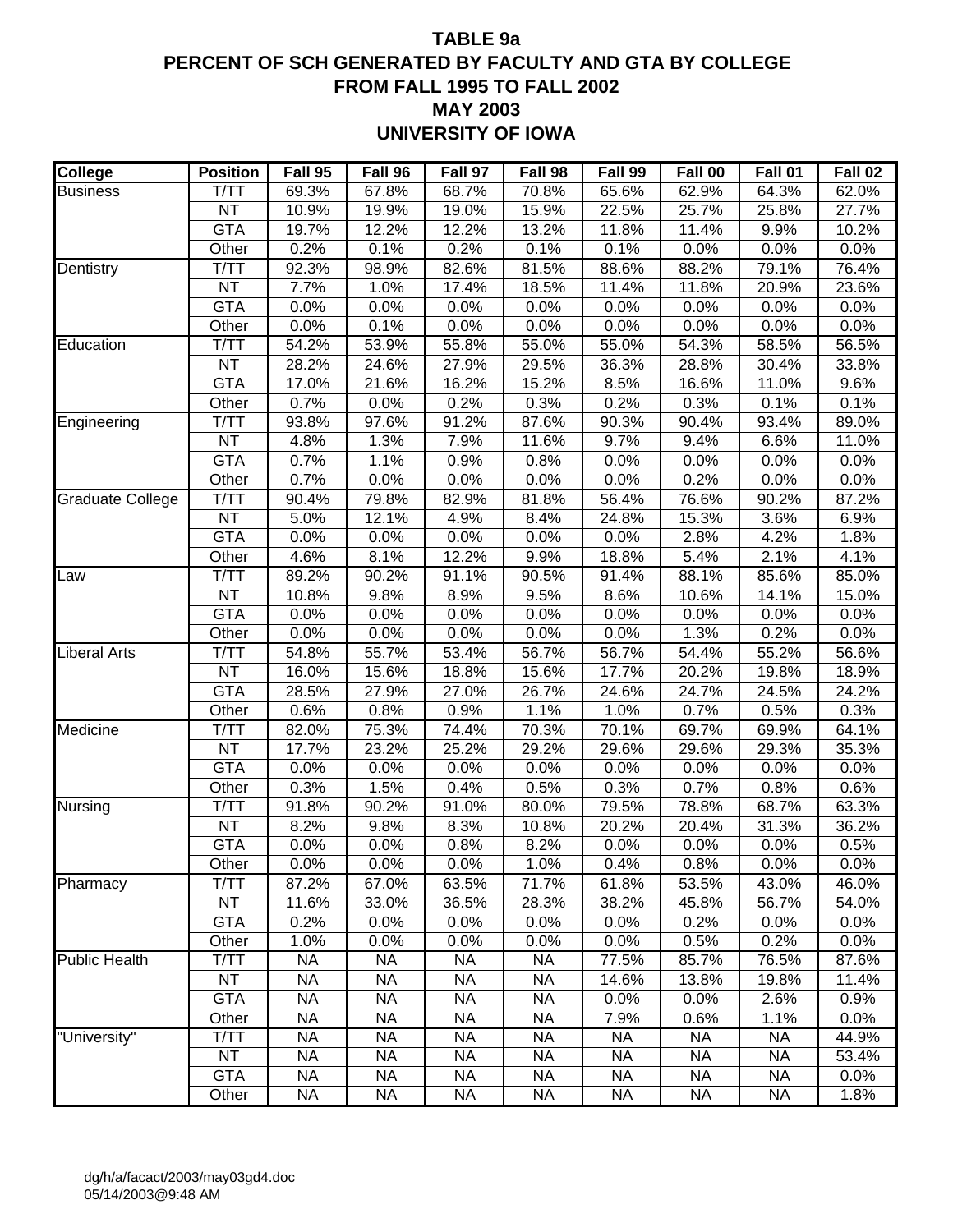# **TABLE 9b PERCENT OF SCH GENERATED BY FACULTY AND GTA BY COLLEGE FROM FALL 1995 to FALL 2002 MAY 2003**

# **IOWA STATE UNIVERSITY**

| <b>College</b>      | <b>Position</b>   | Fall 95   | Fall 96   | Fall 97 | Fall 98 | Fall 99 | Fall 00 | Fall 01 | Fall 02 |
|---------------------|-------------------|-----------|-----------|---------|---------|---------|---------|---------|---------|
| Agriculture         | T/TT              | 83.8%     | 90.3%     | 91.9%   | 94.8%   | 95.3%   | 92.0%   | 86.0%   | 89.0%   |
|                     | <b>NT</b>         | 10.9%     | 7.0%      | 4.2%    | 3.7%    | 2.9%    | 7.0%    | 2.0%    | 9.0%    |
|                     | <b>GTA</b>        | 5.3%      | 2.7%      | 3.9%    | 1.5%    | 1.7%    | 1.0%    | 3.0%    | 2.0%    |
|                     | Other             | 0.0%      | 0.0%      | 0.0%    | 0.0%    | 0.0%    | 0.0%    | 0.0%    | 0.0%    |
| <b>Business</b>     | T/TT              | 64.6%     | 62.1%     | 58.7%   | 61.5%   | 62.7%   | 60.0%   | 59.0%   | 58.0%   |
|                     | <b>NT</b>         | 35.4%     | 37.9%     | 41.3%   | 38.5%   | 37.3%   | 40.0%   | 41.0%   | 42.0%   |
|                     | <b>GTA</b>        | 0.0%      | 0.0%      | 0.0%    | 0.0%    | 0.0%    | 0.0%    | 0.0%    | 0.0%    |
|                     | Other             | 0.0%      | 0.0%      | 0.0%    | 0.0%    | 0.0%    | 0.0%    | 0.0%    | 0.0%    |
| Design              | T/TT              | 55.8%     | 58.8%     | 56.6%   | 64.6%   | 58.2%   | 64.0%   | 60.0%   | 65.0%   |
|                     | <b>NT</b>         | 38.4%     | 35.5%     | 30.3%   | 26.2%   | 32.9%   | 28.0%   | 32.0%   | 28.0%   |
|                     | <b>GTA</b>        | 4.8%      | 5.7%      | 13.1%   | 9.2%    | 8.9%    | 8.0%    | 7.0%    | 6.0%    |
|                     | Other             | 0.0%      | 0.0%      | 0.0%    | 0.0%    | 0.0%    | 0.0%    | 0.0%    | 0.0%    |
| Education           | T/TT              | 52.4%     | 48.0%     | 46.8%   | 54.1%   | 59.0%   | 62.0%   | 57.0%   | 55.0%   |
|                     | NT                | 37.3%     | 39.2%     | 42.2%   | 34.8%   | 31.2%   | 28.0%   | 29.0%   | 32.0%   |
|                     | <b>GTA</b>        | 10.3%     | 12.8%     | 11.0%   | 11.1%   | 9.8%    | 10.0%   | 14.0%   | 13.0%   |
|                     | Other             | 0.0%      | 0.0%      | 0.0%    | 0.0%    | 0.0%    | 0.0%    | 0.0%    | 0.0%    |
| Engineering         | T/TT              | 76.0%     | 79.6%     | 79.5%   | 84.6%   | 80.1%   | 73.0%   | 76.0%   | 75.0%   |
|                     | NT.               | 16.9%     | 13.1%     | 12.7%   | 8.6%    | 10.5%   | 11.0%   | 11.0%   | 14.0%   |
|                     | <b>GTA</b>        | 7.1%      | 7.3%      | 7.8%    | 6.8%    | 9.4%    | 16.0%   | 14.0%   | 11.0%   |
|                     | Other             | 0.0%      | 0.0%      | 0.0%    | 0.0%    | 0.0%    | 0.0%    | 0.0%    | 0.0%    |
| Family/Cons. Sci.   | $\overline{T}/TT$ | 83.1%     | 77.7%     | 71.5%   | 75.4%   | 70.8%   | 77.0%   | 75.0%   | 72.0%   |
|                     | <b>NT</b>         | 15.0%     | 15.8%     | 24.3%   | 18.1%   | 16.4%   | 8.0%    | 13.0%   | 15.0%   |
|                     | <b>GTA</b>        | 1.9%      | 6.5%      | 4.2%    | 6.5%    | 12.7%   | 15.0%   | 12.0%   | 13.0%   |
|                     | Other             | 0.0%      | 0.0%      | 0.0%    | 0.0%    | 0.0%    | 0.0%    | 0.0%    | 0.0%    |
| <b>Liberal Arts</b> | T/TT              | 56.5%     | 58.1%     | 57.4%   | 58.7%   | 56.8%   | 54.0%   | 56.0%   | 51.0%   |
|                     | <b>NT</b>         | 24.3%     | 24.9%     | 26.0%   | 25.1%   | 24.8%   | 27.0%   | 25.0%   | 31.0%   |
|                     | <b>GTA</b>        | 19.2%     | 17.0%     | 16.6%   | 16.2%   | 18.4%   | 19.0%   | 19.0%   | 18.0%   |
|                     | Other             | 0.0%      | 0.0%      | 0.0%    | 0.0%    | 0.0%    | 0.0%    | 0.0%    | 0.0%    |
| Veterinary Med.     | T/TT              | <b>NA</b> | <b>NA</b> | 89.9%   | 95.4%   | 94.0%   | 94.0%   | 92.0%   | 95.0%   |
|                     | <b>NT</b>         | <b>NA</b> | <b>NA</b> | 10.1%   | 4.4%    | 6.0%    | 5.0%    | 6.0%    | 3.0%    |
|                     | <b>GTA</b>        | <b>NA</b> | <b>NA</b> | 0.0%    | 0.2%    | 0.0%    | 1.0%    | 2.0%    | 2.0%    |
|                     | Other             | 0.0%      | 0.0%      | 0.0%    | 0.0%    | 0.0%    | 0.0%    | 0.0%    | 0.0%    |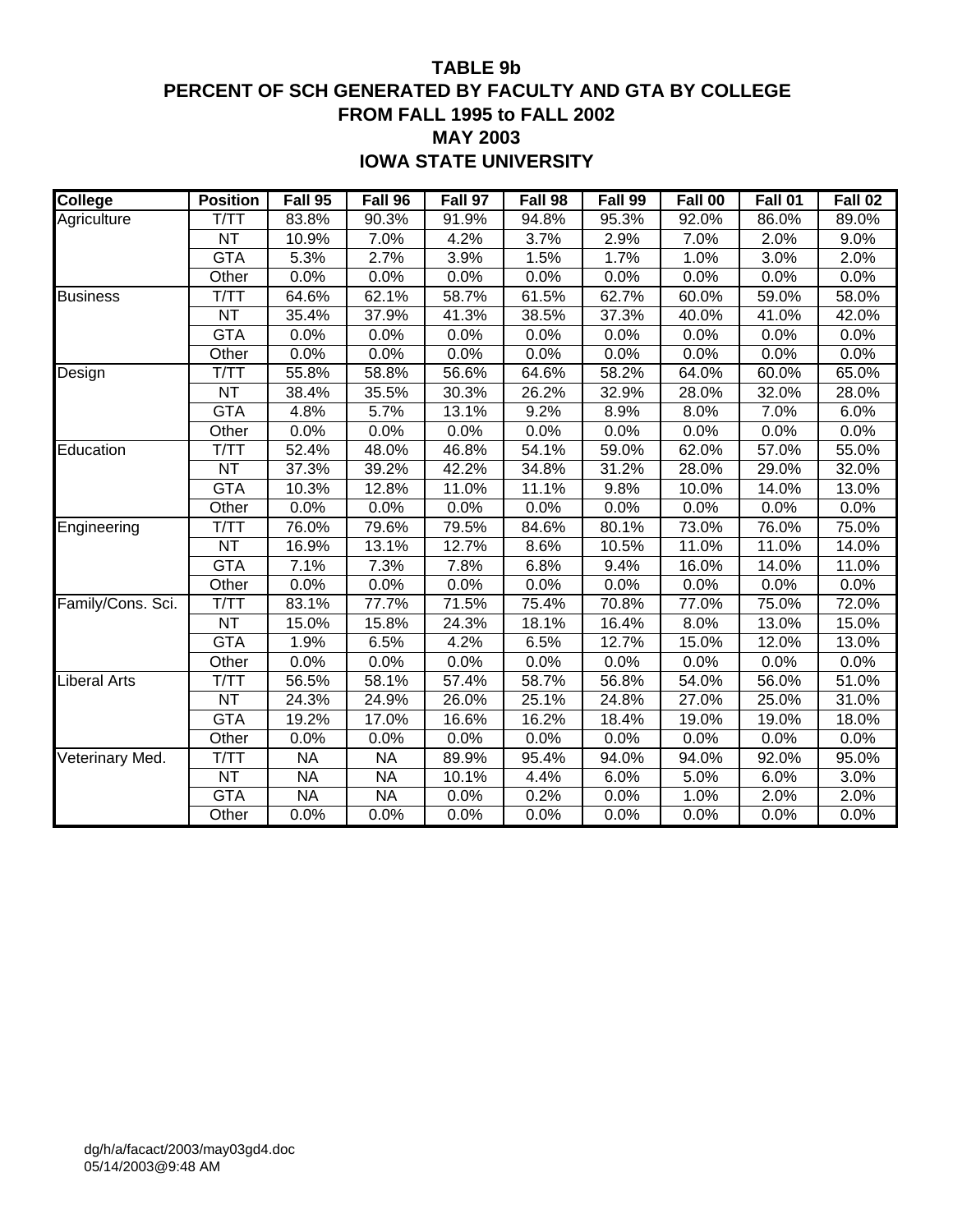## **TABLE 9c PERCENT OF SCH GENERATED BY FACULTY AND GTA BY COLLEGE FROM FALL 1995 to FALL 2002 MAY 2003 UNIVERSITY OF NORTHERN IOWA**

| <b>College</b>   | <b>Position</b> | Fall 95 | Fall 96 | Fall 97 | Fall 98 | Fall 99 | Fall 00 | Fall 01 | Fall 02 |
|------------------|-----------------|---------|---------|---------|---------|---------|---------|---------|---------|
| <b>Business</b>  | Т/ТТ            | 77.8%   | 77.1%   | 70.3%   | 66.0%   | 62.3%   | 63.9%   | 65.9%   | 67.3%   |
|                  | ΝT              | 19.2%   | 18.8%   | 29.2%   | 32.5%   | 36.0%   | 36.1%   | 34.1%   | 32.7%   |
|                  | GTA             | NA.     | ΝA      | NA.     | $0.0\%$ | $0.0\%$ | $0.0\%$ | $0.0\%$ | $0.0\%$ |
| Education        | T/TT            | 80.5%   | 76.5%   | 70.2%   | 71.1%   | 61.3%   | 63.2%   | 67.5%   | 66.7%   |
|                  | ΝT              | 17.8%   | 20.1%   | 27.4%   | 25.5%   | 34.6%   | 36.2%   | 32.3%   | 32.5%   |
|                  | <b>GTA</b>      | NA.     | NA.     | NA.     | 0.2%    | 0.3%    | 0.6%    | 0.2%    | 0.8%    |
| Hum. & Fine Arts | T/TT            | 76.8%   | 80.6%   | 76.4%   | 72.7%   | 66.7%   | 64.9%   | 69.5%   | 61.0%   |
|                  | NT              | 23.2%   | 18.7%   | 23.1%   | 25.7%   | 27.2%   | 32.0%   | 30.2%   | 38.8%   |
|                  | <b>GTA</b>      | NA.     | NA      | NA      | 0.6%    | 3.7%    | 3.1%    | 0.3%    | 0.2%    |
| Nat. Sciences    | T/TT            | 66.2%   | 69.7%   | 67.8%   | 62.5%   | 60.8%   | 60.3%   | 60.8%   | 62.9%   |
|                  | NΤ              | 32.0%   | 29.2%   | 31.4%   | 34.0%   | 35.8%   | 38.6%   | 39.0%   | 37.1%   |
|                  | <b>GTA</b>      | NA.     | NA.     | NA.     | 1.1%    | 1.8%    | 1.1%    | 0.2%    | $0.0\%$ |
| Soc./Behav. Sci. | Т/ТТ            | 80.8%   | 78.1%   | 75.8%   | 72.8%   | 69.8%   | 69.7%   | 75.3%   | 72.7%   |
|                  | NΤ              | 19.2%   | 20.9%   | 23.9%   | 26.2%   | 30.1%   | 30.3%   | 24.7%   | 27.3%   |
|                  | GTA             | NA.     | NA.     | NA.     | $0.0\%$ | $0.0\%$ | $0.0\%$ | $0.0\%$ | $0.0\%$ |
| Other            | T/TT            | $0.0\%$ | $0.0\%$ | 4.1%    | $0.0\%$ | $0.0\%$ | $0.0\%$ | $0.0\%$ | $0.0\%$ |
|                  | ΝT              | 6.0%    | $6.0\%$ | 82.4%   | 23.0%   | 34.7%   | 98.9%   | 100.0%  | 100.0%  |
|                  | <b>GTA</b>      | NA.     | ΝA      | NA.     | $0.0\%$ | $0.0\%$ | $1.1\%$ | $0.0\%$ | $0.0\%$ |

(Excludes "other" faculty; number may not add up to 100%.)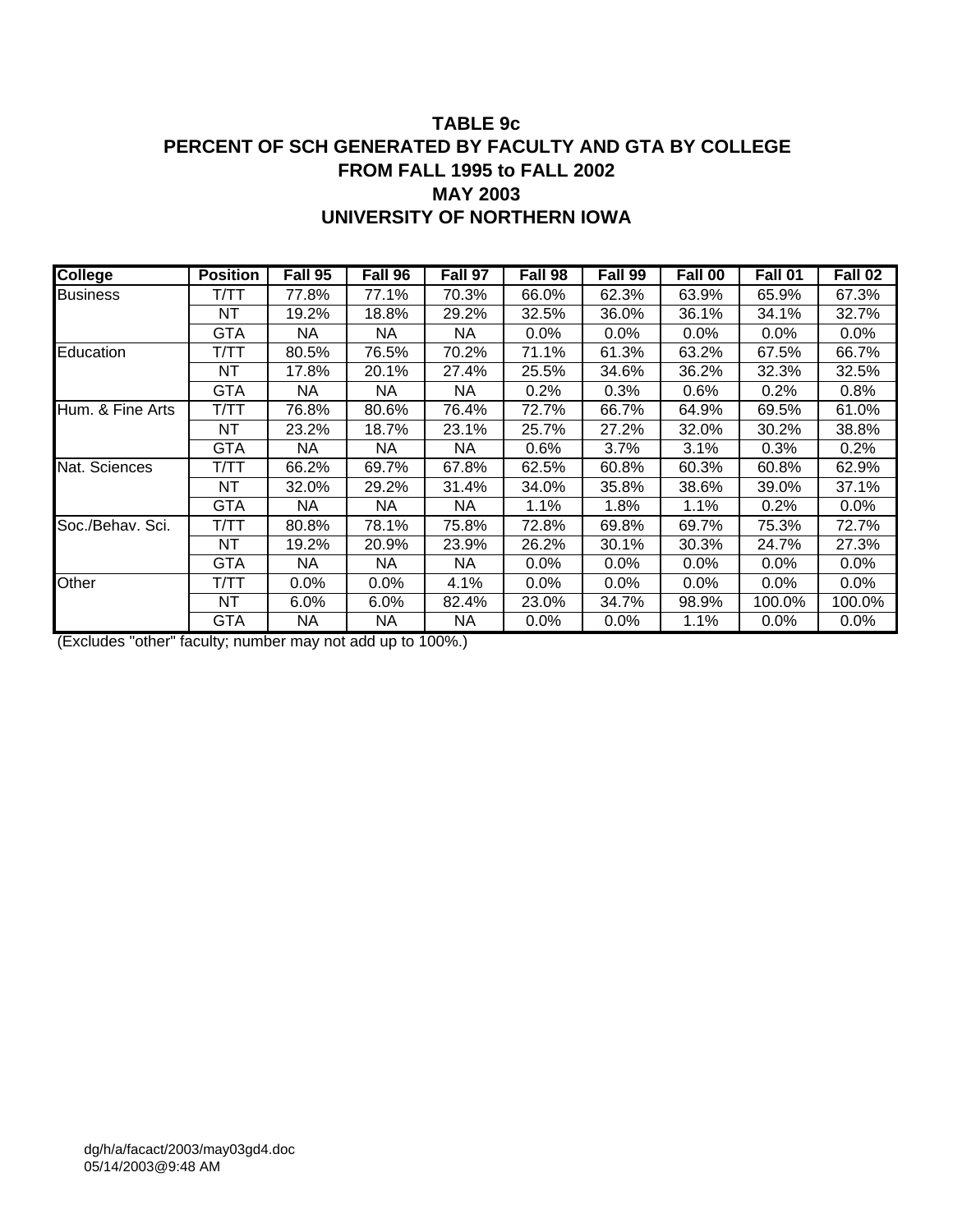## **TABLE 10 STUDENT CREDIT HOURS (SCH) GENERATED PER IFTE ALL FACULTY AND GRADUATE TEACHING ASSISTANTS BY COLLEGE DURING 2002 MAY 2003**

| <b>College</b>              | <b>Tenured</b> | <b>Tenure-Track</b> | <b>Total T/TT</b> | NT                       | <b>GTA</b> | Average          |
|-----------------------------|----------------|---------------------|-------------------|--------------------------|------------|------------------|
| SUI                         |                |                     |                   |                          |            |                  |
| <b>Business</b>             | 409.0          | 212.0               | 351.0             | 660.0                    | 411.0      | 411.0            |
| Dentistry                   | 77.0           | 13.0                | 65.0              | 38.0                     | 0.0        | 55.0             |
| Education                   | 162.0          | 83.0                | 147.0             | 311.0                    | 149.0      | 179.0            |
| Engineering                 | 136.0          | 167.0               | 145.0             | 432.0                    | 0.0        | 156.0            |
| <b>Graduate College</b>     | 288.0          | 125.0               | 202.0             | 221.0                    | 204.0      | 212.0            |
| Law                         | 315.0          | 135.0               | 281.0             | 370.0                    | 0.0        | 292.0            |
| Liberal Arts                | 240.0          | 192.0               | 227.0             | 358.0                    | 251.0      | 251.0            |
| Medicine                    | 113.0          | 22.0                | 91.0              | 132.0                    | 0.0        | 103.0            |
| Nursing                     | 192.0          | 108.0               | 165.0             | 84.0                     | 144.0      | 122.0            |
| Pharmacy                    | 136.0          | 65.0                | 126.0             | 218.0                    | 0.0        | 163.0            |
| <b>Public Health</b>        | 98.0           | 55.0                | 78.0              | 63.0                     | 72.0       | 76.0             |
| "University"                | 523.0          | 66.0                | 440.0             | 268.0                    | 0.0        | 332.0            |
| <b>Total IFTE</b>           | 770.0          | 268.0               | 1,038.0           | 280.0                    | 228.0      | 1,547.0          |
| <b>Average All Colleges</b> | 214.0          | 147.0               | 197.0             | 275.0                    | 253.0      | 220.0            |
|                             |                |                     |                   |                          |            |                  |
|                             |                |                     |                   |                          |            |                  |
| $\overline{\mathsf{ISU}}$   | <b>Tenured</b> | <b>Tenure-Track</b> | <b>Total T/TT</b> | $\overline{\mathsf{NT}}$ | <b>GTA</b> | Average          |
| Agriculture                 | 305.0          | 258.0               | 298.0             | 402.0                    | 57.0       | 277.0            |
| <b>Business</b>             | 311.0          | 220.0               | 284.0             | 1,304.0                  | 0.0        | 421.0            |
| Design                      | 179.0          | 160.0               | 171.0             | 206.0                    | 77.0       | 166.0            |
| Education                   | 168.0          | 189.0               | 175.0             | 360.0                    | 153.0      | 205.0            |
| Engineering                 | 190.0          | 157.0               | 181.0             | 319.0                    | 75.0       | 165.0            |
| Family & Con. Sci.          | 257.0          | 207.0               | 242.0             | 249.0                    | 98.0       | 204.0            |
| Liberal Arts & Sci.         | 231.0          | 220.0               | 228.0             | 448.0                    | 140.0      | 238.0            |
| Veterinary Medicine         | 100.0          | 28.0                | 85.0              | 24.0                     | 40.0       | 77.0             |
| <b>Total IFTE</b>           | 701.0          | 268.0               | 969.0             | 223.0                    | 358.0      | 1,551.0          |
| <b>Average All Colleges</b> | 218.0          | 189.0               | 210.0             | 411.0                    | 122.0      | 219.0            |
|                             |                |                     |                   |                          |            |                  |
| <b>UNI</b>                  | <b>Tenured</b> | <b>Tenure-Track</b> | <b>Total T/TT</b> | $\overline{\text{NT}}$   | <b>GTA</b> |                  |
| <b>Business</b>             | 338.4          | 343.7               | 339.3             | 547.4                    | 0.0        | Average<br>387.4 |
| Education                   | 190.0          | 174.8               | 185.1             | 306.3                    | 130.5      | 211.7            |
| Humanities & FA             | 154.0          | 222.9               | 168.8             | 627.4                    | 144.0      | 235.5            |
| <b>Natural Sciences</b>     | 203.5          | 205.9               | 204.3             | 663.6                    | 0.0        | 274.8            |
| Social/Behavioral Sci.      | 267.9          | 321.3               | 288.1             | 725.5                    | 0.0        | 344.9            |
| Other                       | 0.0            | 0.0                 | 0.0               | 296.0                    | 0.0        | 296.0            |
| <b>Total IFTE</b>           | 370.5          | 150.6               | 521.1             | 113.3                    | 2.5        | 636.9            |
| <b>Average All Colleges</b> | 211.1          | 238.6               | 219.0             | 521.9                    | 133.2      | 272.6            |
|                             |                |                     |                   |                          |            |                  |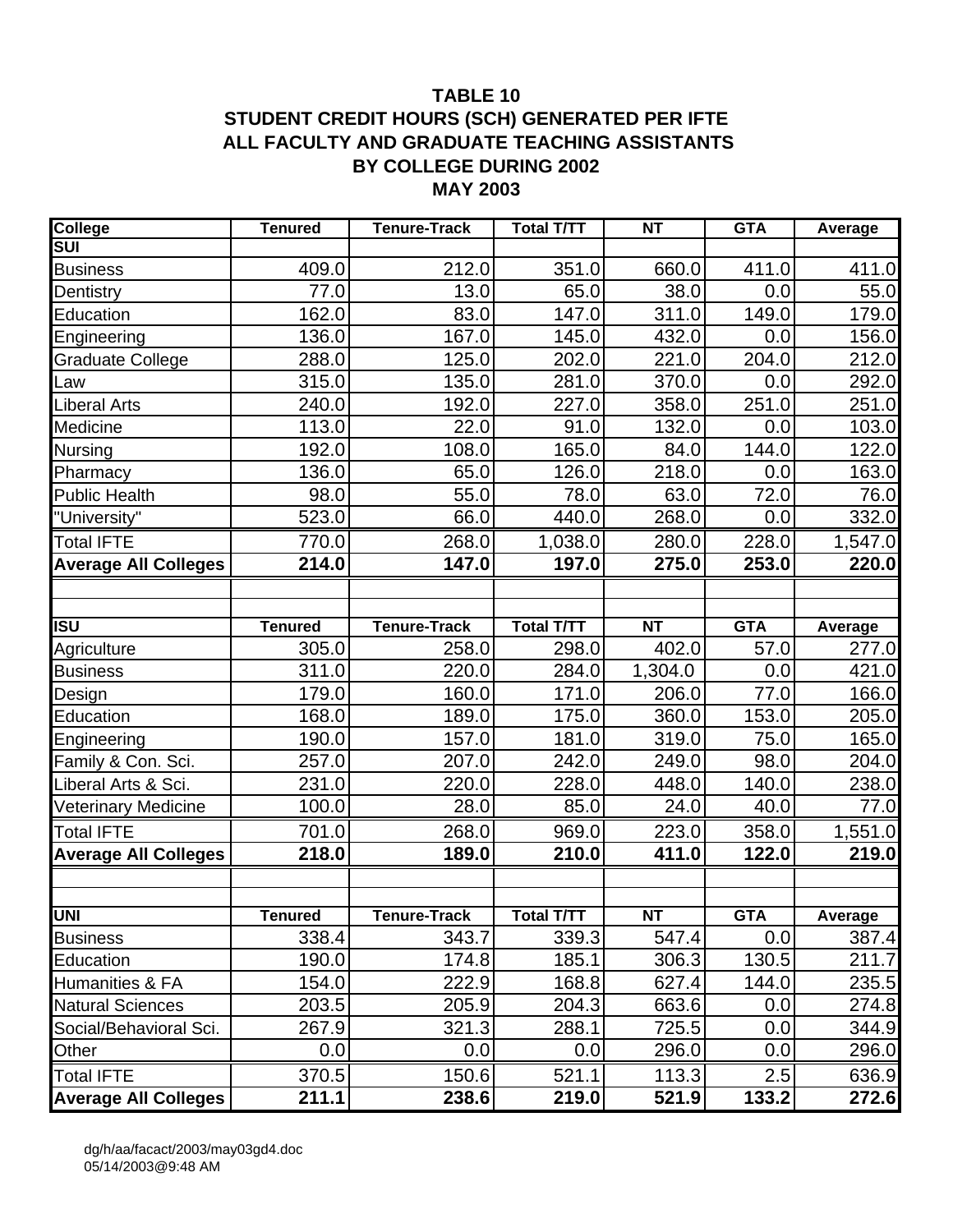# **TABLE 11 AVERAGE SCH/IFTE BY COLLEGE AND RANGES DURING FALL 2002 MAY 2003**

|                                    | 50-160 | 161-200 | 201-350 | $351 - 417$ |
|------------------------------------|--------|---------|---------|-------------|
| <b>University of lowa</b>          |        |         |         |             |
| <b>Business</b>                    |        |         |         | 411         |
| Dentistry                          | 55     |         |         |             |
| Education                          |        | 179     |         |             |
| Engineering                        | 156    |         |         |             |
| <b>Graduate College</b>            |        |         | 212     |             |
| Law                                |        |         | 292     |             |
| <b>Liberal Arts</b>                |        |         | 251     |             |
| Medicine                           | 103    |         |         |             |
| <b>Nursing</b>                     | 122    |         |         |             |
| Pharmacy                           |        | 163     |         |             |
| <b>Public Health</b>               | 76     |         |         |             |
| "University"                       |        |         | 332     |             |
|                                    |        |         |         |             |
|                                    |        |         |         |             |
| <b>Iowa State University</b>       |        |         |         |             |
| Agriculture                        |        |         | 277     |             |
| <b>Business</b>                    |        |         |         | 421         |
| Design                             |        | 166     |         |             |
| Education                          |        |         | 205     |             |
| Engineering                        |        | 165     |         |             |
| Family & Consumer Science          |        |         | 204     |             |
| <b>Liberal Arts and Sciences</b>   |        |         | 238     |             |
| <b>Veterinary Medicine</b>         | 77     |         |         |             |
|                                    |        |         |         |             |
|                                    |        |         |         |             |
| <b>University of Northern Iowa</b> |        |         |         |             |
| <b>Business</b>                    |        |         |         | 388         |
| Education                          |        |         | 212     |             |
| <b>Humanities and Fine Arts</b>    |        |         | 236     |             |
| <b>Natural Sciences</b>            |        |         | 275     |             |
| Social/Behavioral Sciences         |        |         | 345     |             |
| Other                              |        |         | 296     |             |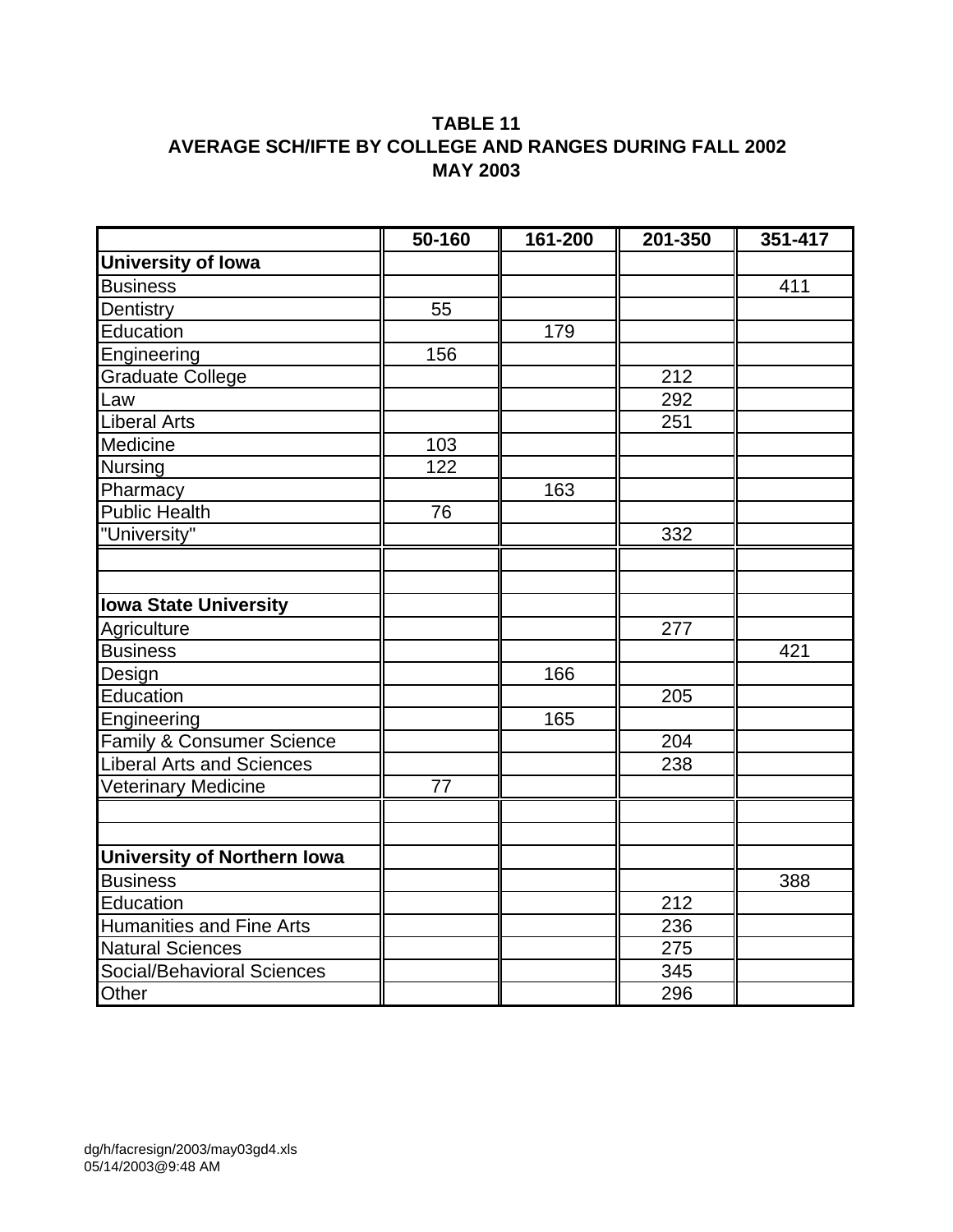# **TABLE 12 50% OR MORE VARIANCE FROM AVERAGE STUDENT CREDIT HOURS/INSTRUCTIONAL FULL-TIME EQUIVALENT BY COLLEGE MAY 2003**

|                                    |                            | Average           | <b>Tenured</b> | <b>Tenure-Track</b> | Non-Tenure-                                                                                        | <b>GTA</b> |
|------------------------------------|----------------------------|-------------------|----------------|---------------------|----------------------------------------------------------------------------------------------------|------------|
|                                    |                            | <b>Faculty of</b> | <b>Faculty</b> | <b>Faculty</b>      |                                                                                                    |            |
|                                    | College                    | College           |                |                     |                                                                                                    |            |
|                                    |                            | 411               |                |                     |                                                                                                    |            |
| University of Iowa                 | <b>Business</b>            | 55                |                |                     |                                                                                                    |            |
|                                    | Dentistry                  | 179               |                | 13<br>83            |                                                                                                    |            |
|                                    | Education                  |                   |                |                     |                                                                                                    |            |
|                                    | Engineering                | 156<br>212        |                |                     |                                                                                                    |            |
|                                    | <b>Graduate College</b>    |                   |                |                     |                                                                                                    |            |
|                                    | Law                        | 292               |                | 135                 | <b>Track Faculty</b><br>660<br>311<br>432<br>1,304<br>360<br>319<br>448<br>24<br>627<br>664<br>726 |            |
|                                    | <b>Liberal Arts</b>        | 251               |                |                     |                                                                                                    |            |
|                                    | Medicine                   | 103               |                | 22                  |                                                                                                    |            |
|                                    | <b>Nursing</b>             | 122               | 192            |                     |                                                                                                    |            |
|                                    | Pharmacy                   | 163               |                | 65                  |                                                                                                    |            |
|                                    | <b>Public Health</b>       | 76                |                |                     |                                                                                                    |            |
|                                    | "University"               | 332               | 523            | 66                  |                                                                                                    |            |
|                                    |                            |                   |                |                     |                                                                                                    |            |
| <b>Iowa State University</b>       | Agriculture                | 277               |                |                     |                                                                                                    | 57         |
|                                    | <b>Business</b>            | 421               |                |                     |                                                                                                    |            |
|                                    | Design                     | 166               |                |                     |                                                                                                    | 77         |
|                                    | Education                  | 205               |                |                     |                                                                                                    |            |
|                                    | Engineering                | 165               |                |                     |                                                                                                    | 75         |
|                                    | Family & CS                | 204               |                |                     |                                                                                                    | 98         |
|                                    | Liberal Arts & Sci.        | 238               |                |                     |                                                                                                    |            |
|                                    | <b>Veterinary Medicine</b> | 77                |                | 28                  |                                                                                                    |            |
|                                    |                            |                   |                |                     |                                                                                                    |            |
| <b>University of Northern Iowa</b> | <b>Business</b>            | 387               |                |                     |                                                                                                    |            |
|                                    | Education                  | 212               |                |                     |                                                                                                    |            |
|                                    | Humanities & FA            | 236               |                |                     |                                                                                                    |            |
|                                    | <b>Natural Sciences</b>    | 275               |                |                     |                                                                                                    |            |
|                                    | Social & Behav. Sci.       | 345               |                |                     |                                                                                                    |            |
|                                    |                            |                   |                |                     |                                                                                                    |            |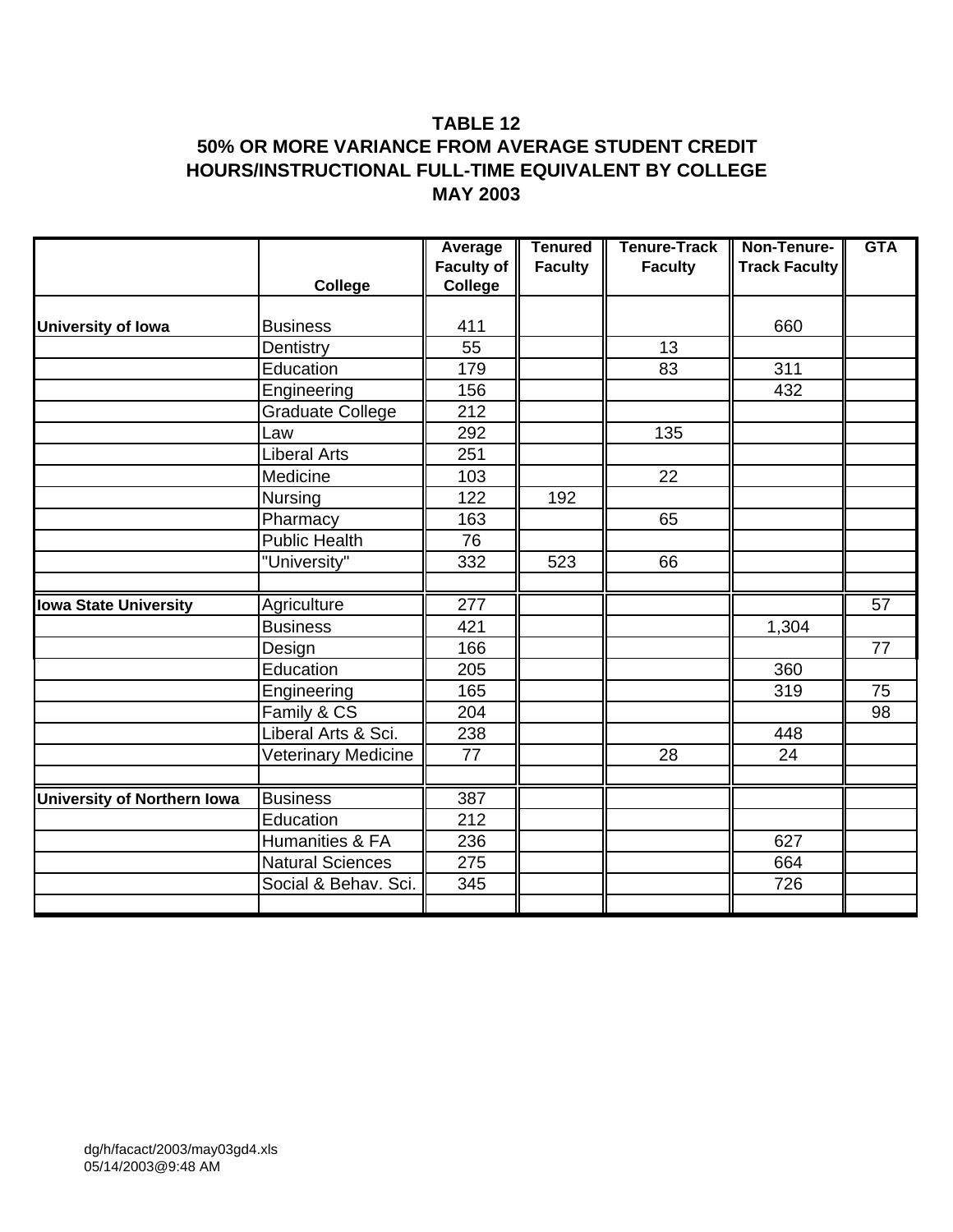#### **May 2003 Table 13a University of Iowa Distribution of Student Credit Hours by Faculty Category Peer Comparisons for Fall 2001**

| University of Iowa               |                |             | Tenured/Tenure Track |            |       |            | Non Tenure-Track |            |            |            |             | <b>Teaching Assistants</b> |            |
|----------------------------------|----------------|-------------|----------------------|------------|-------|------------|------------------|------------|------------|------------|-------------|----------------------------|------------|
| <b>Departments for Which</b>     | Number         | % Undergrad |                      | % Graduate |       |            | % Undergrad      |            | % Graduate |            | % Undergrad |                            | % Graduate |
| <b>Comparable Data Available</b> | of Peers       | $U$ of $I$  | Peers                | $U$ of $I$ | Peers | $U$ of $V$ | Peers            | $U$ of $V$ | Peers      | $U$ of $I$ | Peers       | $U$ of $I$                 | Peers      |
|                                  |                |             |                      |            |       |            |                  |            |            |            |             |                            |            |
| <b>Business</b>                  |                |             |                      |            |       |            |                  |            |            |            |             |                            |            |
| <b>Economics</b>                 | 9              | 92%         | 60%                  | 100%       | 95%   | 8%         | 28%              | 0%         | 5%         | 1%         | 12%         | 0%                         | 0%         |
|                                  |                |             |                      |            |       |            |                  |            |            |            |             |                            |            |
| Engineering                      | 8              | 94%         | 72%                  | 92%        | 92%   | 6%         | 21%              | 8%         | 8%         | 0%         | 7%          | 0%                         | 0%         |
|                                  |                |             |                      |            |       |            |                  |            |            |            |             |                            |            |
| Liberal Arts                     |                |             |                      |            |       |            |                  |            |            |            |             |                            |            |
| Anthropology                     | 9              | 61%         | 79%                  | 66%        | 91%   | 35%        | 17%              | 35%        | 9%         | 3%         | 4%          | 0%                         | 0%         |
| Art & Art History                | 10             | 54%         | 69%                  | 78%        | 86%   | 27%        | 19%              | 22%        | 14%        | 19%        | 12%         | 0%                         | 0%         |
| <b>Biological Sciences</b>       | 6              | 77%         | 56%                  | 96%        | 92%   | 23%        | 36%              | 4%         | 8%         | 0%         | 8%          | 0%                         | 0%         |
| <b>Chemistry</b>                 | 9              | 48%         | 57%                  | 100%       | 89%   | 52%        | 36%              | 0%         | 11%        | 0%         | 7%          | 0%                         | 0%         |
| <b>Computer Science</b>          | $\overline{7}$ | 37%         | 34%                  | 70%        | 95%   | 53%        | 62%              | 30%        | 5%         | 10%        | 4%          | 0%                         | 0%         |
| <b>English</b>                   | 10             | 36%         | 32%                  | 95%        | 97%   | 8%         | 27%              | 5%         | 3%         | 56%        | 41%         | 0%                         | 0%         |
| Geography                        | $\overline{7}$ | 59%         | 61%                  | 93%        | 91%   | 37%        | 23%              | 7%         | 9%         | 3%         | 16%         | 0%                         | 0%         |
| Geoscience                       | 8              | 72%         | 66%                  | 99%        | 89%   | 28%        | 22%              | 1%         | 11%        | 0%         | 12%         | 0%                         | 0%         |
| History                          | 10             | 49%         | 65%                  | 100%       | 96%   | 10%        | 26%              | 0%         | 4%         | 41%        | 9%          | 0%                         | 0%         |
| Journalism & Mass Comm.          | $\overline{7}$ | 67%         | 58%                  | 90%        | 82%   | 26%        | 36%              | 10%        | 17%        | 7%         | 6%          | 0%                         | 1%         |
| <b>Mathematics</b>               | 9              | 71%         | 37%                  | 100%       | 54%   | 9%         | 53%              | 0%         | 46%        | 20%        | 10%         | 0%                         | 0%         |
| <b>Music</b>                     | 10             | 88%         | 54%                  | 89%        | 88%   | 11%        | 30%              | 11%        | 12%        | 1%         | 16%         | 0%                         | 0%         |
| Philosophy                       | 9              | 64%         | 58%                  | 100%       | 98%   | 12%        | 20%              | 0%         | 2%         | 24%        | 22%         | 0%                         | 0%         |
| <b>Physics &amp; Astronomy</b>   | $\overline{7}$ | 69%         | 83%                  | 100%       | 89%   | 31%        | 15%              | 0%         | 11%        | 0%         | 2%          | 0%                         | 0%         |
| <b>Political Science</b>         | 9              | 100%        | 63%                  | 100%       | 96%   | 0%         | 24%              | 0%         | 4%         | 0%         | 13%         | 0%                         | 0%         |
| <b>Psychology</b>                | 9              | 76%         | 51%                  | 94%        | 91%   | 20%        | 29%              | 6%         | 9%         | 5%         | 20%         | 0%                         | 0%         |
| Sociology                        | 9              | 78%         | 44%                  | 92%        | 99%   | 15%        | 34%              | 8%         | 1%         | 7%         | 22%         | 0%                         | 0%         |
| <b>Spanish &amp; Portuguese</b>  | 9              | 29%         | 16%                  | 90%        | 87%   | 18%        | 25%              | 3%         | 13%        | 53%        | 59%         | 8%                         | 0%         |
| <b>Statistics</b>                | 5              | 61%         | 43%                  | 88%        | 91%   | 39%        | 40%              | 1%         | 7%         | 0%         | 17%         | 11%                        | 2%         |
| <b>Theatre Arts</b>              | 8              | 41%         | 46%                  | 51%        | 84%   | 23%        | 31%              | 49%        | 16%        | 37%        | 23%         | 0%                         | 0%         |
|                                  |                |             |                      |            |       |            |                  |            |            |            |             |                            |            |
| <b>Nursing</b>                   | 7              | 62%         | 33%                  | 73%        | 70%   | 38%        | 66%              | 27%        | 30%        | 0%         | 1%          | 0%                         | 0%         |
|                                  |                |             |                      |            |       |            |                  |            |            |            |             |                            |            |
| <b>Average of Units Listed</b>   | 7              | 65%         | 54%                  | 89%        | 89%   | 23%        | 31%              | 10%        | 11%        | 12%        | 15%         | 1%                         | 0%         |

Note: The University of Iowa does not distinguish between non-tenure-track and supplemental faculty when participating in the Delaware Study. Peer data are from Fall 2000. Not all institutions participating in the Delaware Study report comparable data for all their colleges and departments.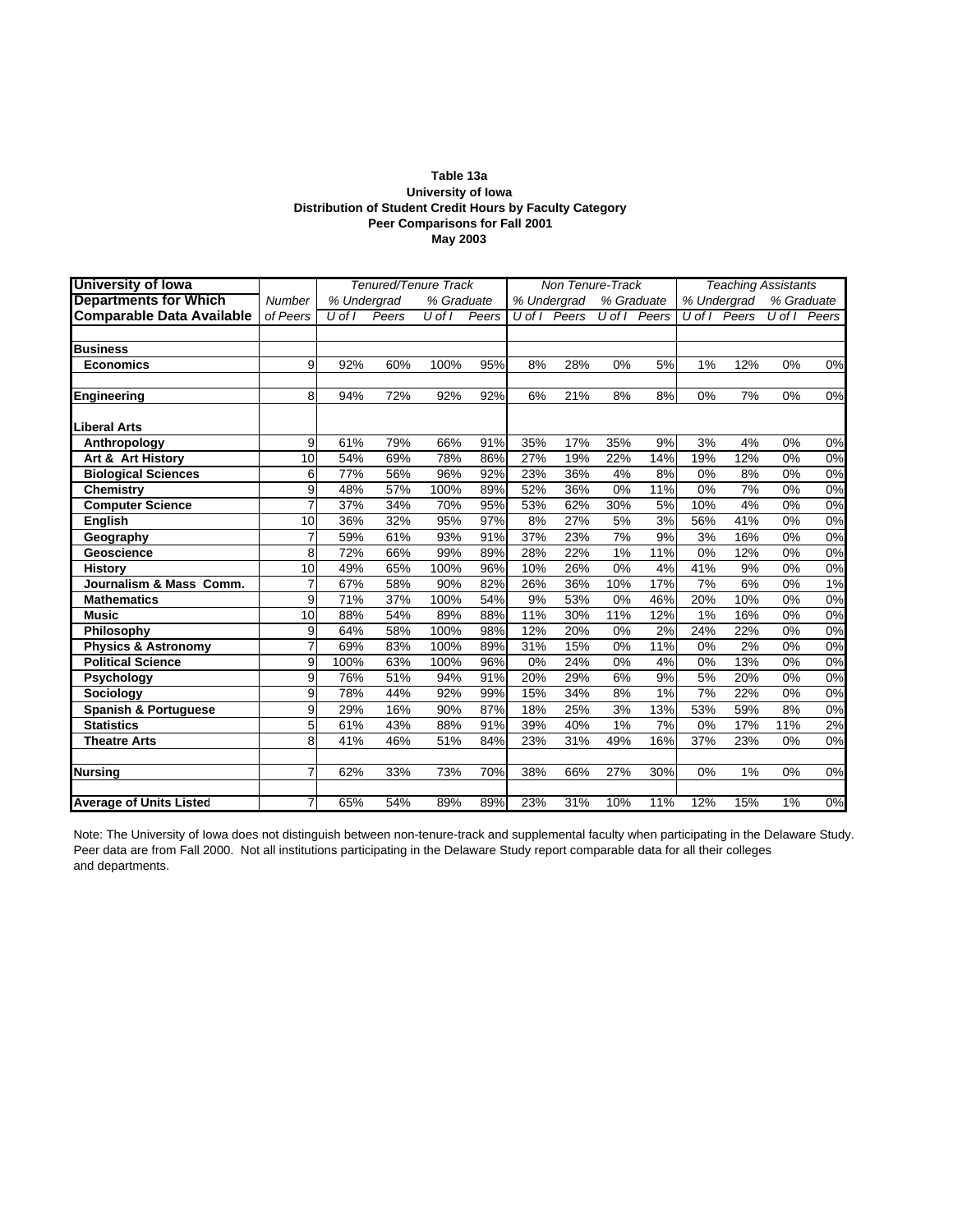## **TABLE 13bIOWA STATE UNIVERSITY DISTRIBUTION OF STUDENT CREDIT HOURS BY FACULTY CATEGORY PEER COMPARISONS FOR FALL 2002MAY 2003**

| <b>IOWA STATE UNIVERSITY</b>              |                |            | <b>Tenured &amp; Tenure-Track</b> |            |            |            | Non-Tenure-Track & Supplemental |            |            |            |                 | <b>Teaching Assistants</b> |            |
|-------------------------------------------|----------------|------------|-----------------------------------|------------|------------|------------|---------------------------------|------------|------------|------------|-----------------|----------------------------|------------|
| Departments for which                     | Number of      |            | % Undergraduate                   |            | % Graduate |            | % Undergraduate                 |            | % Graduate |            | % Undergraduate |                            | % Graduate |
| Comparable Data Are Available             | Peers          | <b>ISU</b> | Peers                             | <b>ISU</b> | Peers      | <b>ISU</b> | Peers                           | <b>ISU</b> | Peers      | <b>ISU</b> | Peers           | $\overline{ISU}$           | Peers      |
|                                           |                |            |                                   |            |            |            |                                 |            |            |            |                 |                            |            |
| <b>Agriculture</b>                        |                |            |                                   |            |            |            |                                 |            |            |            |                 |                            |            |
| Agricultural & Biosystems Eng.            | 5              | 74%        | 88%                               | 96%        | 98%        | 19%        | 6%                              | 4%         | 2%         | 7%         | 6%              | 0%                         | 0%         |
| Agronomy                                  | 8              | 95%        | 79%                               | 100%       | 93%        | 0%         | 19%                             | 0%         | 6%         | 5%         | 1%              | 0%                         | 0%         |
| <b>Animal Science</b>                     | 8              | 99%        | 82%                               | 100%       | 95%        | $0\%$      | 11%                             | $0\%$      | 5%         | 1%         | $1\%$           | $\overline{0\%}$           | 0%         |
| <b>Biochemistry &amp; Biophysics</b>      | 6              | 62%        | 73%                               | 100%       | 92%        | 38%        | 23%                             | 0%         | 8%         | 0%         | 4%              | 0%                         | 0%         |
| (Agriculture & LAS combined)              |                |            |                                   |            |            |            |                                 |            |            |            |                 |                            |            |
| Economics (Agriculture only)              | $\overline{7}$ | 100%       | 75%                               | 100%       | 97%        | 0%         | 21%                             | 0%         | 2%         | 0%         | 0%              | 0%                         | 0%         |
| Forestry                                  | 5              | 100%       | 90%                               | 100%       | 87%        | $0\%$      | 9%                              | 0%         | 13%        | 0%         | 1%              | 0%                         | 0%         |
| Sociology (Agriculture & LAS<br>combined) | 8              | 71%        | 56%                               | 100%       | 98%        | 14%        | 26%                             | 0%         | 2%         | 15%        | 18%             | 0%                         | 0%         |
| Zoology & Genetics (Zoology<br>from LAS)  | $\overline{7}$ | 32%        | 79%                               | 84%        | 98%        | 55%        | 21%                             | 0%         | 2%         | 13%        | 0%              | 16%                        | 0%         |
| <b>Business</b>                           |                |            |                                   |            |            |            |                                 |            |            |            |                 |                            |            |
| Accounting                                | 6              | 44%        | 33%                               | 100%       | 85%        | 56%        | 59%                             | $0\%$      | 16%        | 0%         | 8%              | $\overline{0\%}$           | 0%         |
| Finance                                   | $\overline{5}$ | 87%        | 34%                               | 100%       | 87%        | 13%        | 46%                             | 0%         | 10%        | 0%         | 20%             | 0%                         | 3%         |
| Management                                | 6              | 74%        | 29%                               | 100%       | 69%        | 26%        | 45%                             | 0%         | 31%        | $0\%$      | 25%             | 0%                         | 0%         |
| Marketing                                 | 5              | 57%        | 40%                               | 100%       | 58%        | 43%        | 49%                             | 0%         | 42%        | 0%         | 11%             | 0%                         | 0%         |
| Design                                    |                |            |                                   |            |            |            |                                 |            |            |            |                 |                            |            |
| Architecture                              | 5              | 55%        | 64%                               | 91%        | 82%        | 41%        | 26%                             | 9%         | 18%        | 4%         | 10%             | 0%                         | 1%         |
| Art and Design                            | $6\phantom{1}$ | 54%        | 56%                               | 93%        | 80%        | 34%        | 27%                             | 7%         | 20%        | 12%        | 17%             | 0%                         | 0%         |
| Education                                 |                |            |                                   |            |            |            |                                 |            |            |            |                 |                            |            |
| Curriculum and Instruction                | 5              | 45%        | 32%                               | 100%       | 83%        | 46%        | 47%                             | 0%         | 15%        | 9%         | 21%             | 0%                         | 2%         |
| Educational Leadership &                  | $\overline{6}$ |            |                                   | 81%        | 78%        |            |                                 | 19%        | 21%        |            |                 | 0%                         | $0\%$      |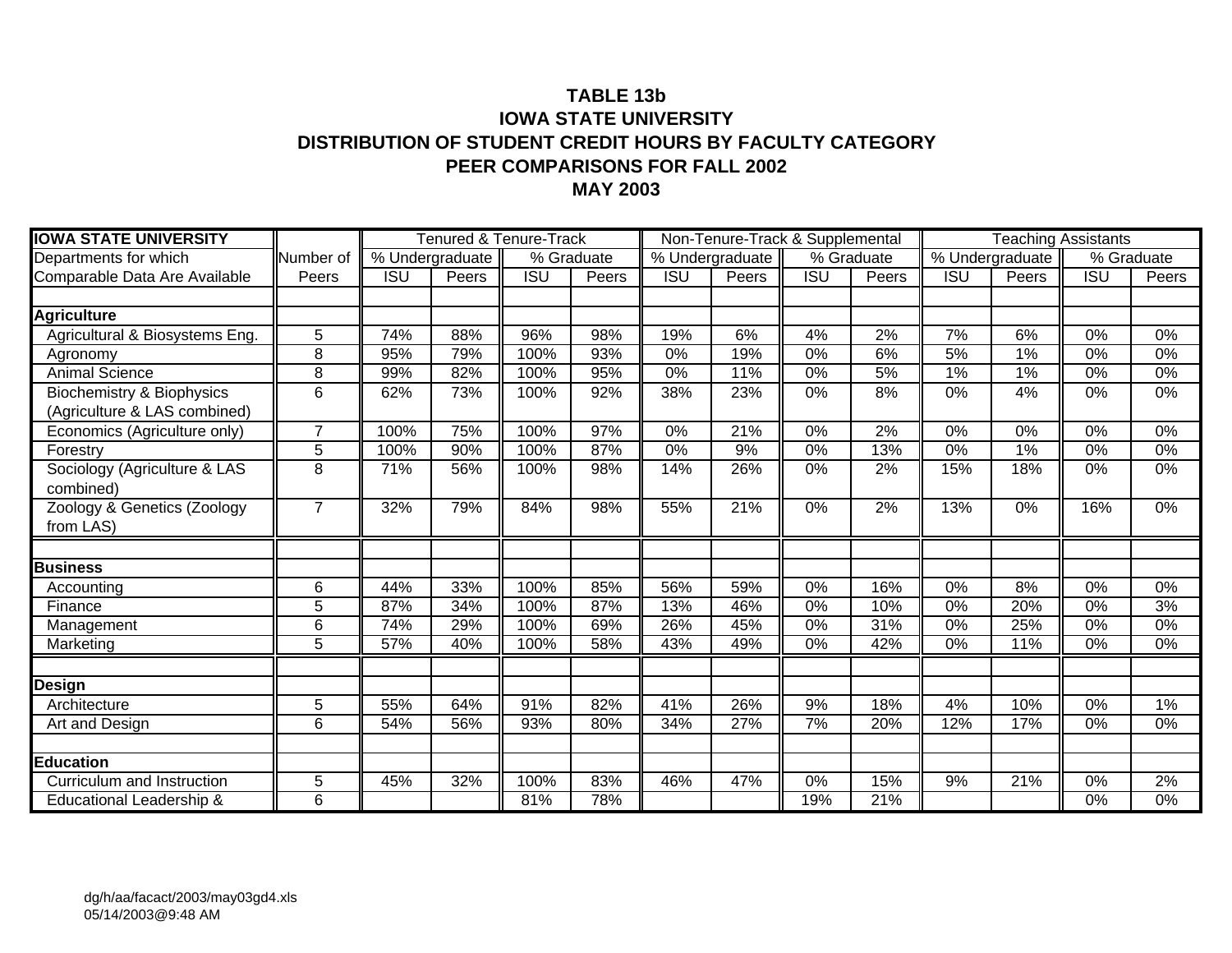## **TABLE 13bIOWA STATE UNIVERSITY DISTRIBUTION OF STUDENT CREDIT HOURS BY FACULTY CATEGORY PEER COMPARISONS FOR FALL 2002MAY 2003**

| <b>IOWA STATE UNIVERSITY</b>         |                |      | <b>Tenured &amp; Tenure-Track</b> |            |            |            | Non-Tenure-Track |            |            |            |                 |            | Teaching Assistants |  |
|--------------------------------------|----------------|------|-----------------------------------|------------|------------|------------|------------------|------------|------------|------------|-----------------|------------|---------------------|--|
| Departments for which                | Number of      |      | % Undergraduate                   |            | % Graduate |            | % Undergraduate  |            | % Graduate |            | % Undergraduate |            | % Graduate          |  |
| Comparable Data Available            | Peers          | ISU  | Peers                             | <b>ISU</b> | Peers      | <b>ISU</b> | Peers            | <b>ISU</b> | Peers      | <b>ISU</b> | Peers           | <b>ISU</b> | Peers               |  |
|                                      |                |      |                                   |            |            |            |                  |            |            |            |                 |            |                     |  |
| <b>Engineering</b>                   |                |      |                                   |            |            |            |                  |            |            |            |                 |            |                     |  |
| Aerospace Eng. & Eng. Mech.          |                |      |                                   |            |            |            |                  |            |            |            |                 |            |                     |  |
| Chemical Engineering                 | 8              | 100% | 80%                               | 100%       | 97%        | 0%         | 16%              | 0%         | 2%         | 0%         | 1%              | 0%         | 0%                  |  |
| Civil & Construction Eng.            | 8              | 71%  | 78%                               | 100%       | 91%        | 28%        | 13%              | 0%         | 9%         | 1%         | 9%              | 0%         | 0%                  |  |
| Electrical & Computer Eng.           | $\overline{7}$ | 75%  | 70%                               | 100%       | 96%        | 9%         | 23%              | 0%         | 4%         | 16%        | 7%              | 0%         | 0%                  |  |
| <b>Mechanical Engineering</b>        | 7              | 64%  | 84%                               | 92%        | 96%        | 13%        | 10%              | 7%         | 3%         | 23%        | 2%              | 1%         | 0%                  |  |
|                                      |                |      |                                   |            |            |            |                  |            |            |            |                 |            |                     |  |
| <b>Liberal Arts &amp; Sciences</b>   |                |      |                                   |            |            |            |                  |            |            |            |                 |            |                     |  |
| <b>Biological Sciences</b>           |                |      |                                   |            |            |            |                  |            |            |            |                 |            |                     |  |
| <b>Biochemistry &amp; Biophysics</b> | 6              | 62%  | 73%                               | 100%       | 92%        | 38%        | 23%              | 0%         | 8%         | 0%         | 4%              | 0%         | 0%                  |  |
| (Agriculture & LAS combined)         |                |      |                                   |            |            |            |                  |            |            |            |                 |            |                     |  |
| Botany                               | 5              | 60%  | 93%                               | 100%       | 89%        | 22%        | 4%               | 0%         | 11%        | 18%        | 3%              | 0%         | 0%                  |  |
| Zoology & Genetics (Zoology          | $\overline{7}$ | 32%  | 79%                               | 84%        | 98%        | 55%        | 21%              | 0%         | 2%         | 13%        | 0%              | 16%        | $0\%$               |  |
| only)                                |                |      |                                   |            |            |            |                  |            |            |            |                 |            |                     |  |
| Humanities                           |                |      |                                   |            |            |            |                  |            |            |            |                 |            |                     |  |
| English                              | 8              | 34%  | 25%                               | 94%        | 97%        | 38%        | 28%              | 6%         | 2%         | 28%        | 33%             | $0\%$      | 0%                  |  |
| Foreign Languages and                | 5              | 55%  | 51%                               |            |            | 45%        | 27%              |            |            | 0%         | 22%             |            |                     |  |
| Literatures (no grad. program)       |                |      |                                   |            |            |            |                  |            |            |            |                 |            |                     |  |
| History                              | 8              | 53%  | 63%                               | 100%       | 97%        | 1%         | 19%              | 0%         | 5%         | 46%        | 14%             | 0%         | 0%                  |  |
| Journalism & Mass Comm.              | $\overline{7}$ | 87%  | 56%                               | 100%       | 86%        | 13%        | 41%              | 0%         | 13%        | 0%         | 3%              | 0%         | 2%                  |  |
| Music (no grad. program)             | $\overline{7}$ | 85%  | 48%                               |            |            | 15%        | 38%              |            |            | 0%         | 14%             |            |                     |  |
| Philosophy (no grad. program)        | 8              | 88%  | 63%                               |            |            | 12%        | 19%              |            |            | 0%         | 18%             |            |                     |  |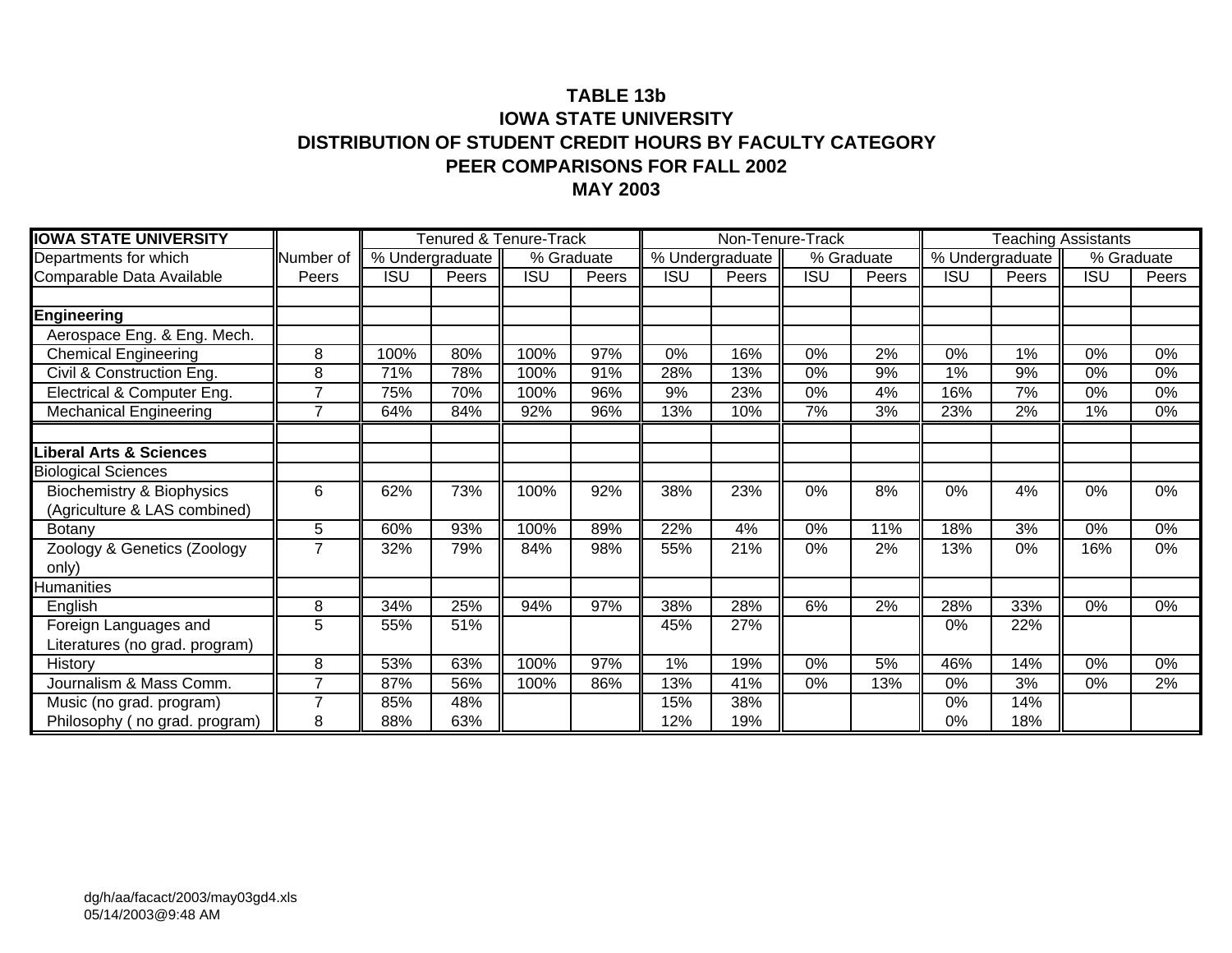# **TABLE 13bIOWA STATE UNIVERSITY DISTRIBUTION OF STUDENT CREDIT HOURS BY FACULTY CATEGORY PEER COMPARISONS FOR FALL 2002MAY 2003**

| <b>IOWA STATE UNIVERSITY</b>                |            |            |                 | <b>Fenured &amp; Tenure-Track</b> |            |            | Non-Tenure-Track |       |            | <b>Teaching Assistants</b> |                 |            |            |
|---------------------------------------------|------------|------------|-----------------|-----------------------------------|------------|------------|------------------|-------|------------|----------------------------|-----------------|------------|------------|
| Departments for which                       | lNumber of |            | % Undergraduate |                                   | % Graduate |            | % Undergraduate  |       | % Graduate |                            | % Undergraduate |            | % Graduate |
| Comparable Data Available                   | Peers      | <b>ISU</b> | Peers           | isu                               | Peers      | <b>ISU</b> | Peers            | ISU   | Peers      | ISU                        | Peers           | <b>ISU</b> | Peers      |
| <b>Mathematical Sciences</b>                |            |            |                 |                                   |            |            |                  |       |            |                            |                 |            |            |
| <b>Computer Science</b>                     |            | 19%        | 33%             | 91%                               | 89%        | 69%        | 58%              | 9%    | 12%        | 12%                        | 9%              | 0%         | 0%         |
| <b>Mathematics</b>                          | 8          | 44%        | 39%             | 96%                               | 93%        | 34%        | 45%              | 0%    | 5%         | 22%                        | 15%             | 4%         | 0%         |
| <b>Statistics</b>                           | 5          | 35%        | 43%             | 100%                              | 89%        | 6%         | 27%              | $0\%$ | 11%        | 58%                        | 30%             | 0%         | 0%         |
| <b>Physical Sciences</b>                    |            |            |                 |                                   |            |            |                  |       |            |                            |                 |            |            |
| Chemistry                                   | 8          | 49%        | 55%             | 100%                              | 98%        | 10%        | 35%              | 0%    | 2%         | 41%                        | 10%             | $0\%$      | 0%         |
| Geological & Atmospheric Sci.               |            | 86%        | 69%             | 100%                              | 93%        | 4%         | 14%              | 0%    | 7%         | 10%                        | 17%             | 0%         | 0%         |
| Physics and Astronomy                       | 8          | 65%        | 69%             | 100%                              | 94%        | 16%        | 18%              | $0\%$ | 4%         | 19%                        | 12%             | 0%         | $0\%$      |
| <b>Social Sciences</b>                      |            |            |                 |                                   |            |            |                  |       |            |                            |                 |            |            |
| Anthropology                                |            | 53%        | 58%             | 100%                              | 95%        | 41%        | 19%              | 0%    | 4%         | 6%                         | 22%             | 0%         | $0\%$      |
| Economics (LAS only)                        | 8          | 70%        | 60%             | 83%                               | 99%        | 14%        | 22%              | 17%   | 0%         | 16%                        | 14%             | 0%         | $0\%$      |
| Psychology                                  | 8          | 66%        | 53%             | 89%                               | 90%        | 27%        | 29%              | 11%   | 10%        | 7%                         | 10%             | 0%         | 0%         |
| Sociology (Agriculture and<br>LAS combined) | 8          | 71%        | 56%             | 100%                              | 98%        | 14%        | 26%              | 0%    | 2%         | 15%                        | 18%             | 0%         | 0%         |